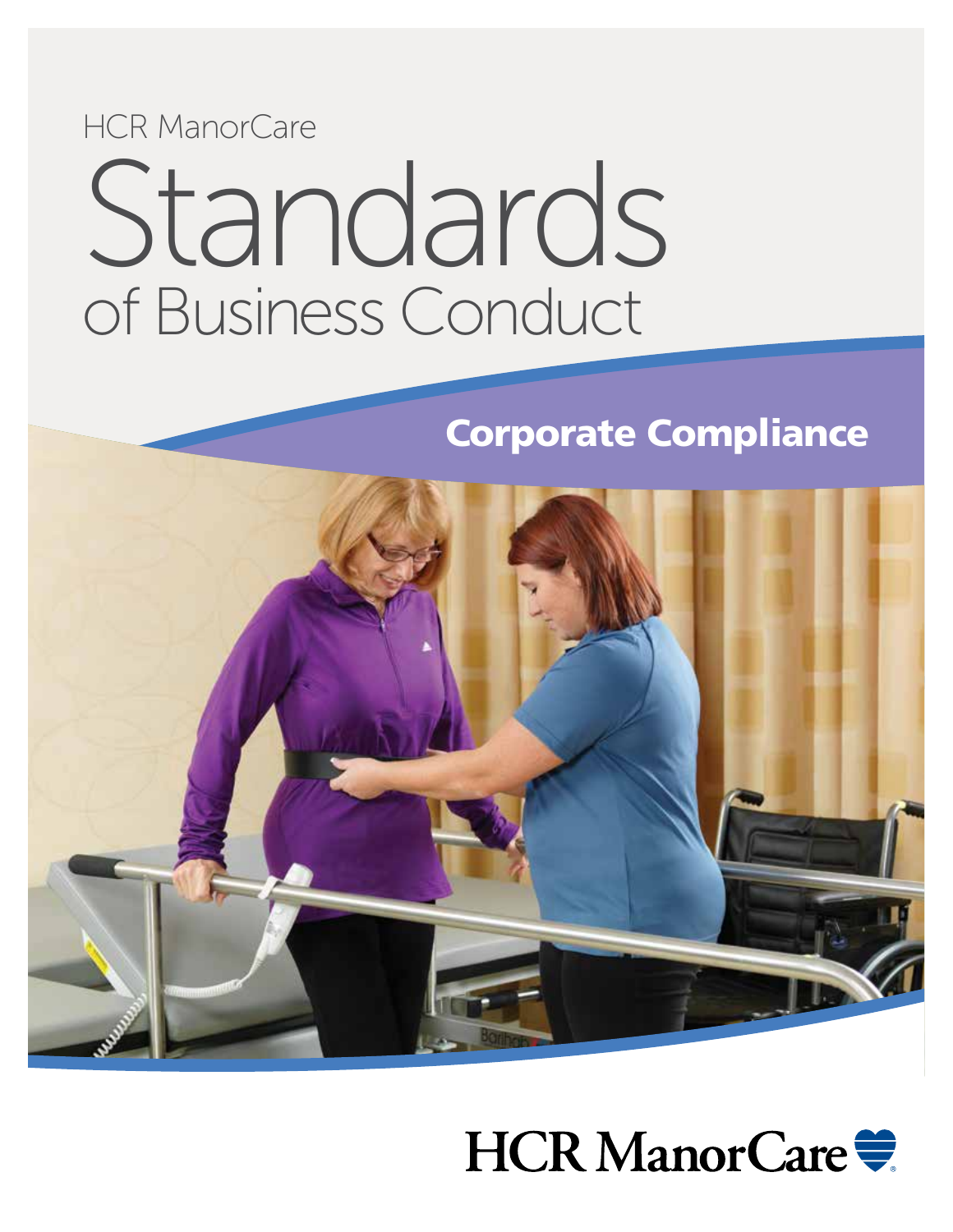### Letter from the President

*At HCR ManorCare, we have worked hard to create a culture of compliance, an environment where conformity with applicable laws and regulations and the company's policies and procedures is a natural part of each employee's daily work routine. Our Standards of Business Conduct are the framework that guides our actions, and it is the responsibility of each HCR ManorCare employee to read, understand and embrace the principles contained in this document.*

*HCR ManorCare's Standards of Business Conduct outline appropriate business conduct and tools to answer questions and respond to issues. They have been developed around a comprehensive core group of policies and procedures that explain the ethical behavior we expect from our employees. Our ethical behavior is critical in strengthening our reputation of integrity with our patients and residents, those we work with, our suppliers and each of the communities in which we provide quality health care services. Our personal integrity and honesty have created the strong foundation on which our corporate integrity depends.*

*There are four basic principles that will guide you and all employees in ensuring we maintain the integrity of our compliance program.* 

*First, you should not ever knowingly falsify any documents or give any false information to any person or entity, including but not limited to, a government agency or representative.*

*Second, you should not ever take any part in billing or charging a payer for services that were not provided. Nor should you ever knowingly mischarge, miscode or misrepresent services that were provided.*

*Third, you should not ever make illegal, unethical or otherwise improper payments to any person or company in exchange for referring patients to any of our business units. You should not pay money or give anything of value to any person in order to encourage improper referrals of patients for any of our services. Nor should you ever accept money or anything of value for referring business of any sort to a person or company.* 

*Finally, you should not share the protected health information of any patient without proper authorization.* 

*Our patients and residents have learned to depend on us for quality care in a caring environment. That relationship is built on trusting that we will act responsibly and in a manner that is consistent with high ethical standards. Please read and become familiar with the legal and ethical standards in this booklet. If you ever have a question or concern, talk with your supervisor. If that is not appropriate for the situation or you wish to remain anonymous, contact our Corporate Compliance Committee or the HCR ManorCare Care Line. Contact information is posted in your work location.* 

*You play an important role in maintaining HCR ManorCare's culture of ethics and compliance. Take this role seriously and encourage your fellow employees to do the same. Through a united effort, we can maintain our legacy of high ethical standards.* 

*Lauge Ormond* 

*Paul A. Ormond Chairman, President and Chief Executive Officer HCR ManorCare, Inc.*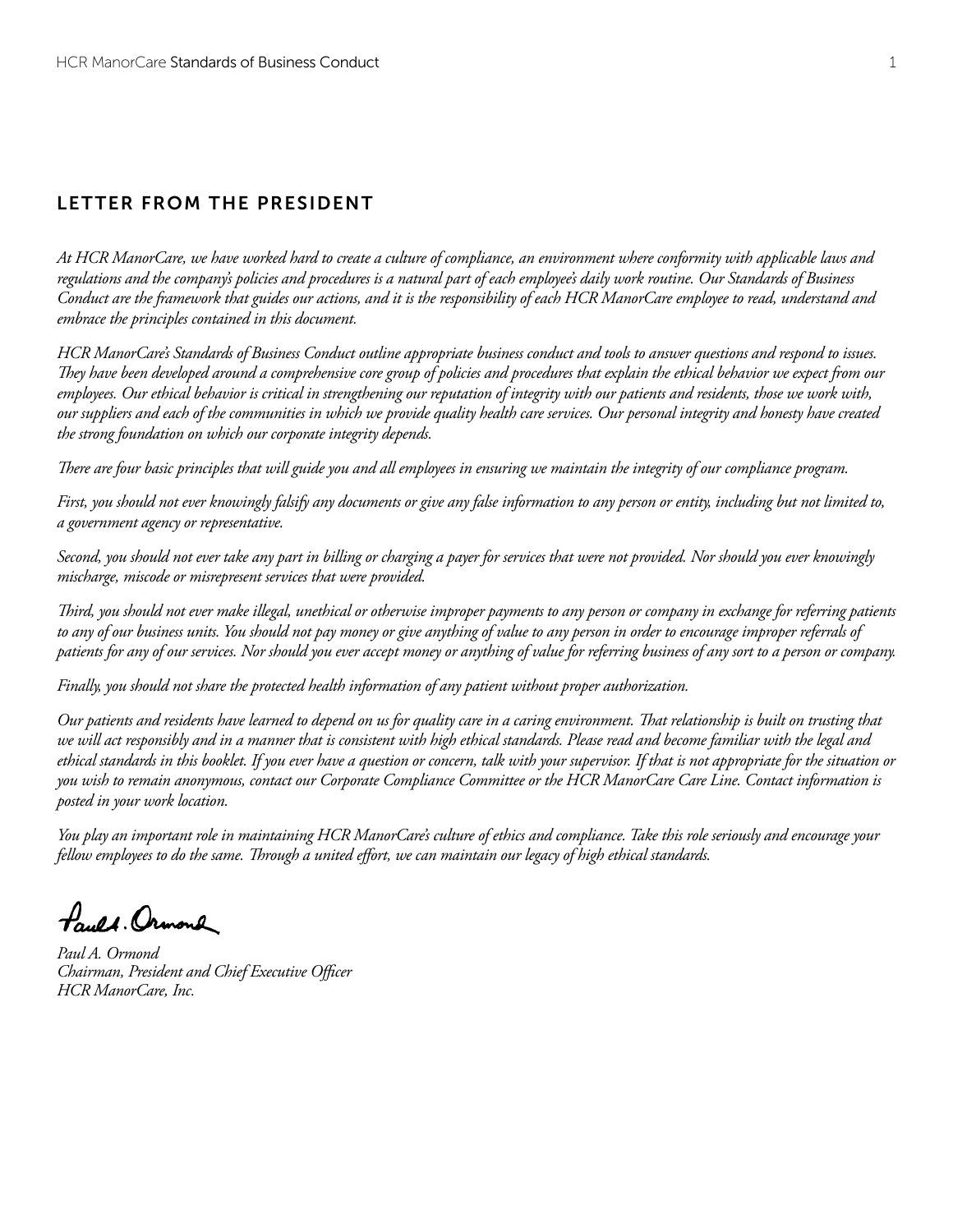### Tab le Of Contents

### **Standards of Business Conduct**

|     | A. Compliance with Laws and                       |
|-----|---------------------------------------------------|
|     | B. Confidential and Proprietary                   |
|     | C. Outside Business                               |
|     | D. Competitive Practices 5                        |
| E.  | Dealing with Suppliers  5                         |
| E.  | Dealings with Patients,<br>Families and Other     |
|     | G. Dealings with Referral<br>Sources or Potential |
|     |                                                   |
| L   | Political Activities and                          |
| J.  | Proper Accounting and<br>Candor in Dealing with   |
|     | K. Company Assets 8                               |
| Ī., | Patient Trust Funds  8                            |
|     | M. Petty Cash and Vending<br>Machine Income  8    |
|     | N. Government<br>Investigations  8                |
|     | O. Compliance with                                |
| Р.  | Reporting Violations of                           |

#### **Appendix - State-Specific False Claims Act**

| <b>Verification of Receipt and</b> |  |  |
|------------------------------------|--|--|

**Understanding**..............................42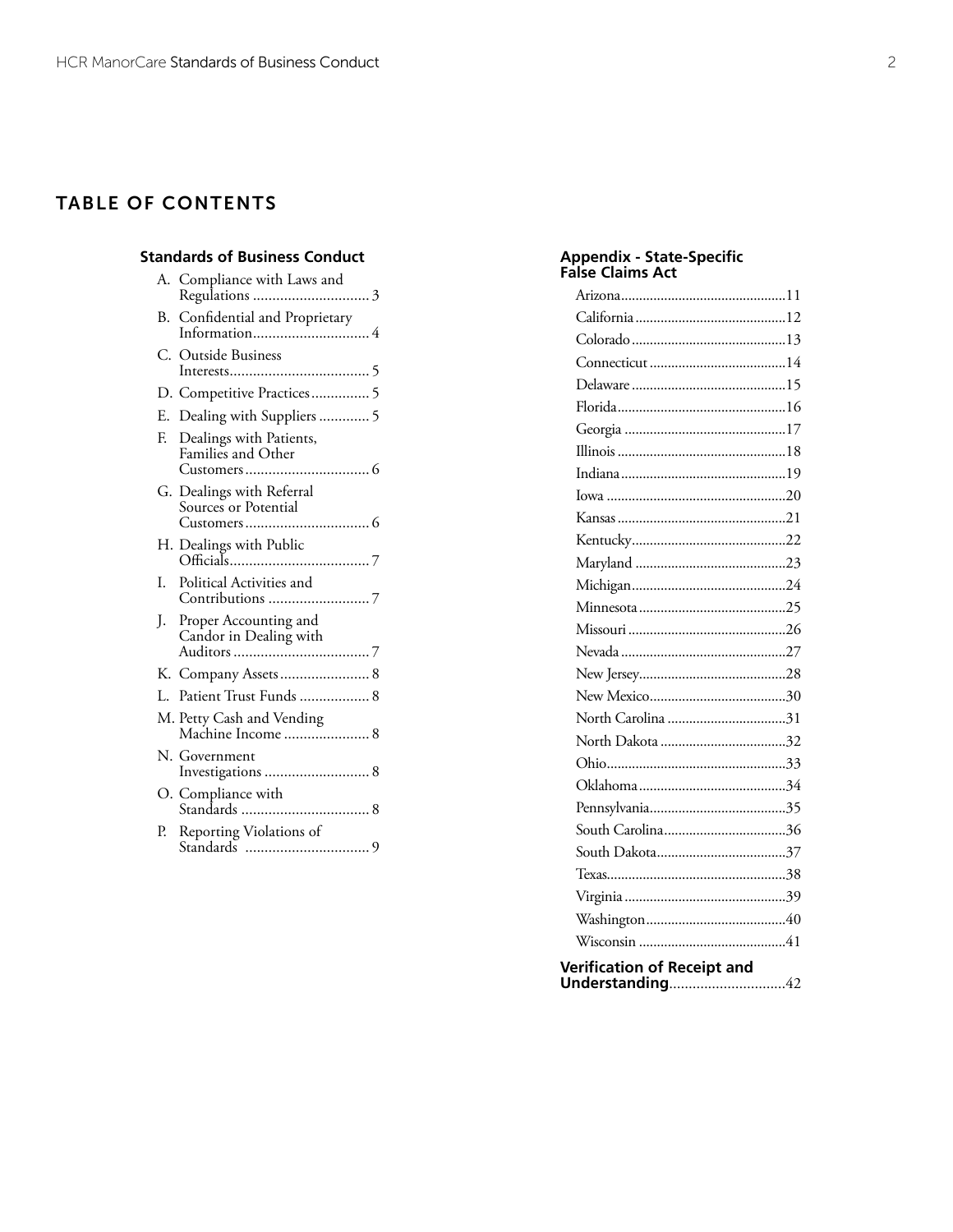# HCR ManorCare Standards of Business Conduct

HCR ManorCare, Inc. and its subsidiary organizations ("HCR ManorCare" or "Company") are dedicated to providing quality short-term postacute and long-term care and related services. The Company promotes this vision by conducting its operations in compliance with applicable legal, regulatory and ethical standards. This statement is a summary of those Standards of Business Conduct ("Standards") which all Company employees are expected to observe. Employees will acknowledge their receipt and understanding of this statement and periodically confirm their understanding when requested by the Company.

Employees are expected to understand and comply with the Standards. However, no set of principles or standards can anticipate each and every situation that may raise legal or ethical considerations. In the event employees are uncertain whether a request or contemplated action is or is not legal or ethical, they must ask before acting. Employees can ask immediate supervisors, next highest supervisors, any member of the Compliance Committee, the Chief Compliance Officer or the HCR ManorCare Care Line. When in doubt, employees must ask before they act.

#### **A. COMPLIANCE WITH LAWS AND REGULATIONS**

The Company and its employees acknowledge that the health care industry is a highly regulated sector of the economy and certain business practices that are permissible elsewhere may be illegal for health care providers. To facilitate compliance with all applicable laws and regulations, the Company has developed operating and administrative policies and procedures which contain detailed guidance on legal requirements. The Company regularly provides training and education on these policies and procedures and the underlying regulatory provisions. Corporate consultants assist business units and their staffs in ensuring that operations are conducted within the appropriate legal framework. The Company's Legal Department is available to all employees for advice and guidance on compliance with applicable laws. Employees are required to perform their duties in compliance with applicable laws and regulations and with Company policies and procedures.

Several federal and state laws are particularly applicable to health care providers. Employees are strictly forbidden from engaging in any conduct which violates such laws and are subject to immediate disciplinary action if such misconduct takes place. A summary of several applicable laws is included below.

#### **1. The Federal False Claims Act and State Laws Pertaining to Penalties for False Claims and Statements**

The federal False Claims Act ("FCA") 31 U.S.C §3729 et seq. was enacted to prevent, detect and remedy waste, fraud and abuse in federal contracting programs, including its health care programs. Any knowingly false statement made to a department or agency of the federal government may be a crime. The submission of false claims to Medicare or Medicaid may be a crime. Violations of this statute include submission of claims for services that are not medically necessary, claims for services that may be medically necessary but are not covered by Medicare (e.g. experimental procedures), using a code for a higher level of reimbursement than the code for the services actually provided, billing for one global procedure as a number of smaller ones to obtain a higher total level of reimbursement and knowingly providing false information on cost reports or any other documents or reports filed with Medicare or Medicaid. In addition, knowingly creating false documentation in medical, financial or employee records, or in other business records maintained by the Company, is strictly prohibited by Company policy.

#### **2. Federal Administrative Remedies for False Claims and Statements**

The FCA provides for civil penalties in the amount<sup>1</sup> of \$10,781 to \$21,563 per false claim, as well as damages totaling three times the amount of damage sustained by the government as a result of the false claims. Violation of the FCA can also be grounds for exclusion from participation in federal and state health care programs, such as Medicare and Medicaid.

#### **3. Whistleblower Provisions Under the Federal and State Laws**

The qui tam, or "whistleblower," provisions of the FCA allow private

persons called "relators" to bring civil false claims actions on behalf of the government. The same rules and standards regarding liability and calculation of damages and penalties apply in a qui tam action as under a normal FCA action. Upon a successful recovery by the government, a relator is entitled to share in the damages. Many state false claims acts have similar provisions. (See Section 7, below).

1 This monetary penalty is subject to change from time to time in accordance with applicable federal law.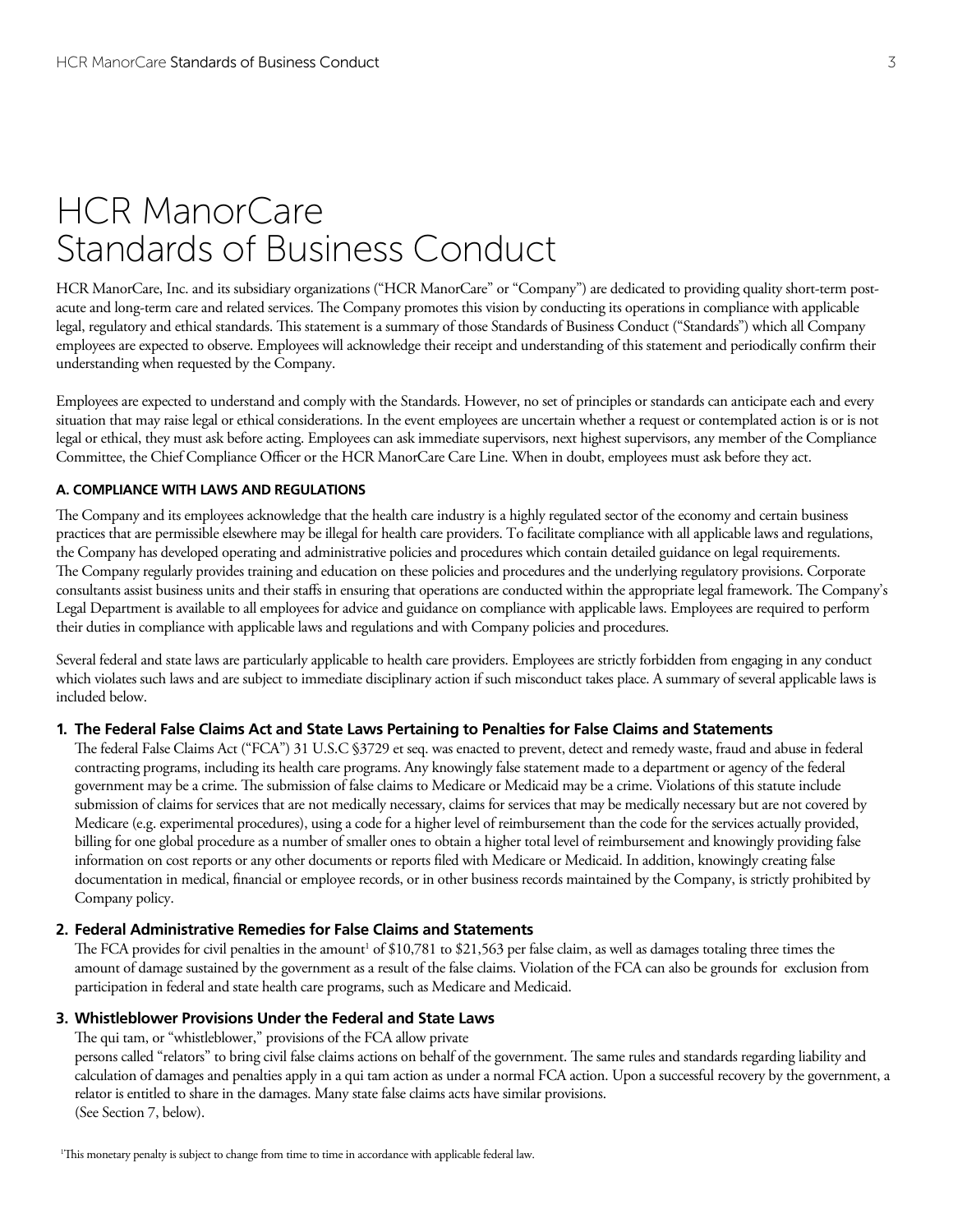#### **4. Whistleblower Retaliation Provision of the Federal False Claims Act**

The FCA contains important protections for whistleblowers. Employees who report fraud and consequently suffer discrimination are entitled to all relief necessary to be made whole, including back pay, reinstatement, and compensation for costs and damages. The Company has rigorous safeguards to protect against any form of employee retaliation, including whistleblower retaliation.

#### **5. Medicare and Medicaid Anti-Kickback Act**

The Medicare and Medicaid Anti-Kickback Act and many comparable state laws prohibit anyone from providing or offering to provide any remuneration in cash or in kind, directly or indirectly, in return for the referral of a patient whose treatment (item or service) is paid for in whole or in part by Medicare, Medicaid or any other federal or state health care program. Illegal kickbacks can take a wide variety of forms. They can be blatant direct payments for referrals or they can be more subtle and indirect (e.g., improper rebates, income guarantees, care or other expense allowances, cost-free loans, paid-for vacations). The language of the anti-kickback statute is broad, and many seemingly innocuous business practices may be deemed to be illegal kickbacks by the government. Certain business practices may be exempt under specific circumstances. Consequently, the advice of the Company's Legal Department must be sought before engaging in any new business practice or arrangement with a source of referrals to the Company or an entity that provides health care items or services to the Company (e.g., drug companies, pharmacies, laboratories).

#### **6. Other Federal Anti-Fraud Statutes**

Federal anti-fraud statutes are not limited to Medicare and Medicaid. The federal mail and wire fraud statutes make it a crime to use the mails or interstate wire communication (telephone) in furtherance of a scheme to defraud, or to obtain money or property through false or fraudulent pretenses or representations. Nearly every form of health care fraud (e.g., billing for services not provided, for services not provided as claimed or for unnecessary services) can be attacked under these statutes, if the mails or interstate wire communications are used. Fraudulent and deceptive practices can take many forms, and employees must be careful not to make misrepresentations to suppliers, private insurers or government agencies.

#### **7. Other State Laws**

In addition to the federal FCA, some states have enacted false claims statutes. These state law versions are often modeled on the FCA. They may include, among other things, *qui tam* or whistleblower provisions. A summary of the state versions of false claims laws that exist in states where the Company operates a business unit can be found in the Appendix to the Standards. Electronic versions of all state summaries can be found at the Company's intranet website under the Corporate Compliance tab.

Violations of the state laws and related federal and state laws can subject individuals and the Company to penalties and fines, and convicted individuals may be punished by imprisonment. As stated earlier, employees are strictly forbidden from engaging in such misconduct. The Company will not employ or contract for services with any person or entity that has been convicted of a criminal offense related to a government program or who is debarred or excluded from participation in a government program.

#### **B. CONFIDENTIAL AND PROPRIETARY INFORMATION**

#### **1. General**

HCR ManorCare, like all companies, has proprietary and confidential information which should not be disclosed to competitors or to the general public. Examples of such proprietary information are business, research and new product and service plans; security systems, software, hardware and other electronic media; employee information; profit and loss information; forms, policies and procedures; product systems and methods; vendor lists and detailed information regarding customer or vendor requirements; and unpublished financial and pricing (rates) information. All employees have an obligation to keep such proprietary information confidential so as not to harm the Company. Congress passed a privacy and security law to protect patients and their health information from unlawful disclosures. Any disclosures of medical records or other information concerning the Company's patients could be the basis for legal action against the Company and the employee disclosing the information. Therefore, employees shall not, without proper authority, give or release data or information via the Internet or otherwise concerning the Company or its employees, patients, residents, customers, vendors or contractors to anyone not employed by the Company. Such information may be disclosed to other employees only if there is a proper business purpose for such disclosure. The Legal Department or Chief Compliance Officer should be consulted on any questions concerning disclosure of potential proprietary or confidential information.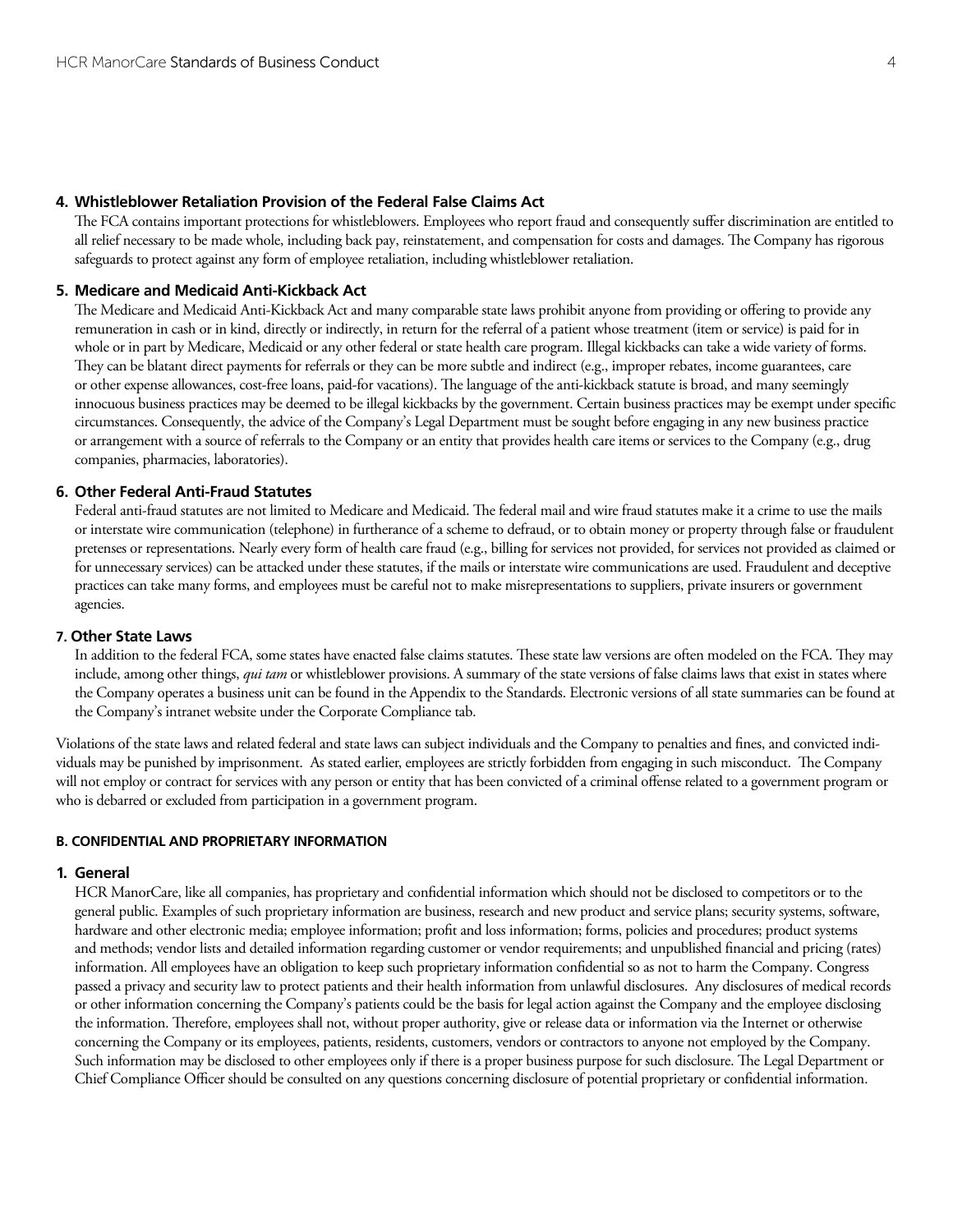#### **2. Business Opportunities**

Employees shall not take advantage of business opportunities that the Company or any of its customers are interested in pursuing without prior approval by the Company. This prohibition extends to real estate or health care facilities which the Company may be interested in buying or leasing.

#### **C. OUTSIDE BUSINESS INTERESTS**

Employees shall avoid any outside financial or business interest that might influence their decisions or actions on behalf of the Company unless such interest has been fully disclosed in writing to the Company and a determination has been made as to the acceptability of the interest. Such outside interest could include, among other things:

- 1. A personal or family business or financial interest in an enterprise which has business relations with the Company if such financial interest represents a material part of the employee's net worth or income, or if such business relations with the Company represent a material part of the business of the outside enterprise; or
- 2. An investment in another business which competes with any of the Company's interests if the investment represents a material part of the income or net worth of the individual, or if the area of competition represents a material part of the activity of the outside business. Generally, the ownership of less than 1 percent of the stock of a publicly traded company shall not be considered a conflict of interest.

Employees shall also avoid outside employment or activities that would impair the effective performance of their responsibilities to the Company, either because of excessive demands on their time, or because the outside commitment is inconsistent or adverse to the interests of the Company. Employees who may have a potential conflict of interest, or are unsure of whether a conflict exists, should disclose it to the Company and have the matter resolved prior to the matter becoming an actual conflict.

#### **D. COMPETITIVE PRACTICES**

The Company firmly believes that fair competition is fundamental to the free enterprise system. The Company complies with and supports all laws that prohibit restraints of trade, unfair practices or abuse of economic power.

The Company will not enter into agreements or arrangements that unlawfully restrict its ability to compete with other businesses or the ability of any other business to compete freely with the Company. Company policy also prohibits entering into any unlawful arrangement or understanding that might affect its pricing policies, or even discussing its pricing with a competitior, or the terms upon which its facilities or services are sold or that might be construed as dividing customers or sales territories with a competitor.

The Company will compete fairly in the marketplace. Company policy prohibits the exchange, request, disclosure, or discussion of rates or information related to rates, such as discounts or promotions, with competitors. The Company will not interfere with contracts made between a prospective customer and one of its competitors nor will the Company engage in marketing practices that are intended to injure or discredit a legitimate competitor through the use of misrepresentations or false innuendo.

These principles of fair competition are basic to all Company operations. They are integral parts of the following sections that cover the Company's dealings with suppliers, customers and public officials.

#### **E. DEALINGS WITH SUPPLIERS**

The Company is a valuable customer for many suppliers of goods and services. Those who wish to do business with the Company must understand that all purchases by the Company will be made exclusively on the basis of price, quality, service and suitability to the Company's needs. Purchases of goods or services must not be motivated by the potential for Company employees or their families to receive personal benefits of any kind, whether direct or indirect.

Gifts or entertainment involving customers and suppliers can be misunderstood even if exchanged out of the purest of motives. Such practices can appear to be attempts to influence Company employees into directing Company business to a particular supplier. To avoid even the appearance of improper relations with suppliers or potential suppliers, the following standards shall apply to the receipt of gifts and entertainment by Company employees: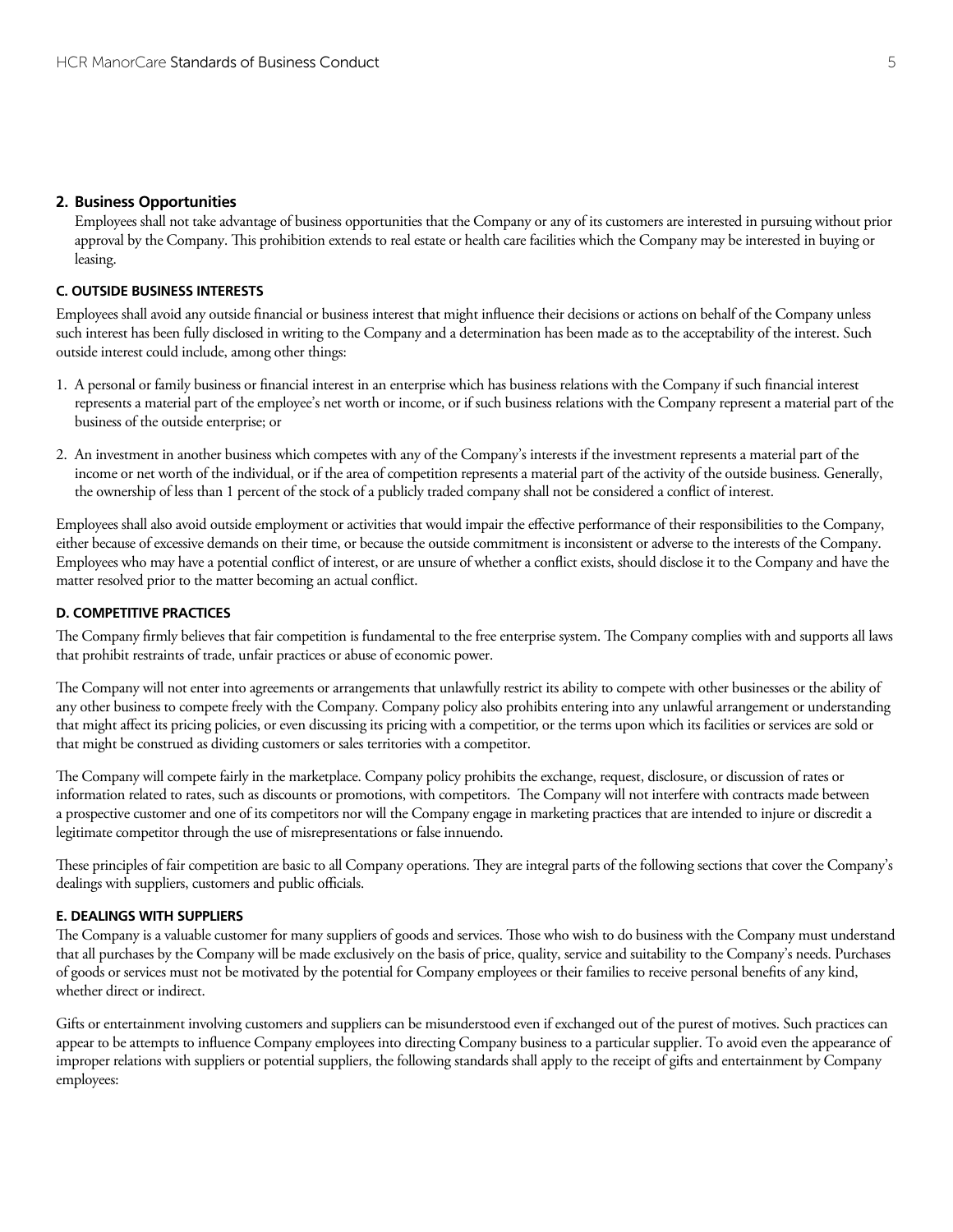#### **1. Gifts or Other Benefits**

Employees are prohibited from soliciting gifts, gratuities, or any other personal benefit or favor of any kind from suppliers or potential suppliers. Employees are prohibited from accepting gifts of money or gifts which have significant monetary value. Employees may accept unsolicited non-money gifts provided that such gifts are of nominal material value.

Any gift of more than nominal value must be reported to employees' supervisors. Some gifts may be perishable so as to make their return impractical. Supervisors can permit acceptance of such gifts, or may require that such gifts be returned or donated to charitable or other nonprofit organizations. Supervisors may also require employees to inform givers that such gifts are discouraged.

#### **2. Entertainment**

Employees shall not encourage or solicit any entertainment from any individual or company with whom the Company does business. Entertainment includes, but is not limited to, activities such as dinner parties, theater parties and sporting events.

From time to time, employees may accept unsolicited entertainment, but only under the following conditions:

- a. The entertainment occurs infrequently;
- b. It arises out of the ordinary course of business;
- c. It involves reasonable and not lavish expenditures; and
- d. The entertainment takes place in settings that are reasonable, appropriate, and fitting to employees, their hosts and the business at hand.

#### **3. Vendor-Sponsored Events**

From time to time, Company vendors or suppliers may invite employees to vendor-sponsored luncheons, trade shows, educational seminars or similar meetings related to the employee's job responsibilities. Prior to accepting any such invitation, the employee shall obtain approval from his or her supervisor, including specific prior disclosure and approval of any proposed vendor-paid or supplier-paid expenses of any kind.

#### **F. DEALINGS WITH PATIENTS, FAMILIES AND OTHER CUSTOMERS**

Employees must keep all dealings with patients, the families of patients and other potential customers fair and above-board. The Company earns and retains business because of the quality of its services. Patients or family members should never think that they have to give gifts to get good service. Employees should not solicit or accept any gifts from patients or family members. All offers of gifts from patients or their families must be declined and reported to the facility administrator or executive director.

If patients or family members want voluntarily to recognize a group of employees or the facility generally, they can contribute a gift that is used for the benefit of all facility employees. The facility administrator or executive director must ensure that the gift is voluntary and that it goes to benefit the employees as a group.

#### **G. DEALINGS WITH REFERRAL SOURCES OR POTENTIAL CUSTOMERS**

The Company must be extra careful on the subject of gifts and entertainment involving referral sources or other potential customers. Such care is required because federal law and the laws in many states prohibit any payment for patient referrals, and gifts or lavish entertainment could be mistakenly construed as payment for such referrals. Generally, the following guidelines would apply to such gifts and entertainment.

Entertainment for potential customers or referral sources may be provided only with supervisory approval. Entertainment must be of sufficiently limited value so that the entertainment cannot be construed as a referral fee, kickback, bribe or payoff. Entertainment must also be consistent with accepted ethical customs and practices, and public disclosure of the facts would not embarrass the Company. Entertainment shall be limited to activities and events which are considered normal and acceptable in conjunction with the related business transaction. In uncertain situations, the Legal Department or Chief Compliance Officer should be consulted prior to arranging the entertainment.

Gifts to referral sources or other potential customers of more than nominal value are not permitted. Even in the case of gifts of nominal value, other than nominal public relations items with the Company logo or name (e.g., coffee mug, calendar), employees should first receive approval of their supervisor. Gifts of cash or cash equivalents, in any amount, are never permitted.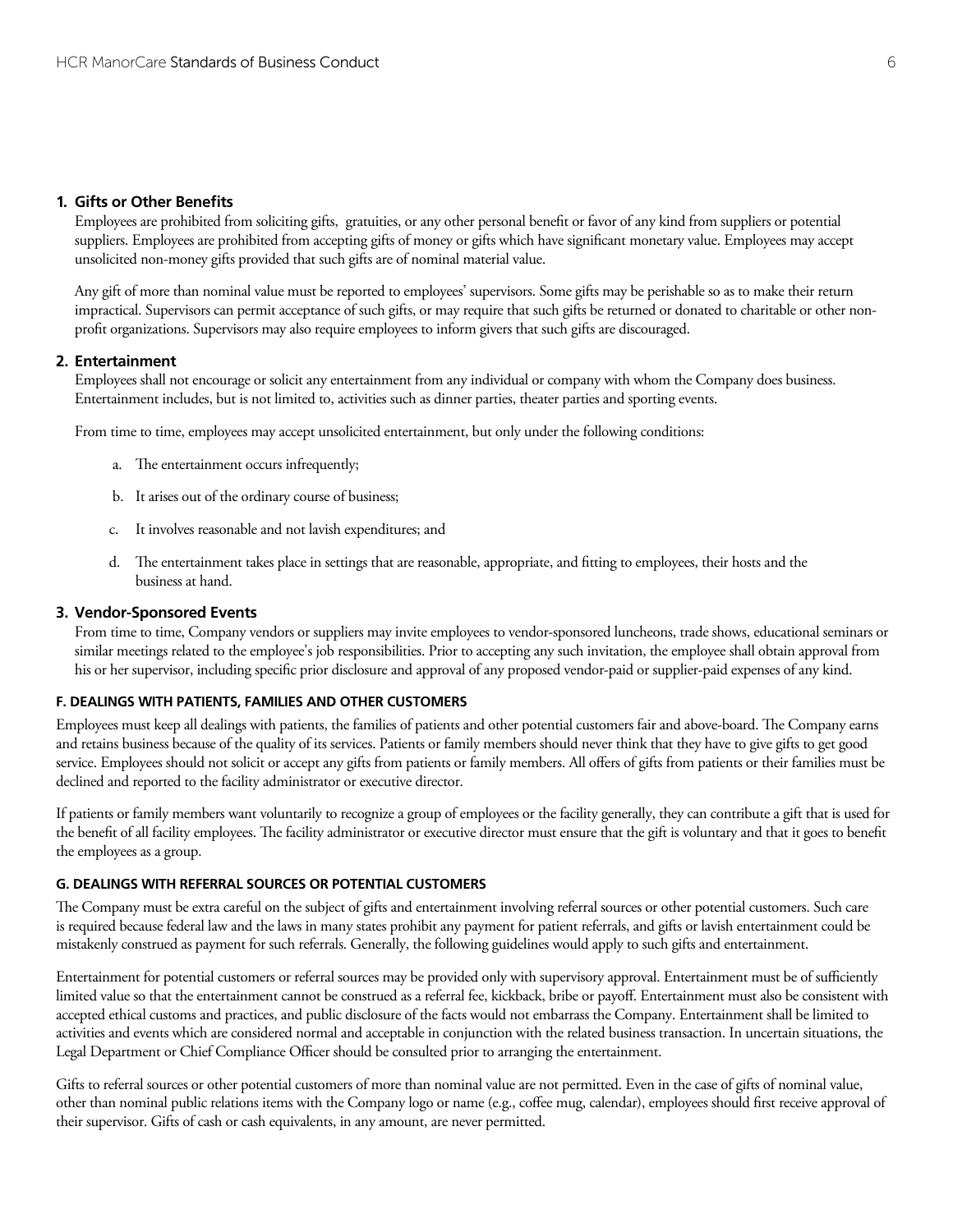In some situations, the Company may itself be a referral source. Given that it is illegal to receive payment for a referral or to give such payment, the above rules apply to Company employees where the Company is the referral source.

#### **H. DEALINGS WITH PUBLIC OFFICIALS**

The regulatory nature of the Company's business often requires employees to be in contact with public officials. The employees who regularly make these contacts have special responsibilities for upholding the Company's good name. The following standards point out these special responsibilities:

- 1. Employees must not make any form of payment, directly or indirectly, to any public official as inducement for any official action or omission to act. The Company will never pay a bribe. Any requests to Company employees that appear to be attempts at bribery must be reported immediately to the employee's supervisor and to the Chief Compliance Officer.
- 2. Employees must not give any gifts to a public official.
- 3. Employees may provide public officials with items containing the Company logo (such as pins, caps, mugs, notebooks, etc.) if the items are part of the Company's general marketing and public relations programs, are of nominal value and are given for informational purposes only.
- 4. On special ceremonial occasions, the Company may publicly give gifts of more than nominal value to public institutions or public bodies. Such gifts can commemorate special events or milestones in the Company's history, such as new facilities dedications. These may be transmitted through public officials, but the gifts are given to the public institutions and public groups they represent, not to the officials personally. Any such gifts must be approved in advance by the Company's President, Chief Operating Officer or Chief Financial Officer.
- 5. From time to time, employees may entertain public officials to the extent permitted by law, but only if the entertainment is not solicited by the public official, the entertainment occurs infrequently and it arises out of the ordinary course of business. Supervisory approval must be obtained prior to arranging the entertainment. The entertainment must not involve lavish expenditures under the circumstances, and the settings and types of entertainment must be reasonable, appropriate and fitting to our employees, their guests and the business at hand. Employees with questions about whether a proposed activity meets these Standards, should consult the Chief Compliance Officer or the Legal Department prior to arranging the entertainment.

#### **I. POLITICAL ACTIVITIES AND CONTRIBUTIONS**

The HCR ManorCare PAC has been established for the purpose of enabling Company employees to make political contributions to the extent permitted by law. Contributions to the fund are completely voluntary. When prohibited by law, employees shall not use Company funds for contributions of any kind to any political party, political action committee, or any candidate for any office of any national, state or local government. When Company funds lawfully may be used for political contributions, all such contributions must be approved by the Vice President Government Relations and the Chief Operating Officer.

The Company encourages individuals on their own behalf to become involved in political and civic affairs. Employees who participate in partisan political activities must not give the impression that they speak or act for the Company. The Company will not infringe on the right of employees to decide whether, to whom and in what amount to make personal political contributions. The same is true of volunteer political activity so long as it does not interfere with the employee's work for the Company.

#### **J. PROPER ACCOUNTING AND CANDOR IN DEALING WITH AUDITORS**

Compliance with generally accepted accounting rules and internal controls is expected at all times. The Company policies and procedures, as outlined in the accounting manuals and supporting memoranda, are to be followed without exception. The financial records of the Company must always reflect the transactions they are intended to record. All appropriate assets and liabilities shall be recorded in the regular books of the Company. Employees are forbidden to use, authorize or condone the use of unrecorded bank accounts, unauthorized cash accounts (slush funds), improper adjustments to the accounts of the Company, falsified books or any other devices that could be utilized to distort the records or reports of the Company's true operating results and financial condition. Complete candor is required with the Company's independent and internal auditors.

#### **K. COMPANY ASSETS**

All employees are responsible for safeguarding Company assets. Company expenditures must be used for legitimate business purposes, with proper record keeping for all Company funds spent. Company assets must be used for Company business and not for the personal benefit of any individual. Any suspected misuse of Company assets must be reported to the employee's supervisor.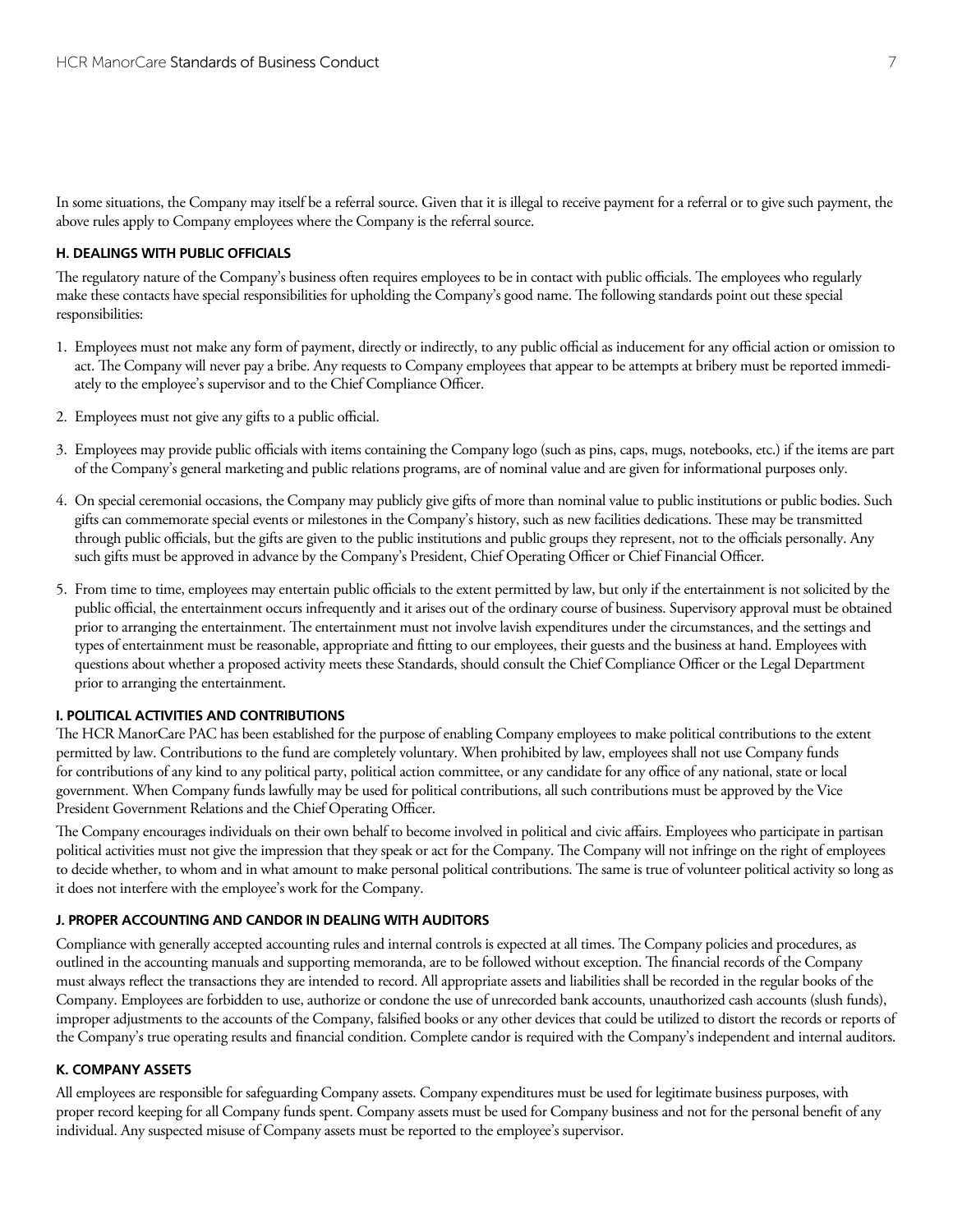#### **L. PATIENT TRUST FUNDS**

In no case shall patient trust fund monies be used for any purpose other than those described in the patient trust fund policy of the Company. Patient trust funds are for the exclusive use of the patient and can be used only upon written approval of the patient or the patient's responsible party.

#### **M. PETTY CASH AND VENDING MACHINE INCOME**

Petty cash levels will be established by the Company. Petty cash shall be used only for appropriate business purposes.

Vending machine income shall be deposited only into the revenue account of the facility and shall not be used or spent for any purpose by facility personnel.

#### **N. GOVERNMENT INVESTIGATIONS**

The Company has a policy of cooperating with all government inquiries, requests for information or investigations. In addition, the Company expects all employees to also cooperate. In order to make certain that all government inquiries, requests for information and investigations are handled in a coordinated and efficient manner, all such matters should be reported immediately to employees' supervisors, the Legal Department or the Compliance Committee. (Routine government contact, such as state health department surveys and reimbursement audits, should be handled pursuant to normal Company policy.) When contacted by a government official or agent, whether such contact is during business hours or after business hours, employees should request identification, obtain the agent's name and telephone number, and stress that the Company will cooperate and that an appropriate management employee will be in prompt contact. Employees should contact a supervisor, the Legal Department, or a member of the Compliance Committee as soon as possible.

#### **O. COMPLIANCE WITH STANDARDS**

#### **1) Initial Distribution**

Employees will receive their copies of these Standards at the time they are hired. Revised or updated versions will be distributed to all employees upon publication.

#### **2) Initial Verification**

Upon receiving a copy of the Standards, current and future employees will:

- a. Become familiar with the Standards.
- b. Resolve any doubts or questions about the Standards with their supervisors; supervisors should consult with the Company's Chief Compliance Officer or Legal Department on any activities or practices that might raise questions.
- c. Inform their supervisors of:
	- i. any existing holdings or activities which might be, or appear to be, at variance with the Standards, and prepare written disclosures of such information, if requested by supervisors; and
	- ii. any violations of the Standards or requests that would result in violations of the Standards.
- d. Sign the verification form and return it to his/her supervisor who will make it a part of each employee's permanent record.

#### **3. Maintaining Compliance**

Employees have the responsibility of understanding all of the Standards and complying with them. Supervisors have the responsibility of promoting their employees' awareness of the importance of complying with the Standards. Employees and supervisors will be asked periodically to confirm their understanding of the Standards and their compliance with

them, and to confirm that they have reported any suspected departures from the Standards.

#### **P. REPORTING VIOLATIONS OF STANDARDS**

Employees have the obligation to report violations of the Standards that they observe or that are made known to them, including any issues regarding accounting, internal accounting controls or auditing. Failure to do so can have serious consequences for the employees and the Company. Reports should be made by employees to their supervisor, the Compliance Committee, the Chief Compliance Officer, or to the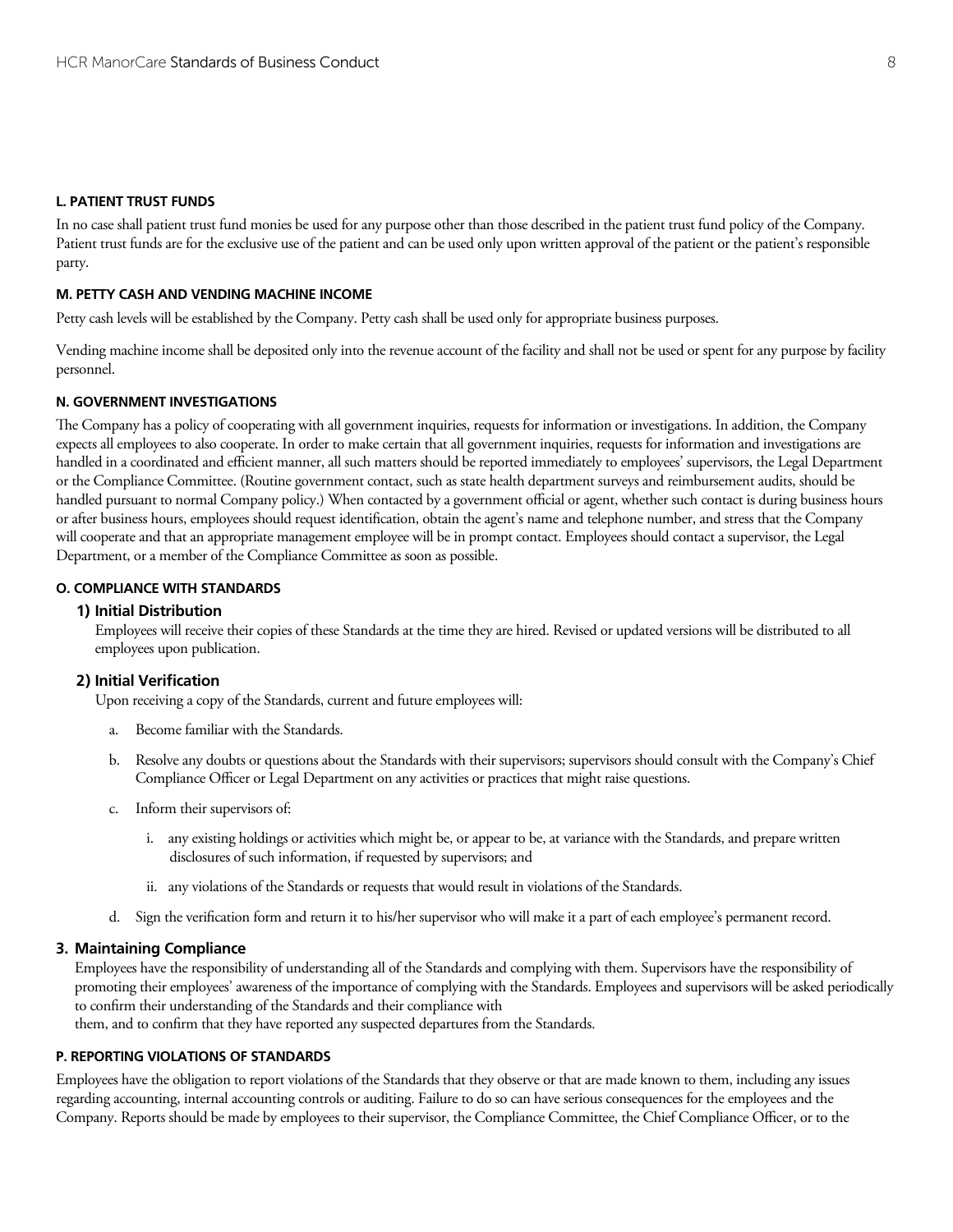HCR ManorCare Care Line (800) 366-1232. Reports can be made confidentially and anonymously; however, employees should realize that anonymous reports may make it difficult (or in some cases impossible) to conduct an effective investigation. Employees may be requested to submit written reports setting forth the facts of the alleged violations. The Company shall endeavor to maintain the confidentiality of individuals reporting violations of these Standards, consistent with the Company's obligation to investigate violations and/or to report improper activity to the appropriate authorities. The Company will not tolerate any form of retaliation or discrimination against any individual reporting violations of the Standards.

Employees who report violations that have not been properly addressed by a supervisor should contact a member of the Company's Compliance Committee. The names and phone numbers of Committee members are posted in each business unit.

Supervisors who receive a report of a serious violation of these Standards should notify a member of the Compliance Committee. Management has the right to determine what disciplinary action will be taken for violations, ranging from an oral reprimand to termination. Employees should be aware that, in addition to any disciplinary action taken by the Company, violations of some Standards may require restitution and may lead to civil or criminal action against individual employees.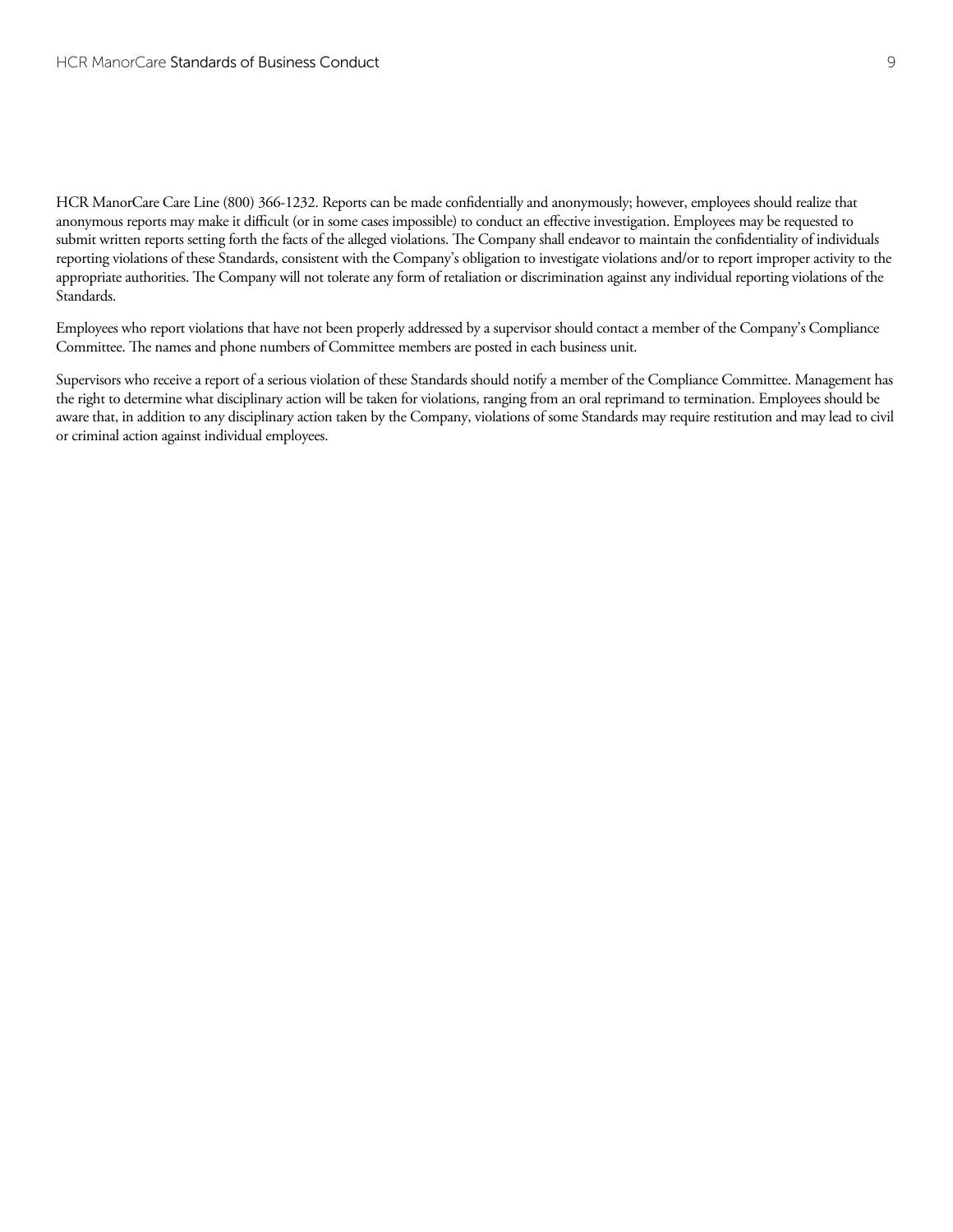## APPENDIX

# False Claims Laws by State

Not all states where the Company does business have passed False Claims laws. A summary of State False Claims laws where the Company does business can be found in this Appendix2 . Electronic versions of all state summaries can be found on the Company's Intranet website under the corporate compliance tab.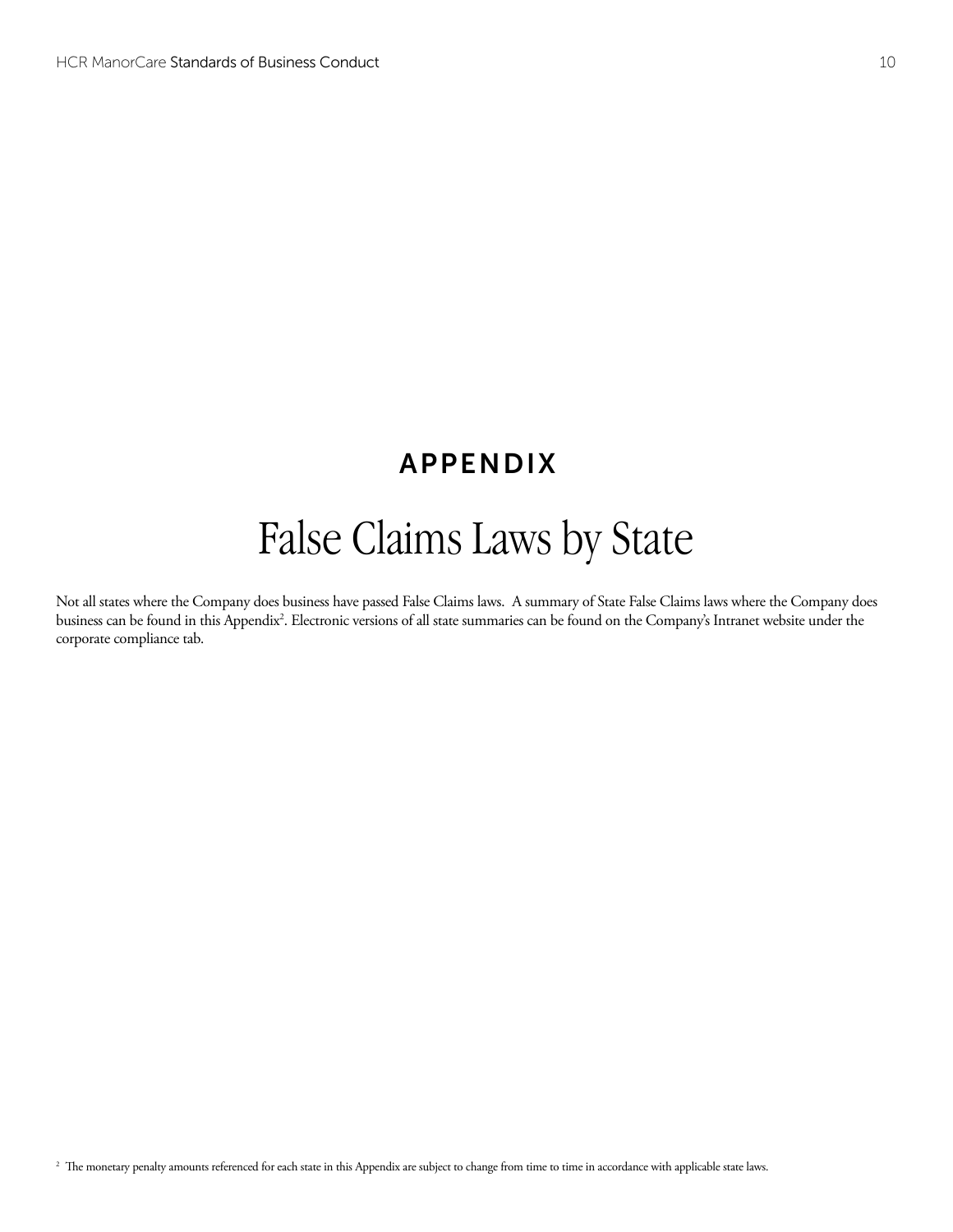# ARIZONA



### SUMMARY OF False ClaimS LAWS

Arizona law prohibits submitting false and fraudulent claims for medical assistance. Violations include presenting claims for medical items or services that were not provided, are in excess of the needs of an individual, or were provided by a person who is not a duly-licensed provider and requesting payments that violate an agreement between the person and the state. Arizona law also prohibits offering, delivering, receiving, and accepting any kickbacks or rebates in return for referrals or purchases which may be paid for by public assistance benefits.

#### **Arizona Civil and Criminal Penalties**

A person who violates the Arizona false claims or anti-kickback laws may be guilty of a felony and subject to civil and criminal penalties. Civil remedies may include a \$2,000 penalty per violation, plus two times the amount fraudulently claimed. That person may also be excluded from participating in medical assistance programs.

#### **Whistleblower Protection**

Providers of Medicaid services have a duty to report suspected fraud and abuse. Any person who makes a good faith report will be immune from civil liability, unless the person has been charged with or is suspected of the fraud or abuse reported. That person will also be protected from retaliation by his or her employer.

#### **Reporting Violations**

If you believe that an employee or officer has violated the laws discussed above, please report the violation in accordance with the provisions of the HCR ManorCare Corporate Compliance Program, Standards of Business Conduct, Section P entitled "Reporting Violations of Standards." The Arizona Insurance Commissioner must also be notified.

- Ariz. Rev. Stat. § 36-2918, 2918-2918.01
- Ariz. Rev. Stat. § 23-1501
- Ariz. Rev. Stat. § 13-2311
- Ariz. Rev. Stat. § 36-2957
- Ariz. Rev. Stat. § 13-3713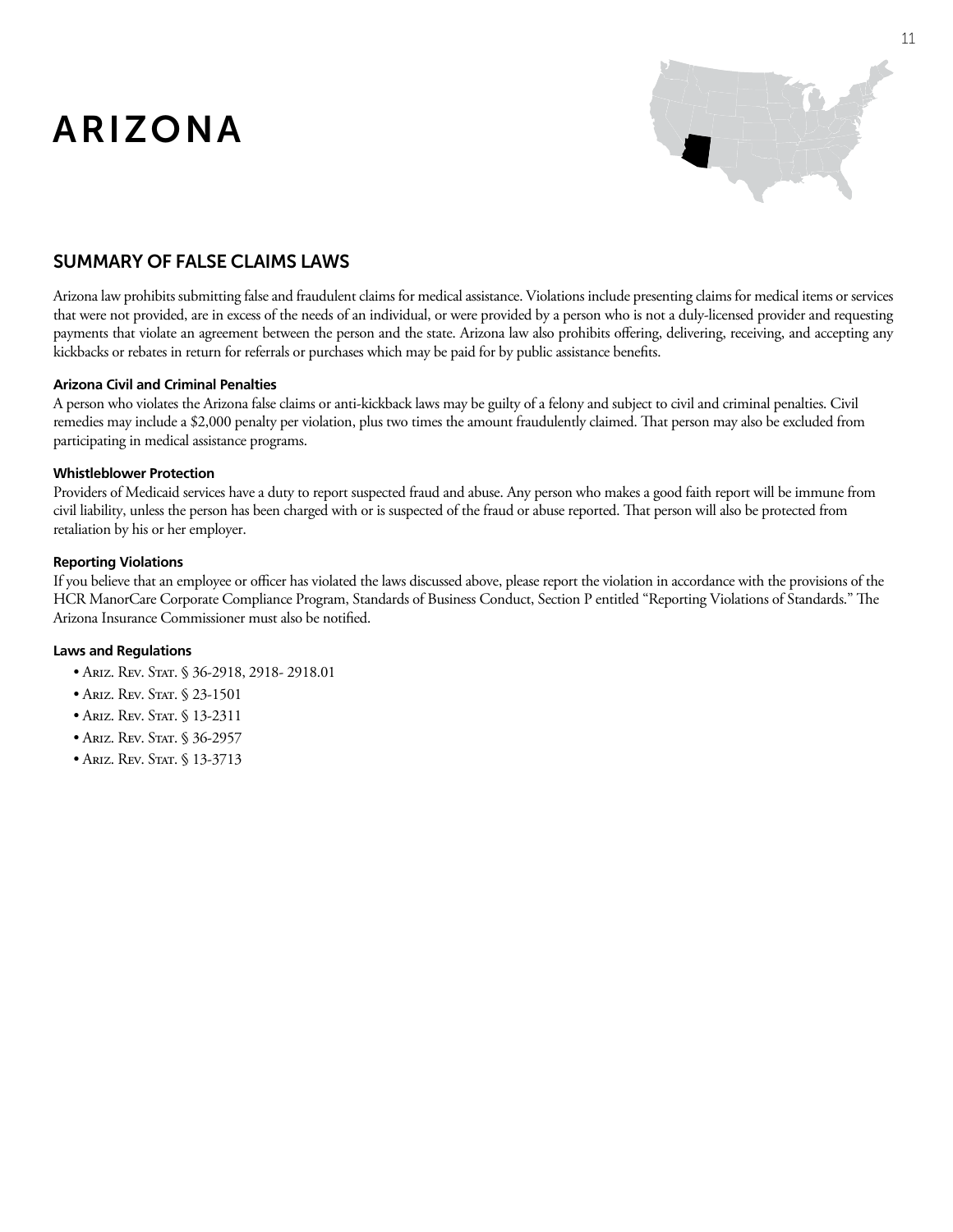# California



### SUMMARY OF False ClaimS LAWS

California law prohibits submitting false and fraudulent claims to the state. Violations include presenting false or fraudulent claims for payment or approval; making or using false records, receipts, or statements; possessing public property or state money and delivering less than all of that property; buying or receiving public property from a person who may not lawfully disburse the property; concealing or improperly avoiding or decreasing an obligation to pay or transmit money or property to the state; failing to report within a reasonable time a false claim that the person benefits from when the person knows the claim is false; and conspiring to commit any of these acts. California law also prohibits offering, soliciting, paying, or receiving any kickbacks or rebates in return for referrals or purchases which may be paid for by public assistance benefits.

#### **California Civil and Criminal Penalties**

A person who violates the California false claims or anti-kickback laws may be guilty of a felony and subject to civil and criminal penalties. Civil remedies may include a \$10,000 or \$11,000 penalty per violation, plus three times the amount of damages the state suffers as a result of the violation, and the litigation costs to recover those damages.

#### **Whistleblower Protections and Rewards**

Individuals may file a civil action on behalf of the state for violations of these laws and may receive a percentage of any amounts recovered in such action. This percentage varies, but will not exceed fifty percent of the total recovery.

California law also protects individuals who report or file claims related to suspected fraud and abuse. An employee who is discriminated against for lawfully reporting fraud or abuse or filing a claim may receive reinstatement to his or her position with the same seniority status; two times the amount of back pay, with interest; other special damages, including litigation costs and reasonable attorney fees; and punitive damages where appropriate.

#### **Reporting Violations**

If you believe that an employee or officer has violated the laws discussed above, please report the violation in accordance with the provisions of the HCR ManorCare Corporate Compliance Program, Standards of Business Conduct, Section P entitled "Reporting Violations of Standards."

- CAL. GOVT. CODE § 12650, 12650 12656 (2012)
- Cal. Wel. & Inst. Code. § 14107.2 (2012)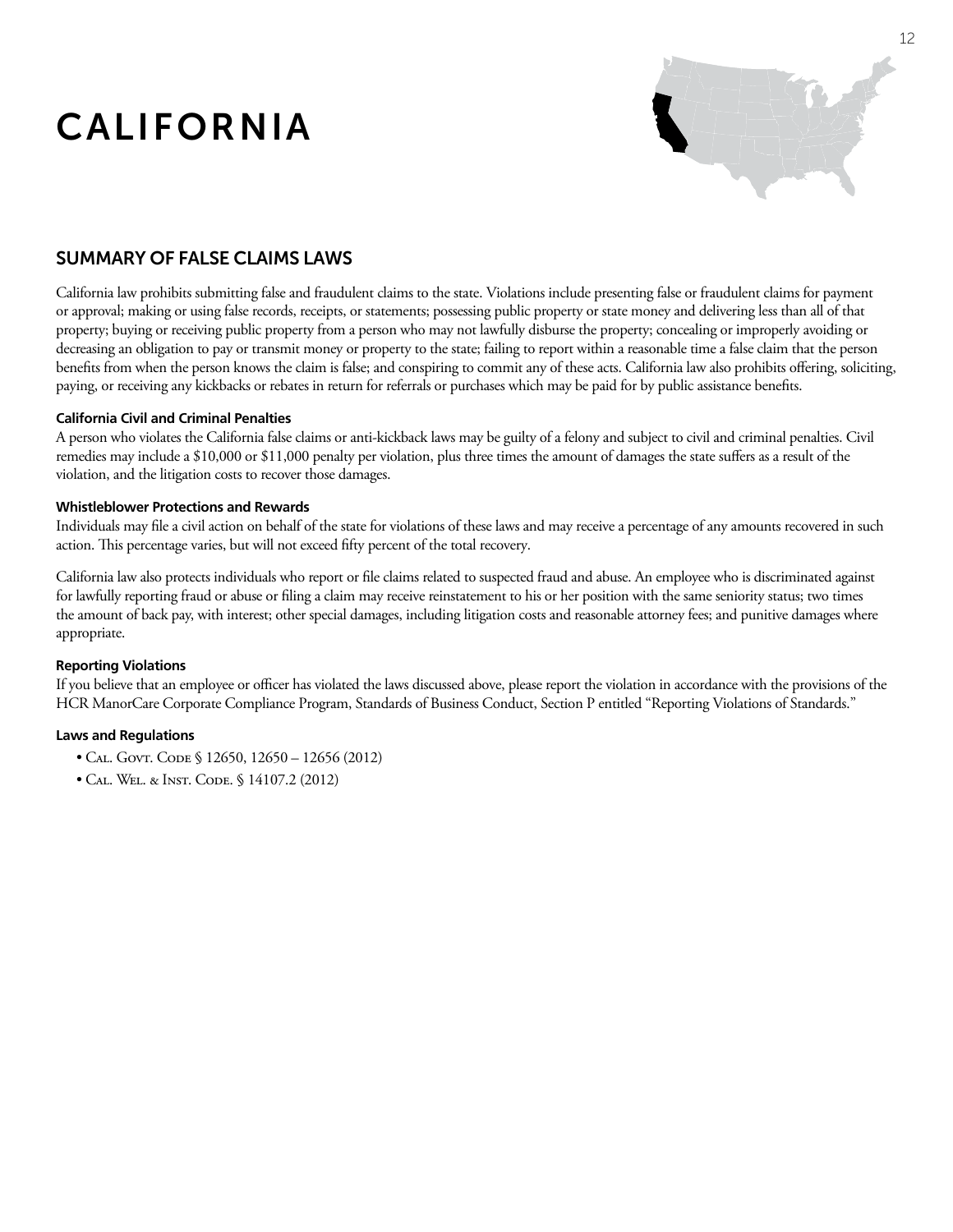# COLORADO



### SUMMARY OF False ClaimS LAWS

Colorado law prohibits submitting false and fraudulent claims for medical assistance. Violations include presenting false claims to the state for payment or approval; making or using false records, receipts, or statements; possessing public property or state money and delivering less than all of the property or money; buying or receiving public property from a state officer or employee who may not lawfully disburse the property; and conspiring to commit any of these acts. Colorado law also prohibits offering, paying, soliciting, and receiving any kickbacks or rebates in return for referring or soliciting patients.

#### **Colorado Civil and Criminal Penalties**

A person who violates the Colorado false claims or anti-kickback laws may be guilty of a felony and subject to civil and criminal penalties. Civil remedies may include an \$11,000 penalty per violation, plus three times the amount of damages the state suffers as a result of the violation, and the litigation costs to recover those damages. That person may also be excluded from participating in the medical assistance program.

#### **Whistleblower Protections and Rewards**

Individuals may file a civil action on behalf of the state for violations of these laws and may receive a percentage of any amounts recovered in such action. This percentage varies, but will not exceed thirty percent of the total recovery.

Colorado law also protects individuals who report or file claims related to suspected fraud and abuse. An employee who is discriminated against for lawfully reporting fraud or abuse or filing a claim may receive reinstatement to his or her position with the same seniority status; two times the amount of back pay, with interest; and other special damages, including litigation costs and reasonable attorney fees.

#### **Reporting Violations**

If you believe that an employee or officer has violated the laws discussed above, please report the violation in accordance with the provisions of the HCR ManorCare Corporate Compliance Program, Standards of Business Conduct, Section P entitled "Reporting Violations of Standards."

- COL. REV. STAT. § 25.5-4-303.5, 303.5 310
- COL. REV. STAT. § 18-5-114
- COL. REV. STAT. § 26-1-127
- COL. REV. STAT. § 12-36-127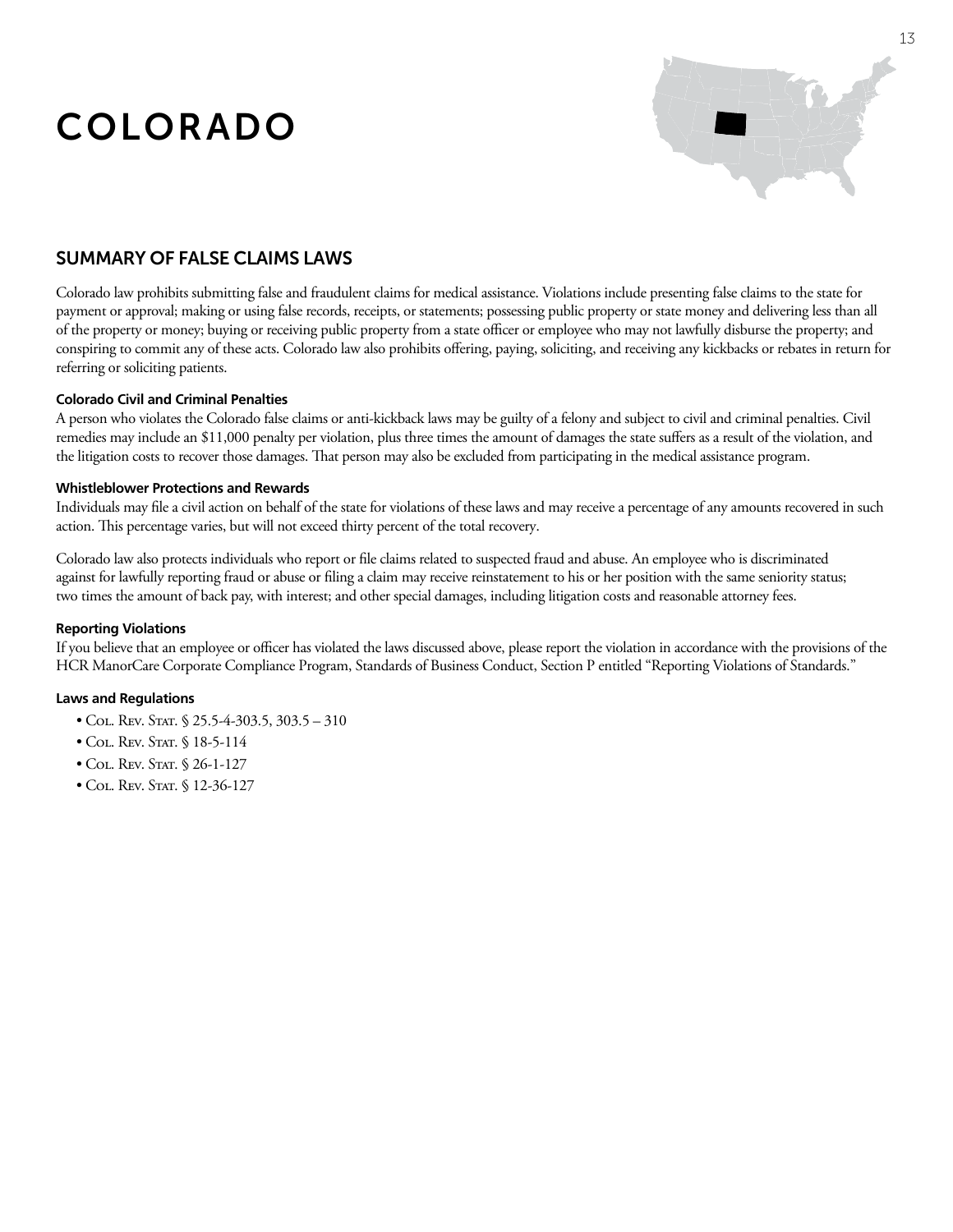# CONNECTICUT



### SUMMARY OF False ClaimS LAWS

Connecticut law prohibits submitting false and fraudulent claims for medical assistance. Violations include presenting false or fraudulent claims to the state for payment or approval; making or using false records, receipts, or statements; possessing money from a medical assistance program and delivering less property than listed on the certificate or receipt; buying or receiving public property from a state officer or employee who may not lawfully disburse the property; accepting payment for goods or services in excess of the amounts due or authorized by law; performing services for or selling goods to a beneficiary knowing that he or she is not in need of the goods or services or without prior authorization when it is required; and conspiring to commit any of these acts.

Connecticut law also prohibits submitting false, incomplete, and misleading information to insurers and assisting, soliciting or conspiring with another person to perform such acts. Additionally, Connecticut law prohibits offering, paying, or receiving any kickbacks or rebates in return for referrals or purchases which may be paid for by public assistance benefits.

#### **Connecticut Civil and Criminal Penalties**

A person who violates the Connecticut false claims or anti-kickback laws may be guilty of a felony and subject to civil and criminal penalties. Civil remedies may include an \$11,000 penalty per violation, plus three times the amount of damages the state suffers as a result of the violation, and the litigation costs to recover those damages. That person may also be excluded from participating in the medical assistance program. A person who makes false claims to an insurer may be required to reimburse the insurer and pay reasonable attorney fees and investigation costs in addition to criminal penalties.

#### **Whistleblower Protections and Rewards**

Individuals may file a civil action on behalf of the state for false claims related to the medical assistance program and may receive a percentage of any amounts recovered in such action. This percentage varies, but will not exceed thirty percent of the total recovery.

Connecticut law also protects individuals who report or file claims related to suspected fraud and abuse in the medical assistance program. An employee who is discriminated against for lawfully reporting fraud or abuse or filing a claim may receive reinstatement to his or her position with the same seniority status; two times the amount of back pay, with interest; and other special damages, including litigation costs and reasonable attorney fees. In addition, an individual who reports suspected health insurance fraud will be protected from liability for libel, slander, and other civil liability, unless that person disclosed false information with malice or willful intent to injure another person.

#### **Reporting Violations**

If you believe that an employee or officer has violated the laws discussed above, please report the violation in accordance with the provisions of the HCR ManorCare Corporate Compliance Program, Standards of Business Conduct, Section P entitled "Reporting Violations of Standards." The Connecticut Insurance Commissioner must also be notified.

- Conn. Gen. Stat. § 4-274, 274-289
- Conn. Gen. Stat. § 53-440, 440 445
- Conn. Gen. Stat. § 53a-290, 290 296
- Conn. Gen. Stat. § 17b-127
- CONN. GEN. STAT. § 53a-157b
- Conn. Gen. Stat. § 53a-161c, 161c 161d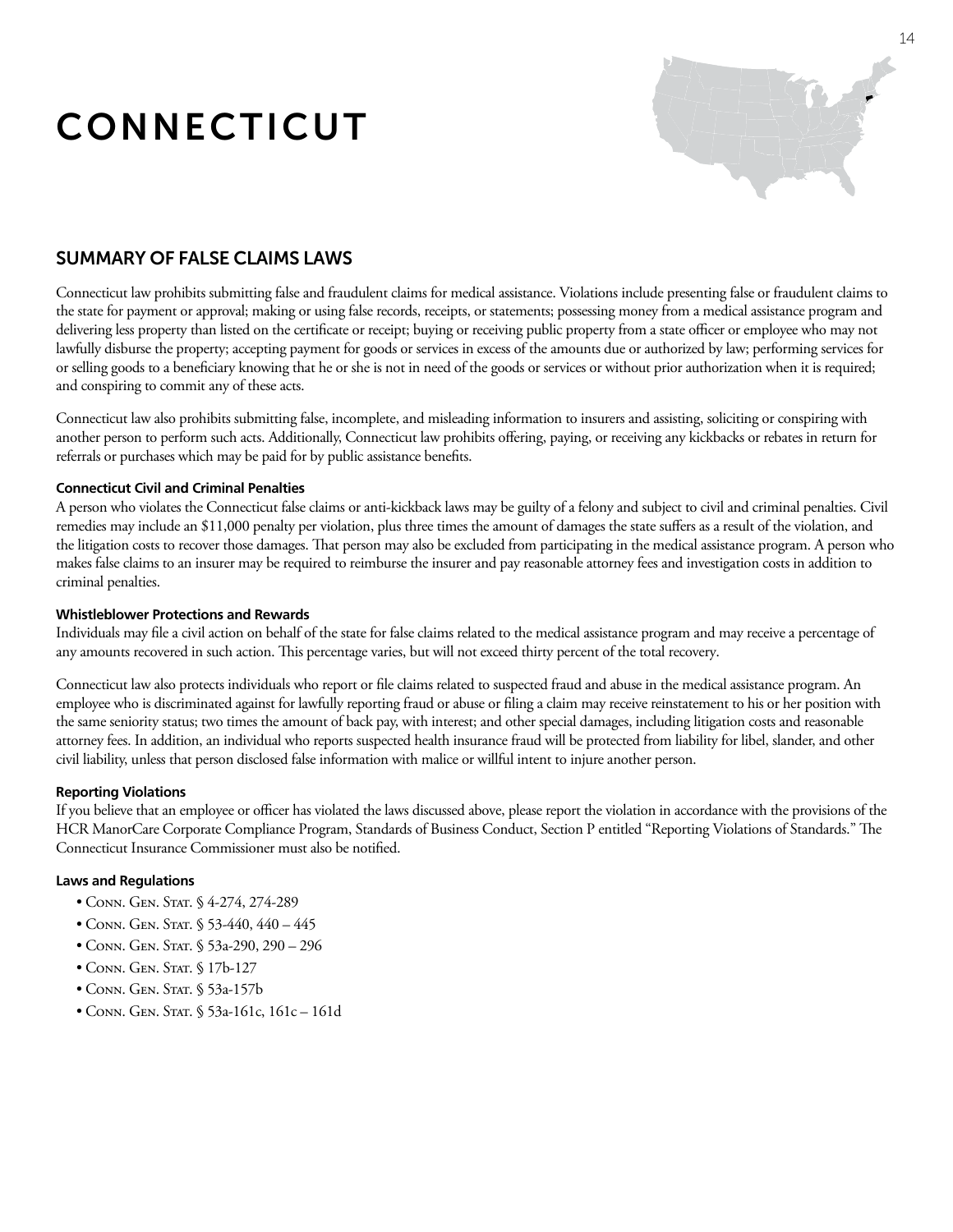# DELAWARE



### SUMMARY OF False ClaimS LAWS

Delaware law prohibits submitting false and fraudulent claims to the state. Violations include presenting false or fraudulent claims for payment or approval; making or using false records, receipts, or statements, conspiring to defraud the state by getting a false claim allowed or paid; possessing public property or state money and delivering less property than the amount listed on the certificate or receipt; and buying or receiving public property from a state officer or employee who may not lawfully disburse the property. Delaware law also prohibits soliciting, receiving, offering, or paying any kickbacks, bribes, or rebates in return for referrals or purchases which may be paid for under a public assistance program.

#### **Delaware Civil and Criminal Penalties**

A person who violates the Delaware false claims or anti-kickback laws may be guilty of a felony and subject to civil and criminal penalties. Civil remedies may include an \$11,000 penalty per violation, plus three times the amount of damages the state suffers as a result of the violation, and the litigation costs to recover those damages.

#### **Whistleblower Protections and Rewards**

Individuals may file a civil action on behalf of the state for violations of these laws and may receive a percentage of any amounts recovered in such action. This percentage varies, but will not exceed thirty percent of the total recovery.

Delaware law also protects individuals who report or file claims related to suspected fraud and abuse. An employee who is discriminated against for lawfully reporting fraud or abuse or filing a claim may receive reinstatement to his or her position with the same seniority status; two times the amount of back pay, with interest; and other special damages, including litigation costs and reasonable attorney fees.

#### **Reporting Violations**

If you believe that an employee or officer has violated the laws discussed above, please report the violation in accordance with the provisions of the HCR ManorCare Corporate Compliance Program, Standards of Business Conduct, Section P entitled "Reporting Violations of Standards."

- 6 Del. Code Ann. § 1201, 1201 1211
- 31 Del. Code Ann. § 1003, 1003 1008
- 11 Del. Code Ann. § 913A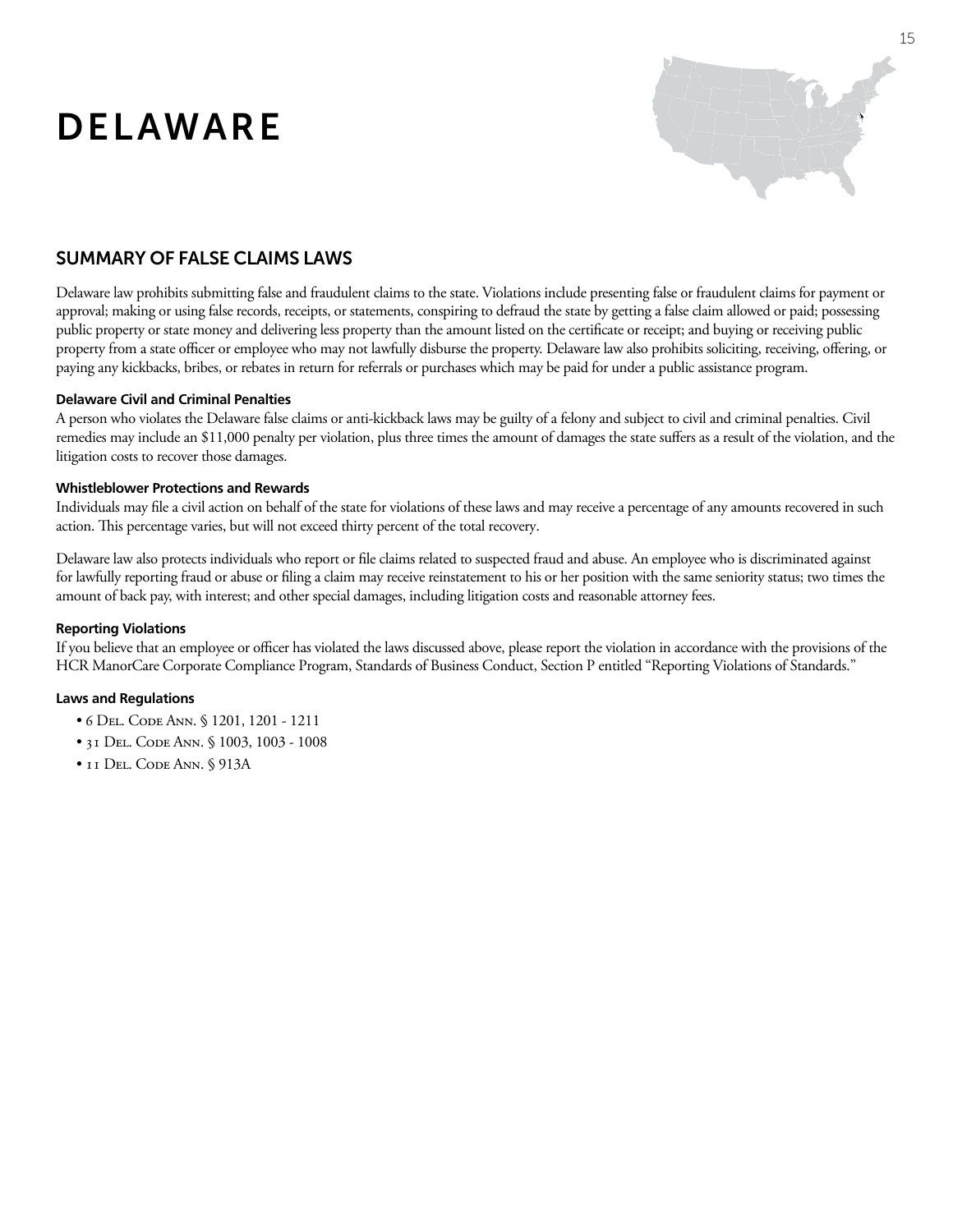# FLORIDA



### SUMMARY OF False ClaimS LAWS

Florida law prohibits submitting false and fraudulent claims to the state. Violations include presenting false or fraudulent claims for payment or approval; making or using false records, receipts, or statements; conspiring to defraud the state to obtain payments; possessing public property or state money and delivering less property or money than the amount listed on the certificate or receipt; buying or receiving public property from a state officer or employee who may not lawfully disburse the property; charging, soliciting, accepting, or receiving anything of value, other than an authorized copayment, in addition to the amounts authorized under the Medicaid program; and using a provider or recipient's identification number to make claims for items or services not authorized to be reimbursed by the Medicaid program. Florida law also prohibits offering, paying, soliciting, or receiving any kickbacks, bribes, or rebates in return for referrals or purchases which may be paid for under the Florida Medicaid program.

#### **Florida Civil and Criminal Penalties**

A person who violates the Florida false claims or anti-kickback laws may be guilty of a felony and subject to civil and criminal penalties. Civil remedies may include an \$11,000 penalty per violation, plus up to five times the amount of damages suffered by the Medicaid program or the amount of the unlawful pecuniary gain (whichever is greater), and the litigation costs to recover those damages.

#### **Whistleblower Protections and Rewards**

Individuals may file a civil action on behalf of the state for violations of these laws and may receive a percentage of any amounts recovered in such action. This percentage varies, but will not exceed thirty percent of the total recovery.

Florida law also protects individuals who report or file claims related to suspected fraud and abuse. An employee who is discriminated against for lawfully reporting fraud or abuse or filing a claim may receive reinstatement to his or her position with full fringe benefits and seniority rights; compensation for lost wages and benefits; litigation costs, including reasonable attorney fees; and the issuance of an injunction.

#### **Reporting Violations**

If you believe that an employee or officer has violated the laws discussed above, please report the violation in accordance with the provisions of the HCR ManorCare Corporate Compliance Program, Standards of Business Conduct, Section P entitled "Reporting Violations of Standards."

- Fla. Stat. Ann. § 68.081, .081 .092
- Fla. Stat. Ann. § 448.101, .101 .105
- Fla. Stat. Ann. § 409.920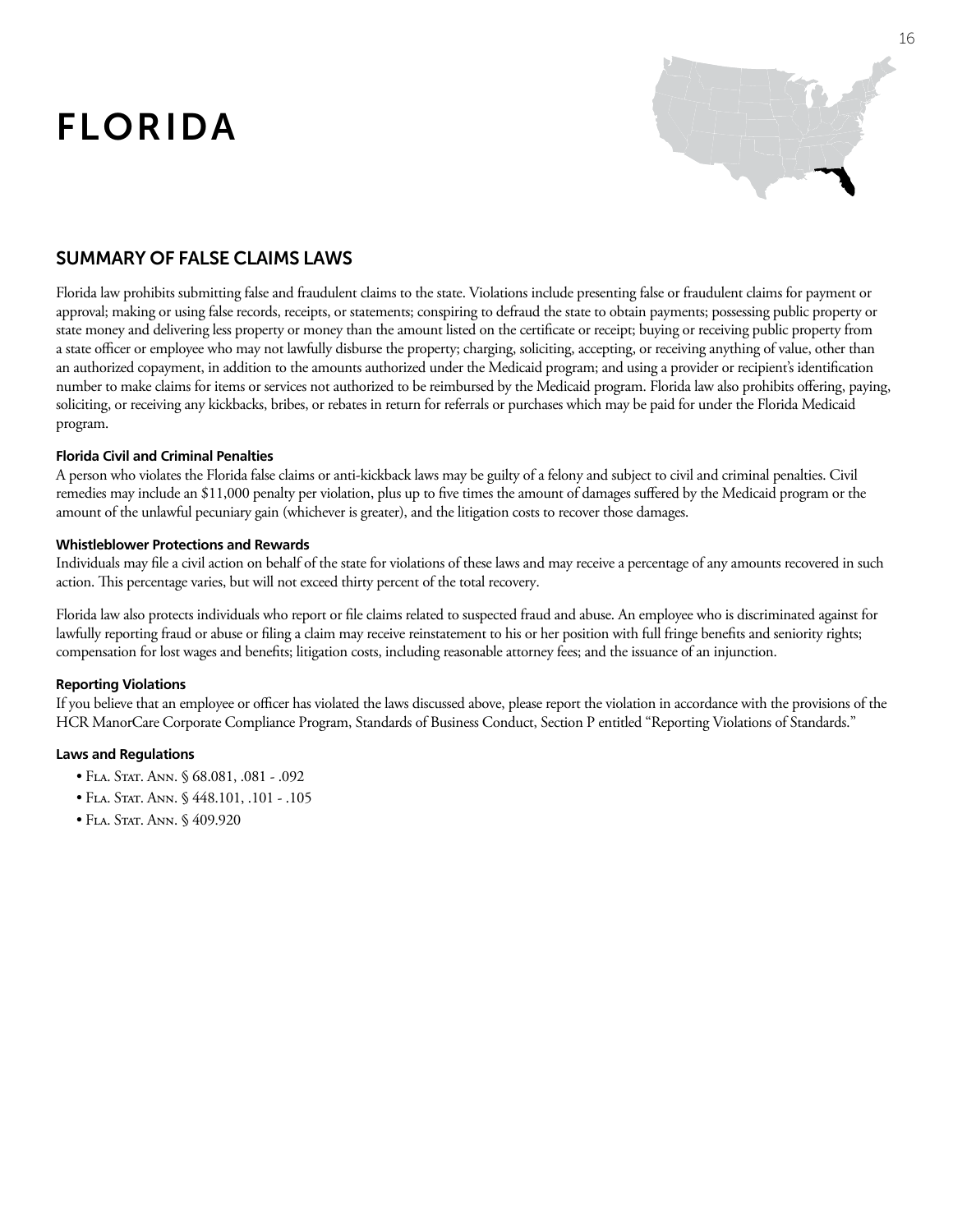# GEORGIA



### SUMMARY OF False ClaimS LAWS

Georgia law prohibits submitting false and fraudulent claims to the state. Violations include presenting false or fraudulent claims for payment or approval; making or using false records, receipts, or statements; conspiring to defraud the state by getting a false claim allowed or paid; possessing public property or state money and delivering less than all of the property or money; buying or receiving public property from a state officer or employee who may not lawfully disburse the property; and obtaining or retaining medical assistance benefits or payments to which one is not entitled or in an amount greater than that to which one is entitled. Georgia law also prohibits offering, delivering, receiving, or accepting any kickbacks or rebates in return for referrals of patients or purchases.

#### **Georgia Civil and Criminal Penalties**

A person who violates the Georgia false claims or anti-kickback laws may be guilty of a felony and subject to civil and criminal penalties. Civil remedies may include an \$11,000 penalty per violation, plus three times the amount of damages the state suffers as a result of the violation, and the litigation costs to recover those damages. That person may also be excluded from participating in the medical assistance program.

#### **Whistleblower Protections and Rewards**

Individuals may file a civil action on behalf of the state for violations of these laws and may receive a percentage of any amounts recovered in such action. This percentage varies, but will generally not exceed thirty percent of the total recovery.

Georgia law also protects individuals who report or file claims related to suspected fraud and abuse. An employee who is discriminated against for lawfully reporting fraud or abuse or filing a claim may receive reinstatement to his or her position with the same seniority status; two times the amount of back pay, with interest; and other special damages, including litigation costs and reasonable attorney fees.

#### **Reporting Violations**

If you believe that an employee or officer has violated the laws discussed above, please report the violation in accordance with the provisions of the HCR ManorCare Corporate Compliance Program, Standards of Business Conduct, Section P entitled "Reporting Violations of Standards."

- Ga. Code Ann. § 49-4-168, 168 168.6
- Ga. Code Ann. § 16-10-20, 20 21
- Ga. Code Ann. § 49-4-146.1, .1 .3
- Ga. Code Ann. § 43-1B-4
- Ga. Code Ann. § 23-3-120, 120 127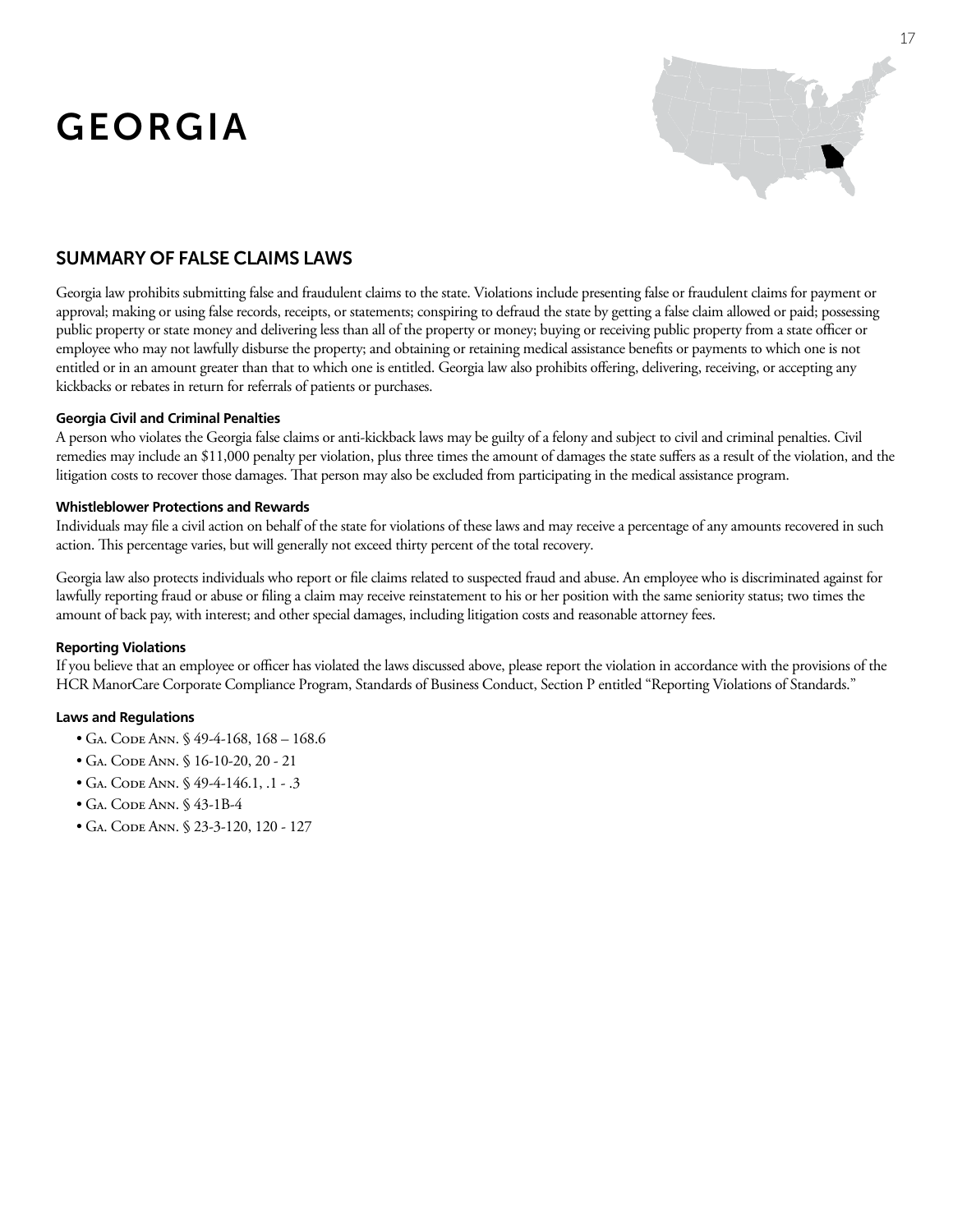# ILLINOIS



### SUMMARY OF False ClaimS LAWS

Illinois law prohibits submitting false and fraudulent claims to the state. Violations include presenting false or fraudulent claims for payment or approval; making or using false records, receipts, or statements; possessing public property or state money and delivering less than all of the property or money; buying or receiving public property from a state officer or employee who may not lawfully disburse the property; obtaining or attempting to obtain benefits or payments to which one is not entitled or in an amount greater than that to which one is entitled; and conspiring to commit any of these acts. Illinois law also prohibits soliciting or receiving kickbacks, bribes, or rebates in return for referrals or purchases which may be paid for under the public assistance program. The Chicago Municipal Code contains provisions that prohibit making false and fraudulent claims to city officials and employees.

#### **Illinois Civil and Criminal Penalties**

A person who violates the Illinois or Chicago false claims or anti-kickback laws may be guilty of a felony and subject to civil and criminal penalties. Civil remedies may include an \$11,000 penalty per violation, plus three times the amount of damages the state or city suffers as a result of the violation, and the litigation costs to recover those damages.

#### **Whistleblower Protections and Rewards**

Individuals may file a civil action on behalf of the state or city for violations of these laws and may receive a percentage of any amounts recovered in such action. This percentage varies, but will not exceed thirty percent of the total recovery.

The Illinois and Chicago laws also protect individuals who report or file claims related to suspected fraud and abuse. An employee who is discriminated against for lawfully reporting fraud or abuse or filing a claim may receive reinstatement to his or her position with the same seniority status and full fringe benefits; two times the amount of back pay, with interest; and other special damages, including litigation costs and reasonable attorney fees.

#### **Reporting Violations**

If you believe that an employee or officer has violated the laws discussed above, please report the violation in accordance with the provisions of the HCR ManorCare Corporate Compliance Program, Standards of Business Conduct, Section P entitled "Reporting Violations of Standards."

- 740 Ill. Comp. Stat. Ann. § 175/1, /1 /7
- 305 Ill. Comp. Stat. Ann. § 5/8A-3, A-3 A-7
- Chicago Municipal Code § 1-21-010, 010 030; 1-22-010, 010 060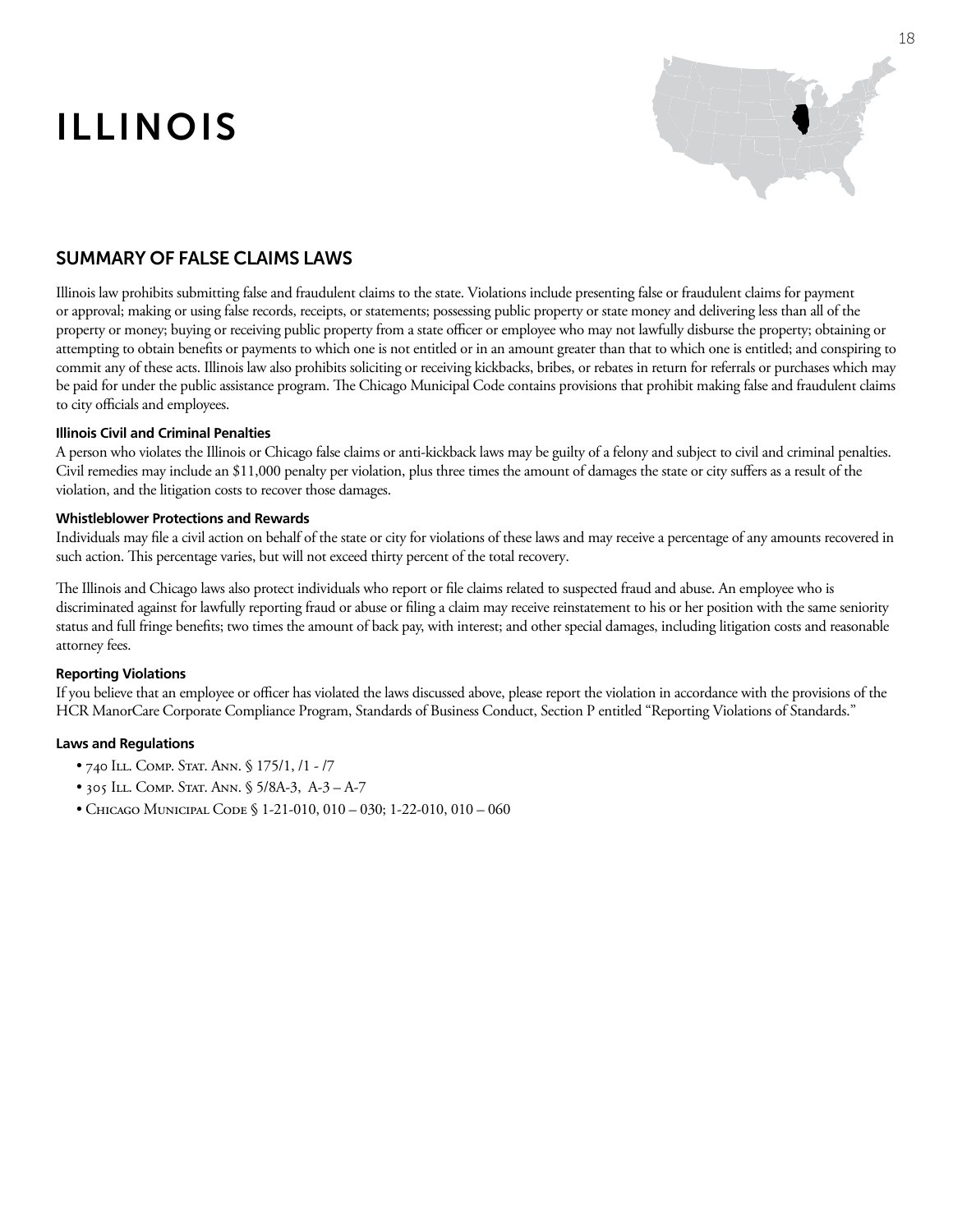# INDIANA



### SUMMARY OF False ClaimS LAWS

Indiana law prohibits submitting false and fraudulent claims to the state. Violations include presenting false claims for payment or approval; making or using false records, receipts, or statements; delivering less public property or money to the state than the amount listed on a certificate or receipt from the state; receiving public property from a state employee who may not lawfully disburse the property; conspiring with or inducing another person to do any of these acts; altering records required to be kept under the Medicaid program; and concealing information when applying for or receiving payments from the Medicaid program. Indiana law also prohibits soliciting, offering, or receiving any kickbacks or rebates in return for referrals or purchases which may be paid for by public assistance benefits.

#### **Indiana Civil and Criminal Penalties**

A person who violates the Indiana false claims or anti-kickback laws may be guilty of a felony and subject to civil and criminal penalties. Civil remedies may include a minimum \$5,000 penalty per violation, plus three times the amount of damages the state suffers as a result of the violation, and the litigation costs to recover those damages.

#### **Whistleblower Protections and Rewards**

Individuals may file a civil action on behalf of the state for violations of these laws and may receive a percentage of any amounts recovered in such action. This percentage varies, but will not exceed thirty percent of the total recovery.

Indiana law also protects individuals who report or file claims related to suspected fraud and abuse. An employee who is discriminated against for lawfully reporting fraud or abuse or filing a claim may receive reinstatement to his or her position with the same seniority status; two times the amount of back pay, with interest; and other special damages, including litigation costs and reasonable attorney fees.

#### **Reporting Violations**

If you believe that an employee or officer has violated the laws discussed above, please report the violation in accordance with the provisions of the HCR ManorCare Corporate Compliance Program, Standards of Business Conduct, Section P entitled "Reporting Violations of Standards."

- Ind. Code. Ann. § 5-11-5.5, 5.5 5.5-18
- IND. CODE. ANN. § 35-43-5-7.1
- IND. CODE. ANN. § 12-15-24-2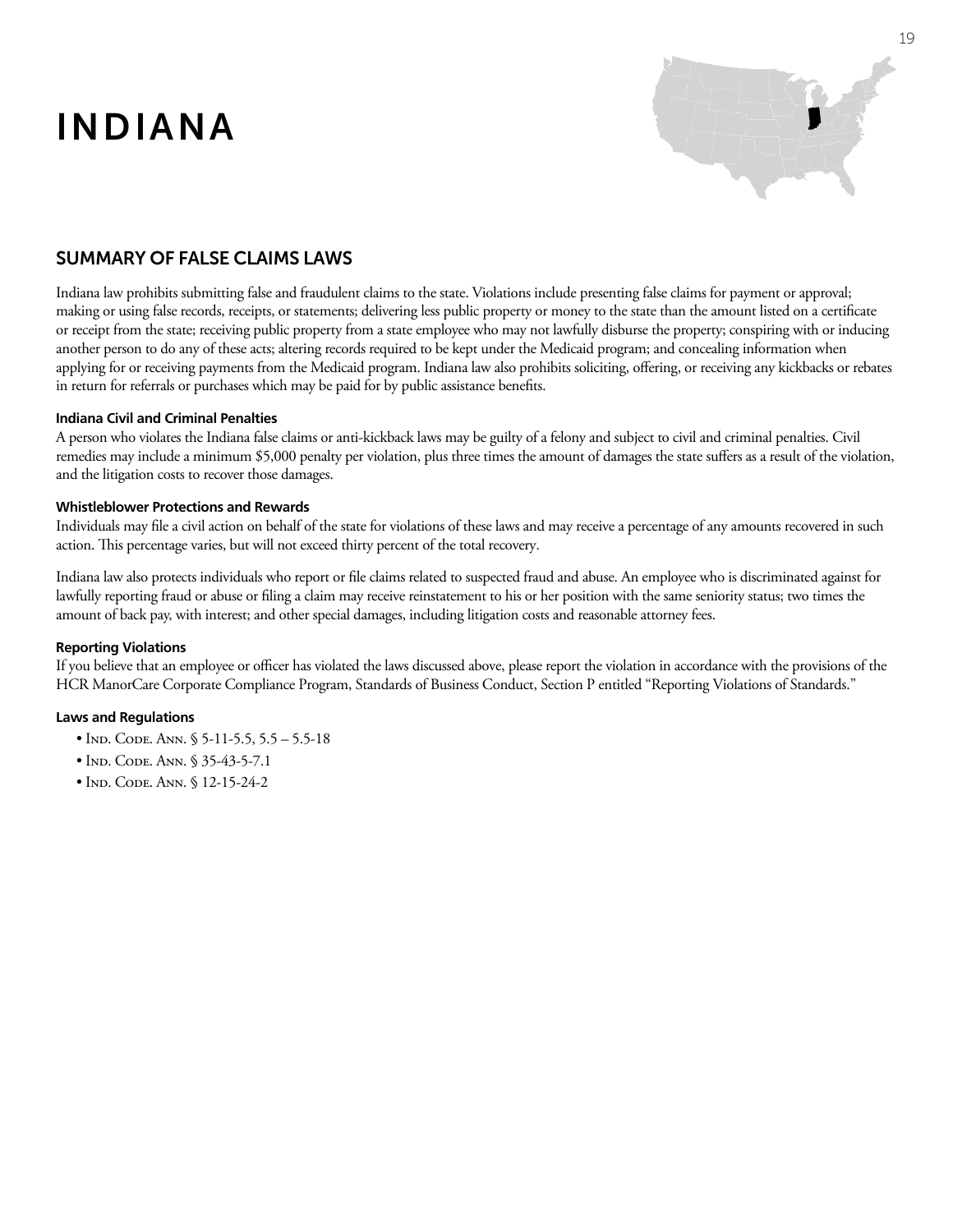# IOWA



### SUMMARY OF False ClaimS LAWS

Iowa law prohibits submitting false and fraudulent claims to the state. Violations include, among others, presenting false or fraudulent claims for payment or approval; making or using a false record or a statement material to a false or fraudulent claim; possessing money or property used by the state and delivering less than all of that money or property; being authorized to make or deliver a document certifying receipt of property used by the state, and intending to defraud the state, making or delivering the receipt without knowing that the information on the receipt is true; concealing an obligation to pay money or property to the state; and conspiring to commit any of these acts. Iowa law also prohibits fraudulent practices that include making false statements or failing to disclose material facts in an application for payment of services rendered by a provider participating in the Medicaid program.

#### **Iowa Civil and Criminal Penalties**

A person who violates the Iowa false claims act may be subject to civil penalties. Civil remedies may include a \$10,000 penalty per violation, plus three times the amount of damages the state sustains. A person who commits a fraudulent practice may face criminal penalties under a separate statute.

#### **Whistleblower Protections and Rewards**

Individuals may file a civil action on behalf of the state for certain violations of these laws and may receive a percentage of any amounts received in such action. This percentage varies, but will not exceed thirty percent of the total recovery.

Iowa law protects individuals who report or file claims related to suspected fraud and abuse. An employee who is discriminated against for lawfully reporting fraud or abuse or filing a claim may receive reinstatement to his or her position with the same seniority status, two times the amount of back pay with interest, and special damages, including litigation costs and reasonable attorney fees.

#### **Reporting Violations**

If you believe that an employee or officer has violated the laws described above, please report the violation in accordance with the provisions of the HCR ManorCare Corporate Compliance Program, Standards of Business Conduct, Section P entitled "Reporting of Violations of Standards."

- Iowa. Code. Ann. § 249A.51
- Iowa. Code. Ann. § 685.1
- Iowa. Code. Ann. § 70A.28, .28 .29
- Iowa. Code. Ann. § 714.8(10), 714.8(10) 714.14.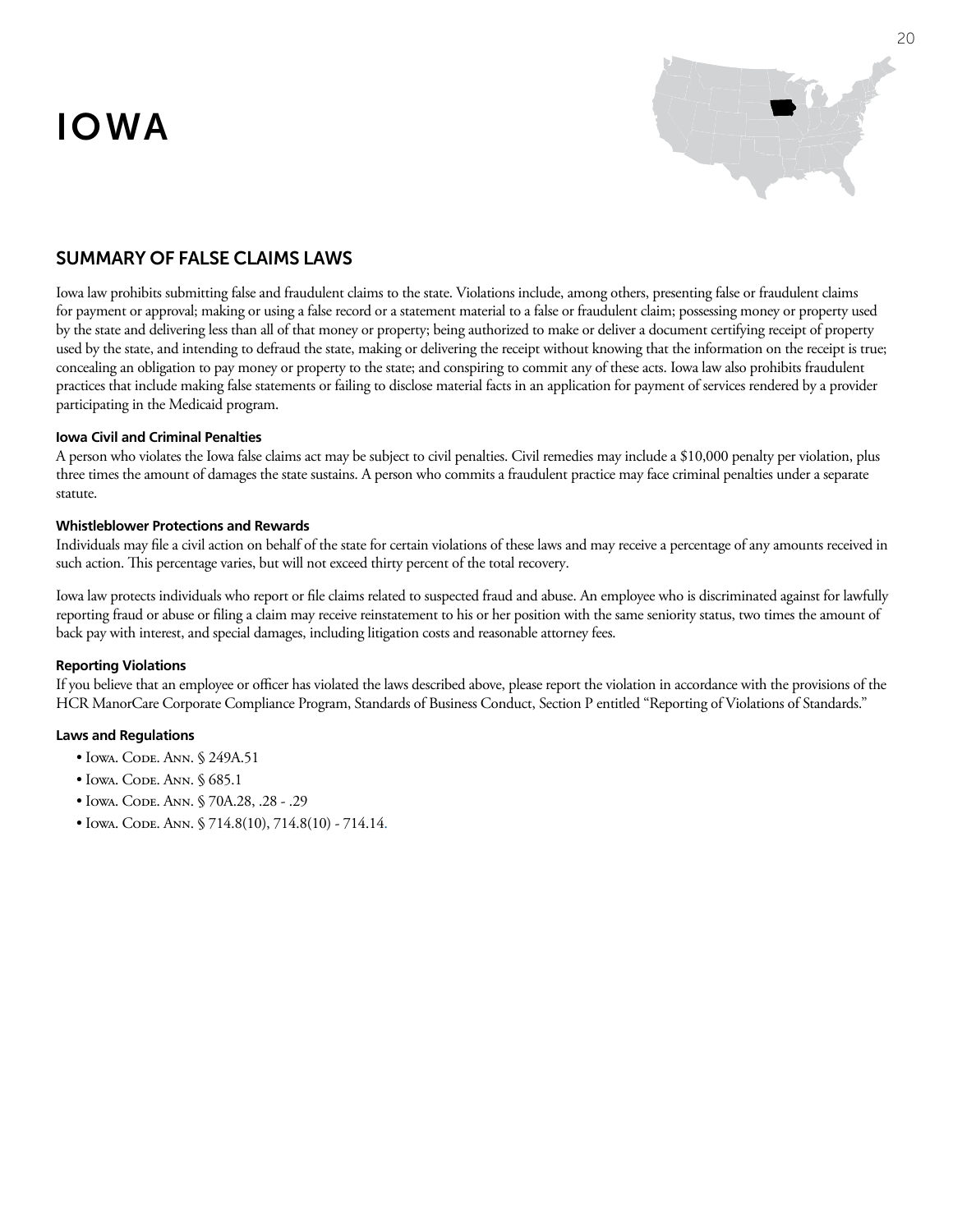# KANSAS



### SUMMARY OF False ClaimS LAWS

Kansas law prohibits submitting false and fraudulent claims to the state. Violations include presenting false or fraudulent claims for payment or approval; making or using false records, receipts, or statements; defrauding the state by getting a false claim allowed or paid; possessing public property or state money and delivering less property or money than the amount listed on the certificate or receipt; buying or receiving public property from a person who may not lawfully disburse the property; failing to report a false claim that the person benefits from knowing that the claim is false; and conspiring to commit any of these violations.

#### **Kansas Civil and Criminal Penalties**

A person who violates the Kansas false claims laws may be guilty of a felony and subject to civil and criminal penalties. Civil remedies may include an \$11,000 penalty per violation, plus three times the amount of damages the state suffers as a result of the violation, and the litigation costs to recover those damages.

#### **Whistleblower Protections**

Kansas law protects individuals who report or file claims related to suspected fraud and abuse. An employee who is discriminated against for lawfully reporting fraud or abuse or filing a claim may receive the relief necessary to make the employee whole.

#### **Reporting Violations**

If you believe that an employee or officer has violated the laws discussed above, please report the violation in accordance with the provisions of the HCR ManorCare Corporate Compliance Program, Standards of Business Conduct, Section P entitled "Reporting Violations of Standards."

#### **Laws and Regulations**

 • Kas. Stat. Ann. § 75-7501, 7501 - 7511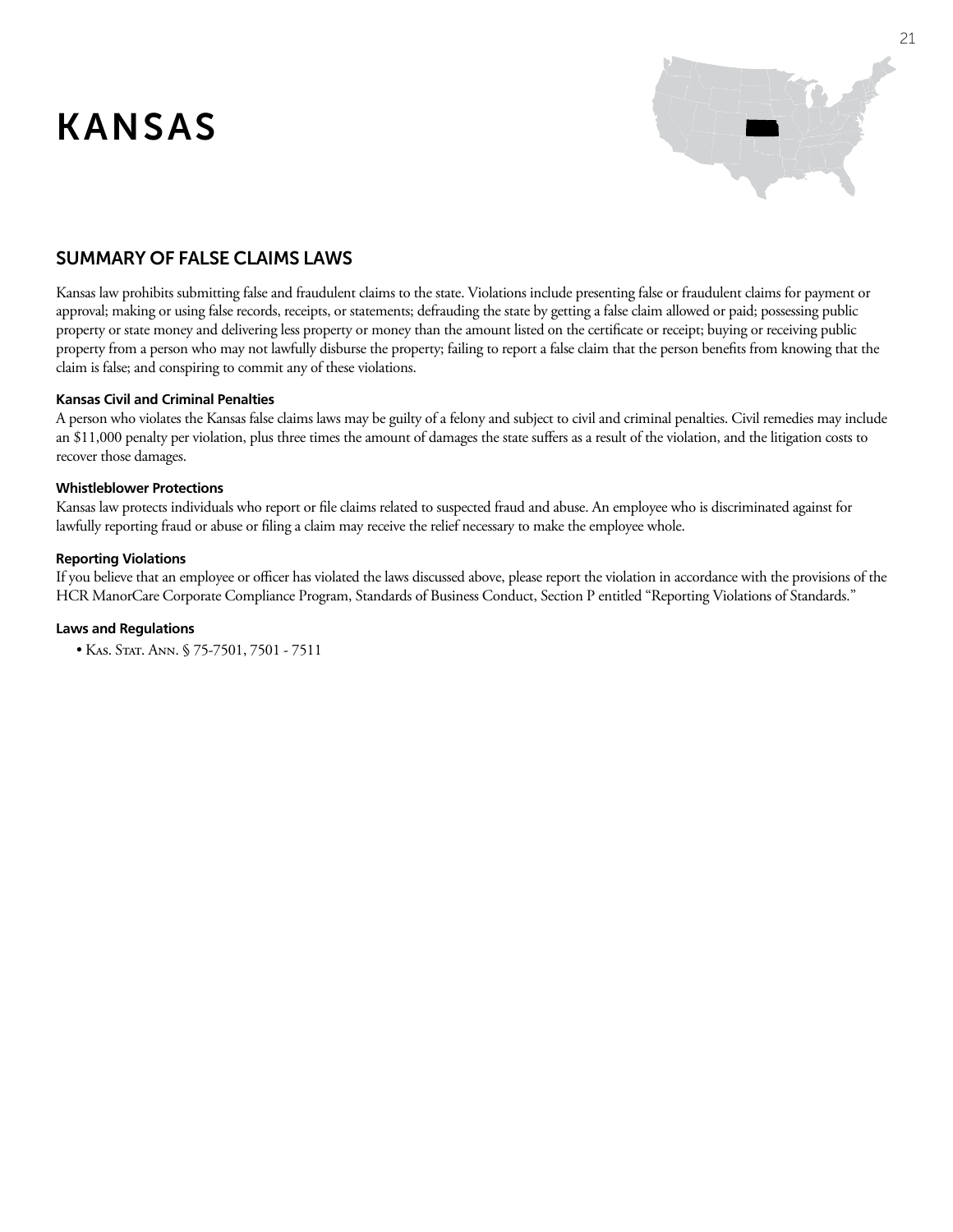# KENTUCKY



### SUMMARY OF False ClaimS LAWS

Kentucky law prohibits submitting false and fraudulent claims for medical assistance. Violations include presenting false or fraudulent statements in an application for benefits or to qualify an institution or facility as a provider in the medical assistance program; making false statements in reports used to determine payments; and conspiring to commit any of these acts. Kentucky law also prohibits soliciting, receiving, or offering any kickbacks or rebates in return for referrals or purchases which may be paid for by public assistance benefits.

#### **Kentucky Civil and Criminal Penalties**

A person who violates the Kentucky false claims or anti-kickback laws may be guilty of a felony and subject to civil and criminal penalties. Civil remedies may include a \$500 penalty per violation, plus three times the amount of damages the state suffers as a result of the violation, and the litigation costs to recover those damages. The person may also be removed as a participating provider in the medical assistance program and forfeit his or her professional license for several years.

#### **Whistleblower Protections**

Individuals who know or have reason to believe that fraud has occurred must file a confidential report with the state Medicaid Fraud Control Unit or Medicaid Fraud and Abuse hotline. Kentucky law protects individuals who report or file claims related to suspected fraud and abuse. An employee who is discriminated against for lawfully reporting fraud or abuse or filing a claim may recover any actual damages sustained, including litigation costs and reasonable attorney fees.

#### **Reporting Violations**

If you believe that an employee or officer has violated the laws discussed above, please report the violation in accordance with the provisions of the HCR ManorCare Corporate Compliance Program, Standards of Business Conduct, Section P entitled "Reporting Violations of Standards."

#### **Laws and Regulations**

 • Ken. Rev. Stat. § 205.8451, .8451 - .8483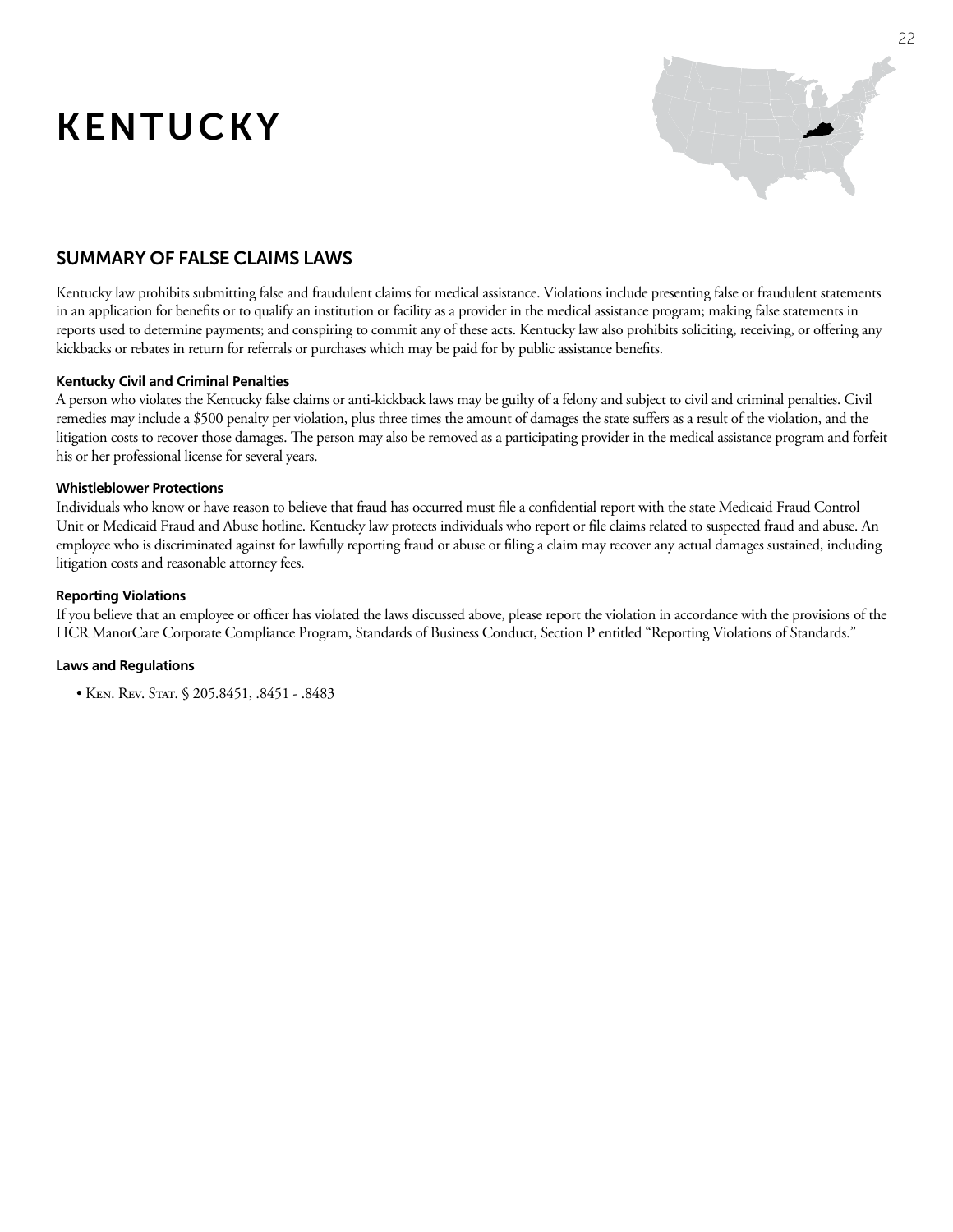# MARYLAND



### SUMMARY OF False ClaimS LAWS

Maryland law prohibits submitting false and fraudulent claims to the state. Violations include presenting false or fraudulent claims for payment or approval; making or using false records, receipts, statements, or representations; possessing public property or state money and delivering less than all of that money or property; buying or receiving public property from a state officer, employee, or agent who may not lawfully disburse the property; concealing or improperly avoiding an obligation to pay money or property to the state; conspiring to commit any of these acts; converting benefits for a use that is not for an authorized beneficiary; and possessing a medical assistance or pharmacy assistance card without authorization from the person to whom the card is issued. Maryland law also prohibits providing or receiving kickbacks or rebates for the furnishing of goods, services, or referrals payable under a state health plan or program.

#### **Maryland Civil and Criminal Penalties**

A person who violates the Maryland false claims or anti-kickback laws may be guilty of a felony and subject to civil and criminal penalties. Civil remedies may include a \$10,000 penalty per violation, plus three times the amount of damages the state suffers as a result of the violation, and the litigation costs to recover those damages.

#### **Whistleblower Protections and Rewards**

Individuals may file a civil action on behalf of the state for violations of these laws and may receive a percentage of any amounts recovered in such action. This percentage varies, but will not exceed twenty-five percent of the total recovery.

Maryland law also protects individuals who report or file claims related to suspected fraud and abuse. An employee who is discriminated against for lawfully reporting fraud or abuse or filing a claim may receive reinstatement to his or her position with the same seniority status and benefits; two times the amount of back pay, with interest; removal of adverse personnel record entries; other special damages, including litigation costs and reasonable attorney fees; a civil penalty of \$5,000 per violation; and punitive damages where appropriate.

#### **Reporting Violations**

If you believe that an employee or officer has violated the laws discussed above, please report the violation in accordance with the provisions of the HCR ManorCare Corporate Compliance Program, Standards of Business Conduct, Section P entitled "Reporting Violations of Standards."

- Md. Health-General Code Ann. § 2-601, 601 611
- Md. Crim. Law Code Ann. § 8-508, 508 519
- Md. Health Occupations Code Ann. § 1-501, 501 506
- Md. Health-General Code Ann. § 2-501, 501 505
- Md. Health Occupations Code Ann. § 1-301, 301 307
- Md. General Provisions Code Ann. § 8-101, 101 111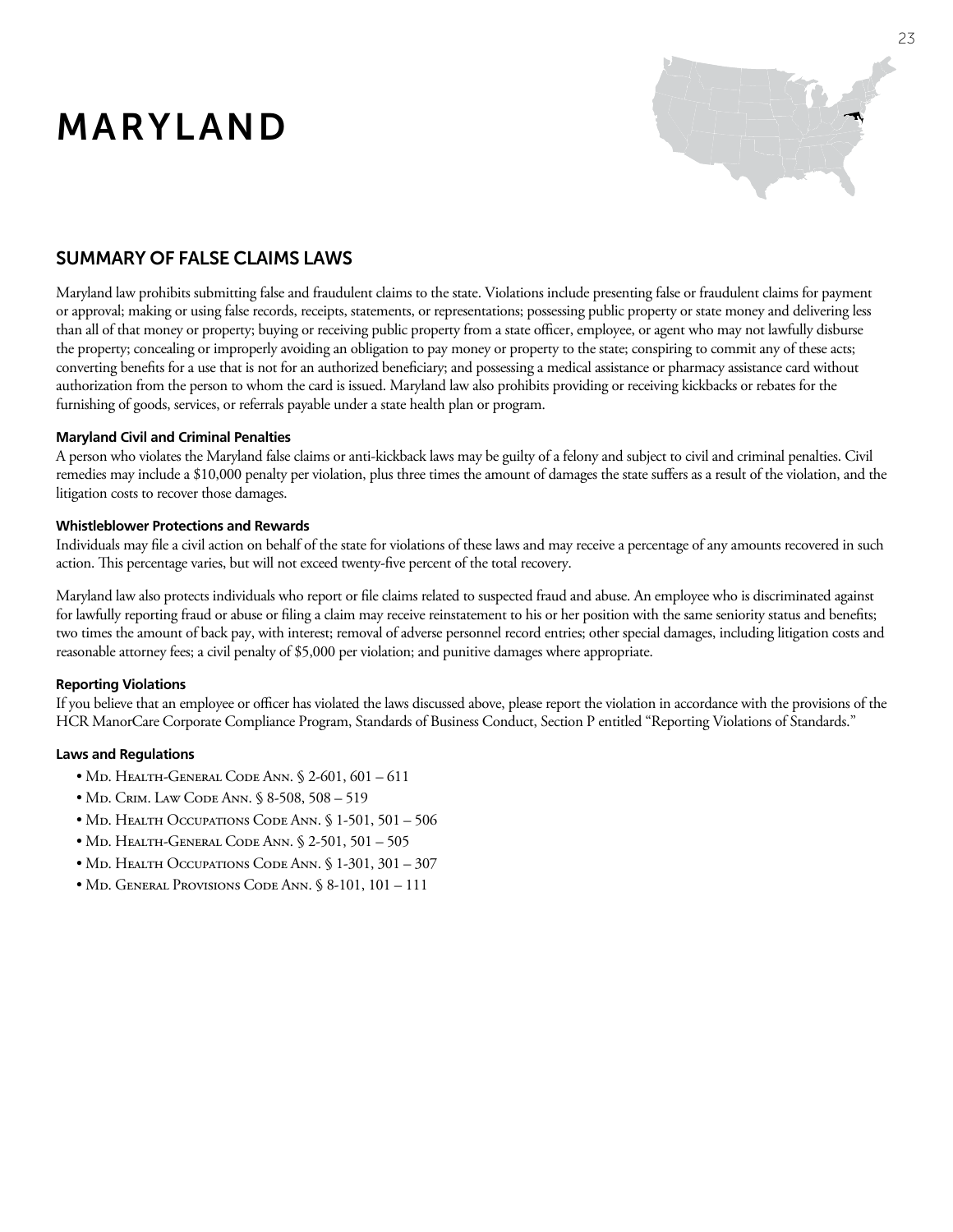# MICHIGAN



### SUMMARY OF False ClaimS LAWS

Michigan law prohibits submitting false and fraudulent claims to a state medical assistance program. Violations include presenting false claims for payment or approval; making false statements in an application or to qualify an institution or facility as a hospital, skilled nursing facility, intermediate care facility, or home health agency; failing to make known an event that affects one's right to receive benefits; aiding another in obtaining benefits or payments using a false claim; concealing an obligation to pay money or property to the state; making claims for unnecessary medical goods or services; and conspiring to commit any of these acts. Michigan law also prohibits presenting false claims to and concealing information from an insurer. Additionally, Michigan law prohibits offering, paying, soliciting, and receiving any kickbacks or rebates in return for referrals or purchases which may be paid for by public assistance benefits or an insurer.

#### **Michigan Civil and Criminal Penalties**

A person who violates the Michigan false claims or anti-kickback laws may be guilty of a felony and subject to civil and criminal penalties. Civil remedies may include a \$10,000 penalty per violation, plus three times the amount of damages the state suffers as a result of the violation, and the litigation costs to recover those damages. A person who makes false claims to an insurer may be required to reimburse the insurer and may be subject to criminal penalties.

#### **Whistleblower Protections and Rewards**

Individuals may file a civil action on behalf of the state for false claims related to a medical assistance program and may receive a percentage of any amounts recovered in such action. This percentage varies, but will not exceed thirty percent of the total recovery.

Michigan law also protects individuals who report or file claims related to suspected fraud and abuse. An employee who is discriminated against for lawfully reporting fraud or abuse or filing a claim may receive reinstatement to his or her position with the same seniority status; two times the amount of back pay, with interest; and other special damages, including litigation costs and reasonable attorney fees.

#### **Reporting Violations**

If you believe that an employee or officer has violated the laws discussed above, please report the violation in accordance with the provisions of the HCR ManorCare Corporate Compliance Program, Standards of Business Conduct, Section P entitled "Reporting Violations of Standards."

- Місн. Сомр. Laws Serv. § 400.601, .601 .615
- MICH. COMP. LAWS SERV. § 15.361, .361 .369
- Місн. Сомр. Laws Serv. § 752.1001, .1001 .1011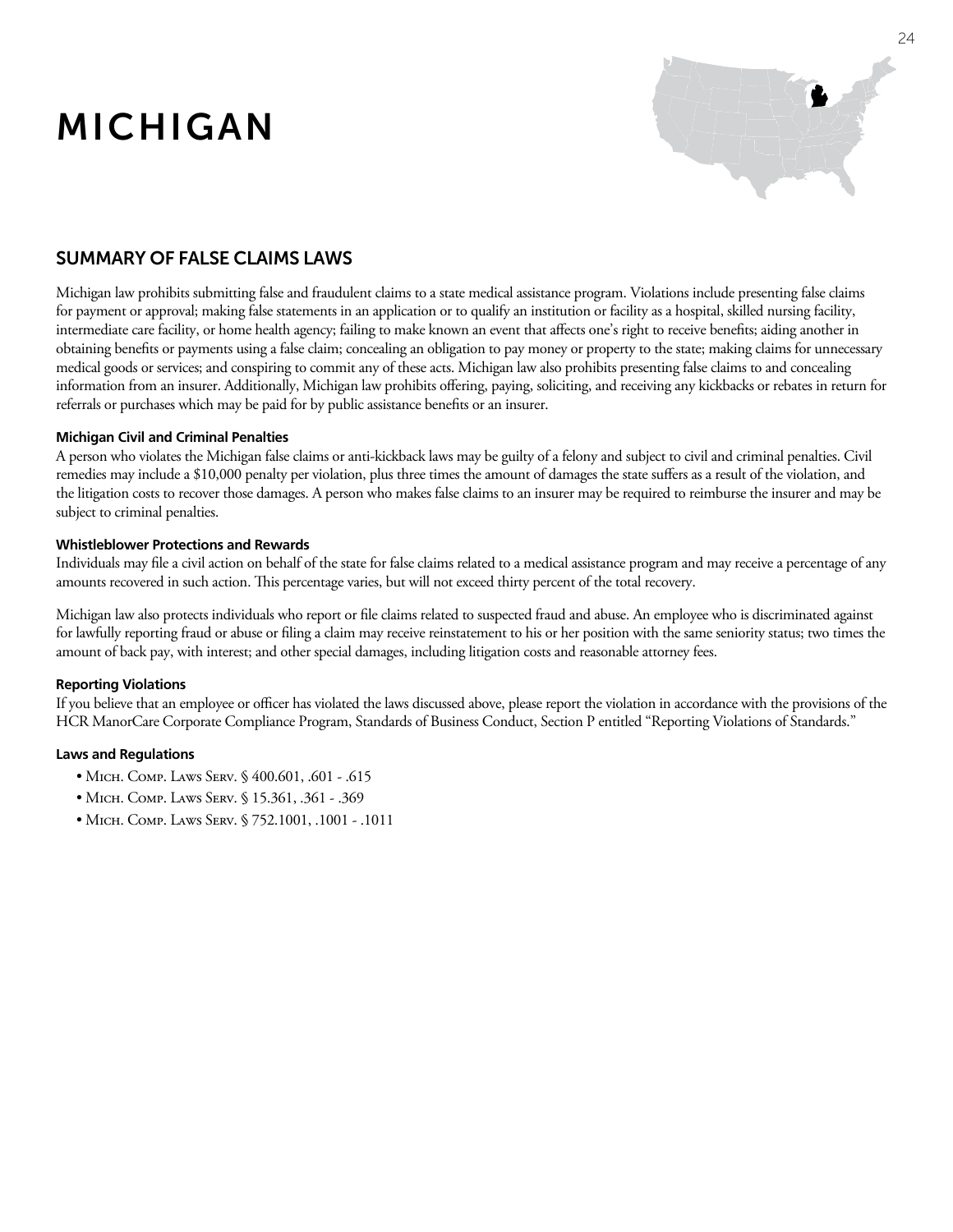# MINNESOTA



### SUMMARY OF False ClaimS LAWS

Minnesota law prohibits submitting false and fraudulent claims to the state. Violations include presenting false or fraudulent claims for payment or approval; making or using false records, receipts, or statements; conspiring to present a false claim to the state; possessing public property or money and delivering to the state less money or property than the amount listed on the receipt; and buying or receiving public property from a state officer or employee who may not lawfully disburse the property. Minnesota law also prohibits paying, receiving, or agreeing to receive any kickbacks or rebates in return for referrals of patients or purchases.

#### **Minnesota Civil and Criminal Penalties**

A person who violates the Minnesota false claims or anti-kickback laws may be guilty of a felony and subject to civil and criminal penalties. Civil remedies may include an \$11,000 penalty per violation, plus three times the amount of damages the state suffers as a result of the violation, and the litigation costs to recover those damages. That person may also be excluded from participating in the medical assistance program.

#### **Whistleblower Protections and Rewards**

Individuals may file a civil action on behalf of the state for violations of these laws and may receive a percentage of any amounts recovered in such action. This percentage varies, but will not exceed thirty percent of the total recovery.

Minnesota law also protects individuals who report or file claims related to suspected fraud and abuse. An employee who is discriminated against for lawfully reporting fraud or abuse or filing a claim may receive reinstatement to his or her position with the same seniority status; twice the amount of lost compensation, with interest; other special damages, including litigation costs and reasonable attorney fees.

#### **Reporting Violations**

If you believe that an employee or officer has violated the laws discussed above, please report the violation in accordance with the provisions of the HCR ManorCare Corporate Compliance Program, Standards of Business Conduct, Section P., entitled "Reporting Violations of Standards."

- MINN. STAT. ANN. § 15C.01, .01 .16
- MINN. STAT. ANN. § 609.465, .465 .466
- MINN. STAT. ANN. § 609.52
- MINN. STAT. ANN. § 3.756
- MINN. STAT. ANN. § 181.932
- Minn. R. § 9505.2200
- MINN. St. Ann. § 256B.064
- MINN. St. ANN. § 147.091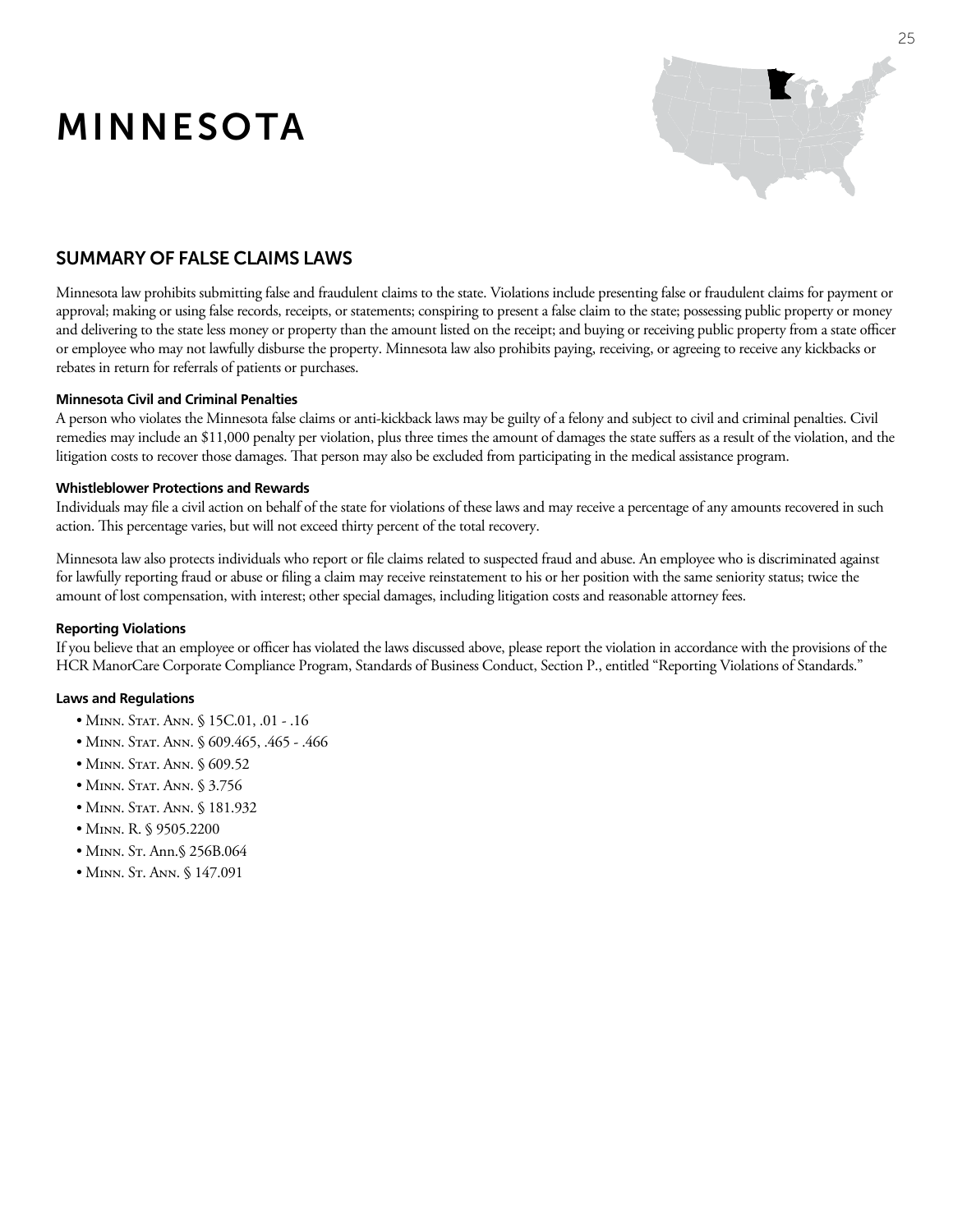# MISSOURI



### SUMMARY OF False ClaimS LAWS

Missouri law prohibits submitting false and fraudulent claims for medical assistance. Violations include making false statements and representations to the state; making claims for unnecessary goods or services; concealing or failing to disclose information to obtain benefits or payments to which one is not entitled or in an amount greater than that to which one is entitled; and converting a benefit or payment for a use other than that for which it was specifically intended. Missouri law also prohibits offering, paying, soliciting, and receiving any kickbacks, bribes, or rebates in return for referrals or purchases which may be paid for under a medical assistance program.

#### **Missouri Civil and Criminal Penalties**

A person who violates the Missouri false claims or anti-kickback laws may be guilty of a felony and subject to civil and criminal penalties. Civil remedies may include a \$10,000 penalty per violation, plus three times the amount of damages the state suffers as a result of the violation, and the litigation costs to recover those damages. That person may also be excluded from participating in the medical assistance program.

#### **Whistleblower Protections and Rewards**

Individuals who are the original source of information used by the attorney general to bring a false claims action may receive a percentage of the funds recovered in such action.

Missouri law also protects individuals who report or file claims related to suspected fraud and abuse. An employee who is discriminated against for lawfully reporting fraud or abuse or filing a claim may receive reinstatement to his or her position with the same seniority and two times the amount of back pay, with interest.

#### **Reporting Violations**

If you believe that an employee or officer has violated the laws discussed above, please report the violation in accordance with the provisions of the HCR ManorCare Corporate Compliance Program, Standards of Business Conduct, Section P entitled "Reporting Violations of Standards."

- Mo. Stat. Ann. § 191.900, .900 .914
- Mo. Stat. Ann. § 198.142, .142 .171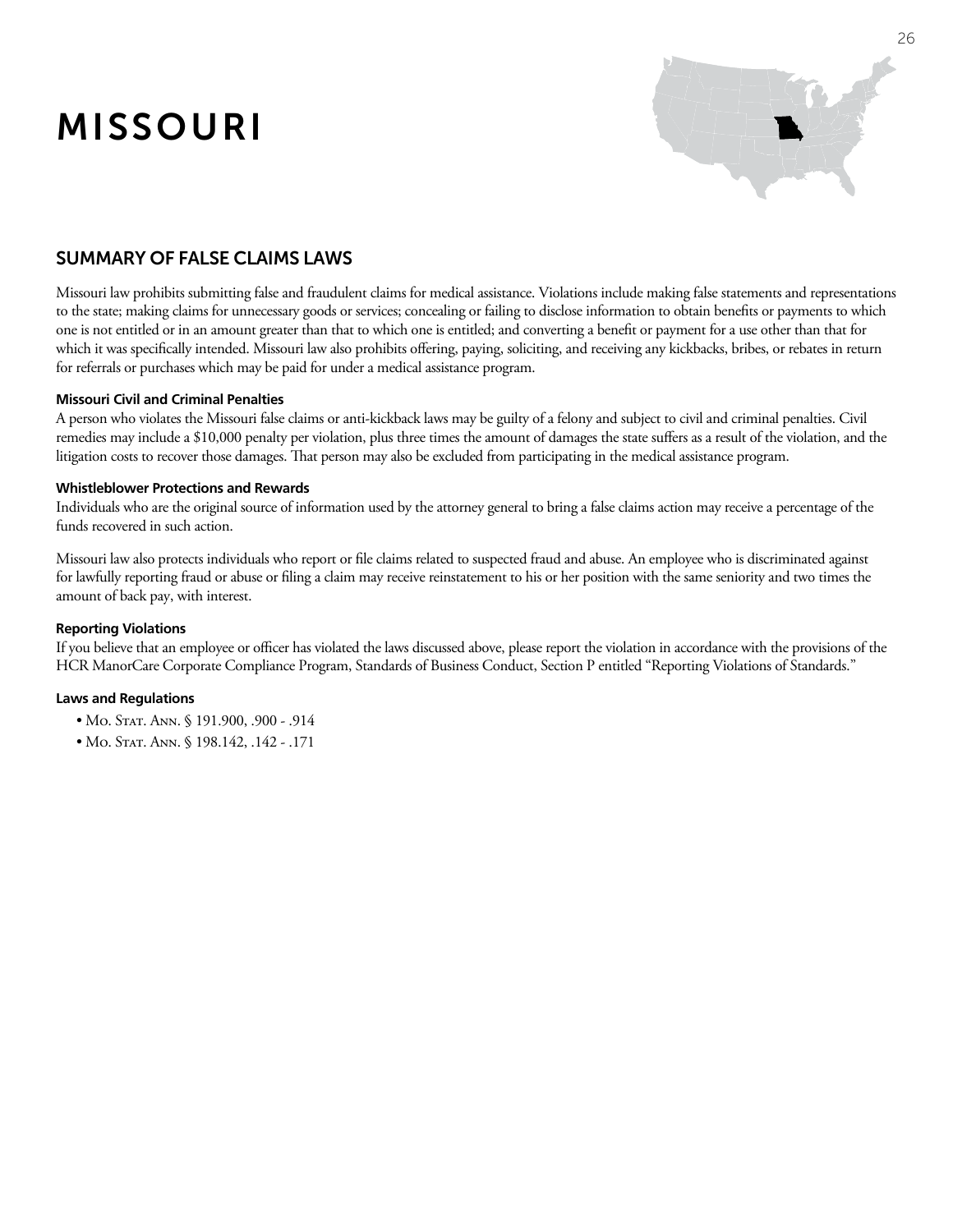# NEVADA



### SUMMARY OF False ClaimS LAWS

Nevada law prohibits making false and fraudulent claims to the state. Violations include presenting false claims for payment or approval; making or using false records, receipts, or statements; conspiring to defraud the state by obtaining allowance or payment of a false claim; possessing public property or state money and delivering less property than the amount listed on the receipt; buying or receiving public property from a person who is not authorized to disburse the property; benefiting from an unintentional false claim and failing to report this after discovering that the claim was false; and failing to maintain or destroying records required by law to be maintained. Nevada law also prohibits soliciting, receiving, offering or paying any kickbacks, bribes, or rebates for the furnishing of goods or services to a recipient pursuant to the state plan for Medicaid.

#### **Nevada Civil and Criminal Penalties**

A person who violates the Nevada false claims or anti-kickback laws may be guilty of a felony and subject to civil and criminal penalties. Civil remedies may include an \$11,000 penalty per violation, plus three times the amount of damages the state suffers as a result of the violation, and the litigation costs to recover those damages.

#### **Whistleblower Protections**

Individuals may file a civil action on behalf of the state for violations of these laws and may receive a percentage of any amounts recovered in such action. This percentage varies, but will not exceed thirty percent of the total recovery.

Nevada law also protects individuals who report or file claims related to suspected fraud and abuse. An employee who is discriminated against for lawfully reporting fraud or abuse or filing a claim may receive reinstatement to his or her position with the same seniority status; two times the amount of back pay, with interest; other special damages, including litigation costs; and punitive damages where appropriate.

#### **Reporting Violations**

If you believe that an employee or officer has violated the laws discussed above, please report the violation in accordance with the provisions of the HCR ManorCare Corporate Compliance Program, Standards of Business Conduct, Section P entitled "Reporting Violations of Standards."

- Nev. Rev. Stat. Ann. § 357.010, .010 .250
- Nev. Rev. Stat. Ann. § 422.540, .540 .580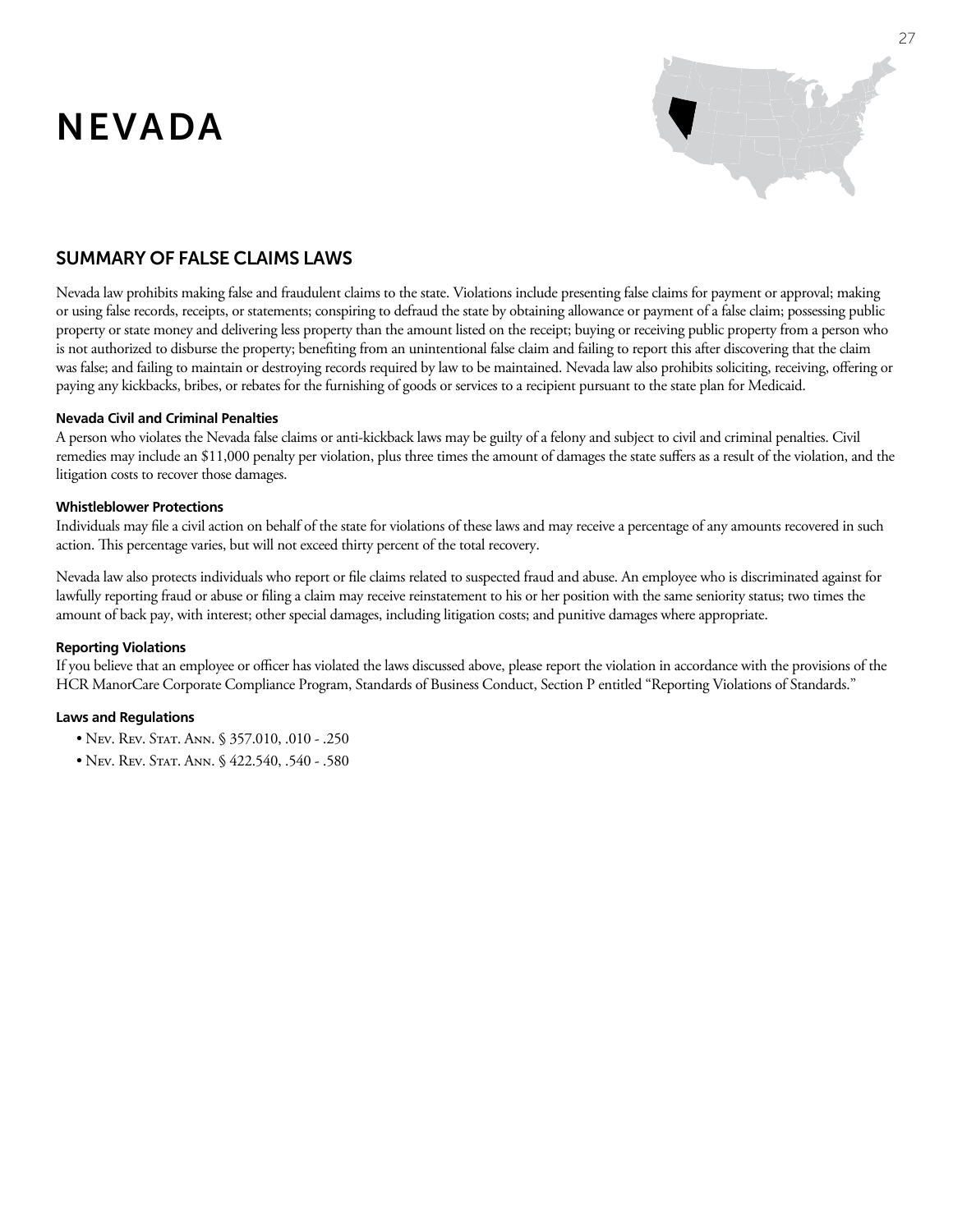# NEW JERSEY



### SUMMARY OF False ClaimS LAWS

New Jersey False Claims Act, P.L. 2007, Chapter 265 (NJ.S. 2A:32C-1 to 2A:32C-17)

This law has three parts: (a) the main part authorizes the NJ Attorney General and whistleblowers to file false claims lawsuits similar to what is authorized under the Federal False Claims Act, and has similar whistleblower protections; (b) another part makes violations of the NJ False Claims Act also give rise to liability under the NJ Medical Assistance and Health Services Act; and (c) a third part amends the NJ Medical Assistance and Health Services Act to increase the \$2,000 per false claim civil penalty to the same level provided for under the Federal False Claims Act, currently between \$5,500 and \$11,000 per false claim.

#### **New Jersey Civil and Criminal Penalties**

New Jersey Medical Assistance and Health Services Act - Criminal Penalties, N.J.S. 30:4D-17(a)-(d)

Provides criminal penalties for individuals and entities engaging in fraud or other criminal violations relating to Title XIX-funded programs. They include: (a) fraudulent receipt of payments or benefits: fine of up to \$25,000, imprisonment for up to 3 years, or both; (b) false claims, statements or omissions, or conversion of benefits or payments: fine of up to \$25,000, imprisonment for up to 3 years, or both; (c) kickbacks, rebates and bribes: fine of up to \$25,000, imprisonment for up to 3 years, or both; and (d) false statements or representations about conditions or operations of an institution or facility to qualify for payments: fine of up to \$25,000, or imprisonment for up to 1 year, or both. Criminal prosecutions are generally handled by the Medicaid Fraud Section within the Office of Insurance Fraud Prosecutor, in the N.J. Division of Criminal Justice.

New Jersey Medical Assistance and Health Services Act - Civil Remedies, N.J.S. 30:4D-7(h), N.J.S. 30:4D-17(e)(i); N.J.S. 30:4D-17.1(a). In addition to the criminal sanctions discussed above, violations of N.J.S.30:4D-17(a)-(d) can also result in the following civil sanctions: (a) unintentional violations: recovery of overpayments and interest; (b) intentional violation, or violation of the New Jersey False Claims Act discussed below: recovery of overpayments, interest, up to triple damages, and between \$5,500 and \$11,000 for each false claim. Recovery actions are generally pursued administratively by the Division of Medical Assistance and Health Services, with the assistance of the Division of Law in the N.J. Attorney General's Office, and can be obtained against any individual or entity responsible for or receiving the benefit or possession of the incorrect payments. In addition to recovery actions, violations can result in the exclusion of an individual or entity from participation in all health care programs funded in whole or in part by the NJ. Division of Medical Assistance and Health Services. Recovery and exclusion can also be obtained as part of a criminal prosecution by the Medicaid Fraud Section of the N.J. Division of Criminal Justice.

New Jersey Health Care Claims Fraud Act N.J.S. 2C:21-4.2 & 4.3; N.J.S. 2C:51-5

Provides for criminal penalties for health care claims fraud, including the submission of false claims to programs funded in whole or in part with state funds by:

A practitioner who knowingly or recklessly commits health care claims fraud in the course of providing professional services is guilty of a crime of the second degree, and is subject to a fine of up to 5 times the monetary benefits obtained or sought to be obtained and to permanent forfeiture of his license;

A person who is not a practitioner subject to paragraph a. above (for example, someone who is not licensed, registered or certified by an appropriate State agency as a health care professional) is guilty of a crime of the third degree if that person knowingly or recklessly commits health care claims fraud.

#### **Whistleblower Protection**

New Jersey Conscientious Employee Protection Act, "Whistleblower Act", N.J.S.A. 34:19-4

This "Whistleblower Act" is the NJ law that protects individuals within an organization who observe activities or behavior that may violate the law in some manner and who report their observations either to management or to governmental agencies.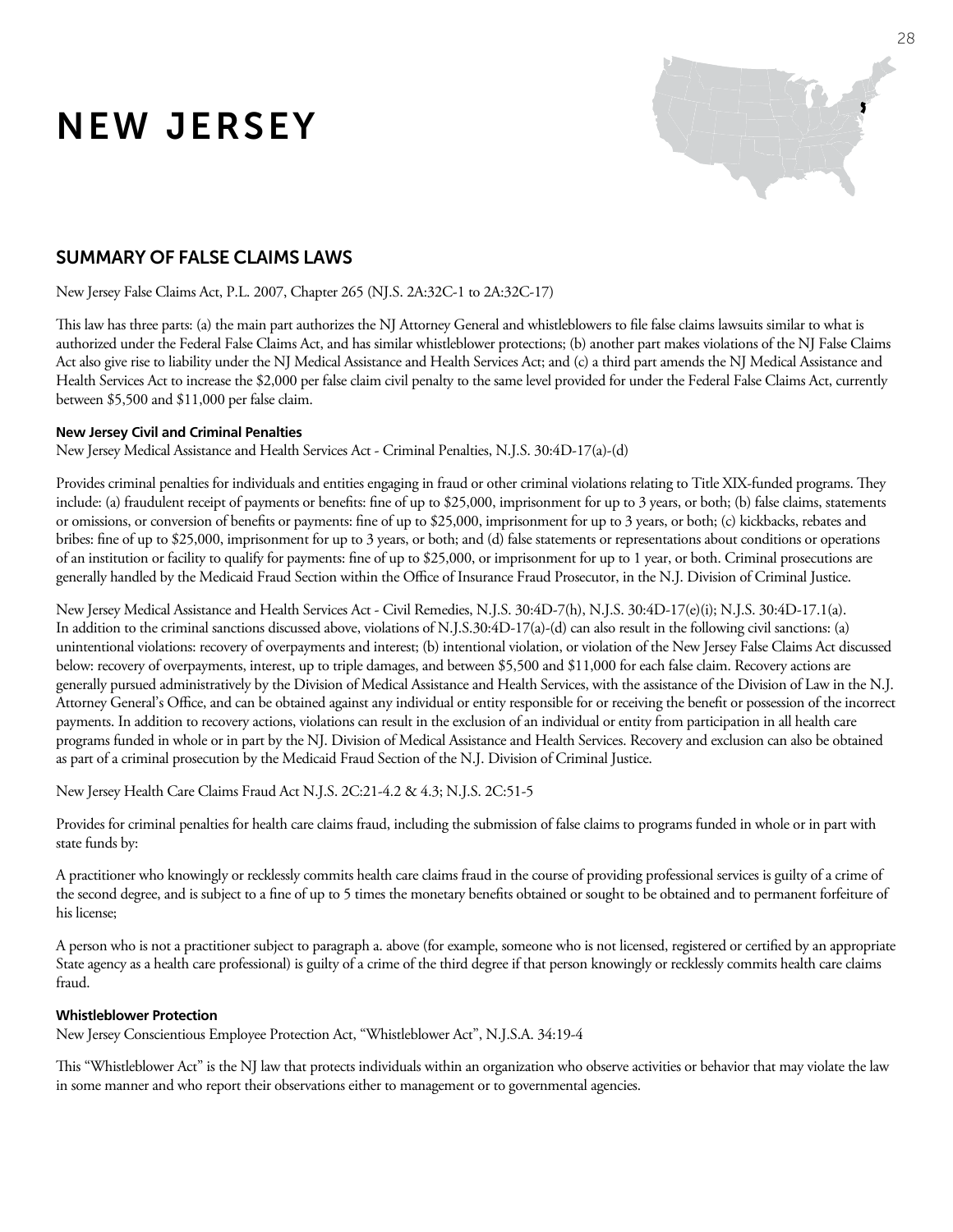# NEW JERSEY



### SUMMARY OF False ClaimS LAWS (CONT.)

New Jersey law prohibits an employer from taking any retaliatory action against an employee because the employee does any of the following:

- a. Discloses, or threatens to disclose, to a supervisor or to a public body an activity, policy or practice of the employer or another employee, with whom there is a business relationship, that the employee reasonably believes is in violation of a law, or a rule or regulation issued under the law, or, in the case of an employee who is a licensed or certified health care professional, reasonably believes constitutes improper quality of patient care;
- b. Provides information to, or testifies before, any public body conducting an investigation, hearing or inquiry into any violation of law, or a rule or regulation issued under the law by the employer or another employer, with whom there is a business relationship, or, in the case of an employee who is a licensed or certified health care professional, provides information to, or testifies before, any public body conducting an investigation, hearing or inquiry into quality of patient care;
- c. Provides information involving deception of, or misrepresentation to, any shareholder, investor, client, patient, customer, employee, former employee, retiree or pensioner of the employer or any governmental entity;
- d. Provides information regarding any perceived criminal or fraudulent activity, policy or practice of deception or misrepresentation which the employee reasonably believes may defraud any shareholder, investor, client, patient, customer, employee, former employee, retiree or pensioner of the employer or any governmental entity; or
- e. Objects to, or refuses to participate in, any activity, policy or practice which the employee reasonably believes:
	- i. is in violation of a law, or a rule or regulation issued under the law or, if the employee is a licensed or certified health care professional, constitutes improper quality of patient care;
	- ii. is fraudulent or criminal; or
	- iii. is incompatible with a clear mandate of public policy concerning the public health, safety or welfare or protection of the environment. N.J.S.A. 34:19-3.

The protection against retaliation, when a disclosure is made to a public body, does not apply unless the employee has brought the activity, policy or practice to the attention of a supervisor of the employee by written notice and given the employer a reasonable opportunity to correct the activity, policy or practice. However, disclosure is not required where the employee reasonably believes that the activity, policy or practice is known to one or more supervisors of the employee or when the employee fears physical harm as a result of the disclosure, provided that the situation is emergent in nature.

#### **Reporting Violations**

If you believe that an employee or officer has violated the laws discussed above, please report the violation in accordance with the provisions of the HCR ManorCare Corporate Compliance Program, Standards of Business Conduct, Section P entitled "Reporting Violations of Standards."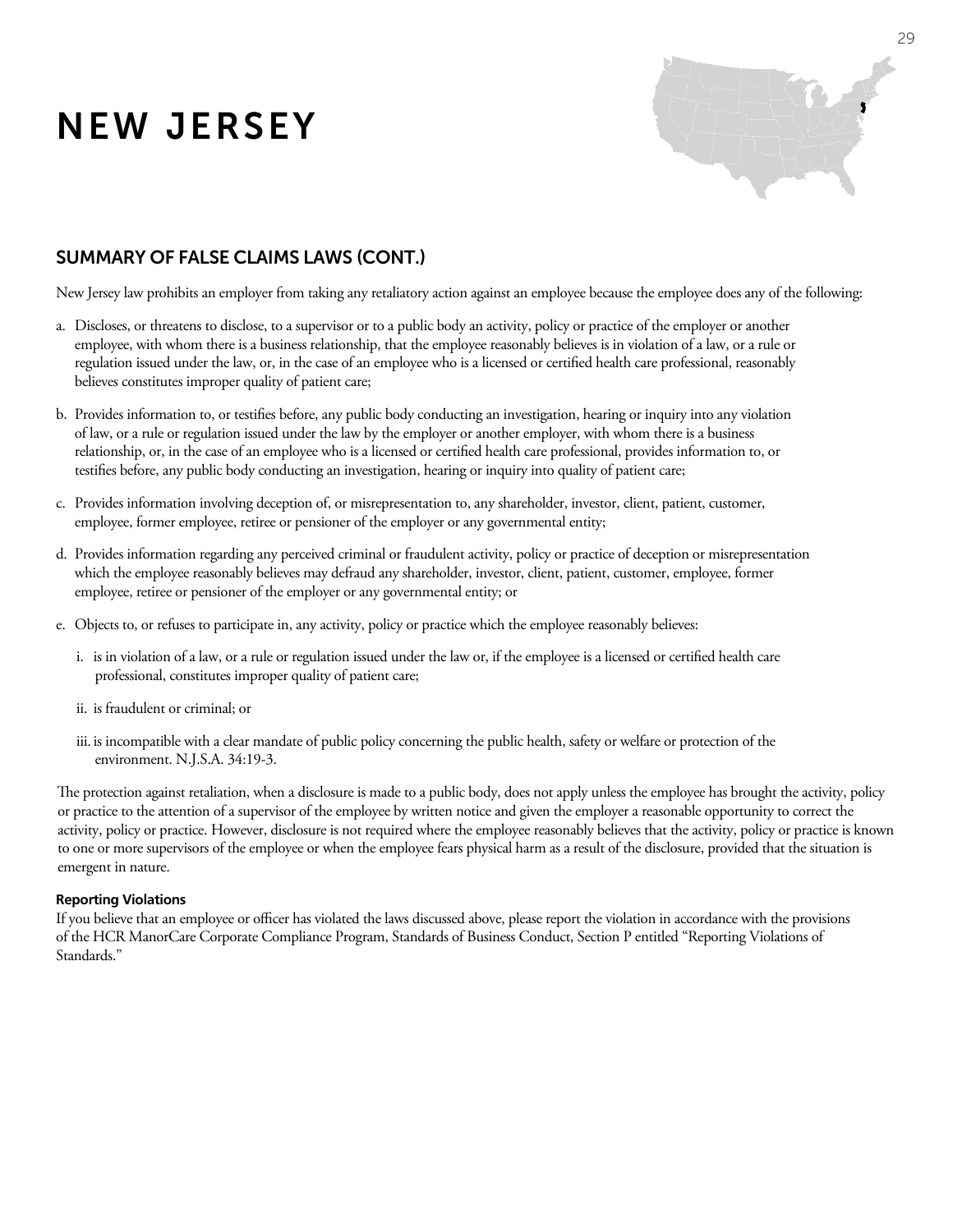# NEW MEXICO



### SUMMARY OF False ClaimS LAWS

New Mexico law prohibits submitting false and fraudulent claims to the state. Violations include presenting false or fraudulent claims for payment or approval; making or using false records, receipts, or statements; conspiring to defraud the state by getting false or fraudulent claims allowed or paid; converting benefits or payments for personal use; making a claim for a service or product that was not provided; destroying or altering records required by law to be maintained; providing false information to or withholding information from a person authorized to investigate violations; possessing property or money to be used by the state and delivering less property or money than the amount listed on the receipt; buying or receiving public property from a person who may not lawfully disburse the property; and failing to report a false claim that the person benefits from knowing that the claim is false. New Mexico law also prohibits paying, soliciting, offering, or receiving any kickbacks or rebates in return for referrals or purchases which may be paid for under a medical assistance program.

#### **New Mexico Civil and Criminal Penalties**

A person who violates the New Mexico false claims or anti-kickback laws may be guilty of a felony and subject to civil and criminal penalties. Civil remedies may include a \$10,000 penalty per violation, plus three times the amount of damages the state suffers as a result of the violation, and the litigation costs to recover those damages.

#### **Whistleblower Protections and Rewards**

Individuals may file a civil action on behalf of the state for violations of these laws and may receive a percentage of any amounts recovered in such action. This percentage varies, but will not exceed thirty percent of the total recovery.

New Mexico law also protects individuals who report or file claims related to suspected fraud and abuse. An employee who is discriminated against for lawfully reporting fraud or abuse or filing a claim may receive reinstatement to his or her position with the same seniority status; two times the amount of back pay, with interest; other special damages, including litigation costs and reasonable attorney fees; and punitive damages where appropriate.

#### **Reporting Violations**

If you believe that an employee or officer has violated the laws discussed above, please report the violation in accordance with the provisions of the HCR ManorCare Corporate Compliance Program, Standards of Business Conduct, Section P entitled "Reporting Violations of Standards."

- N.M. Stat. Ann. § 27-14-1, 1 15
- N.M. Stat. Ann. § 30-44-1, 1 8
- N.M. Stat. Ann. § 44-9-1, 1 14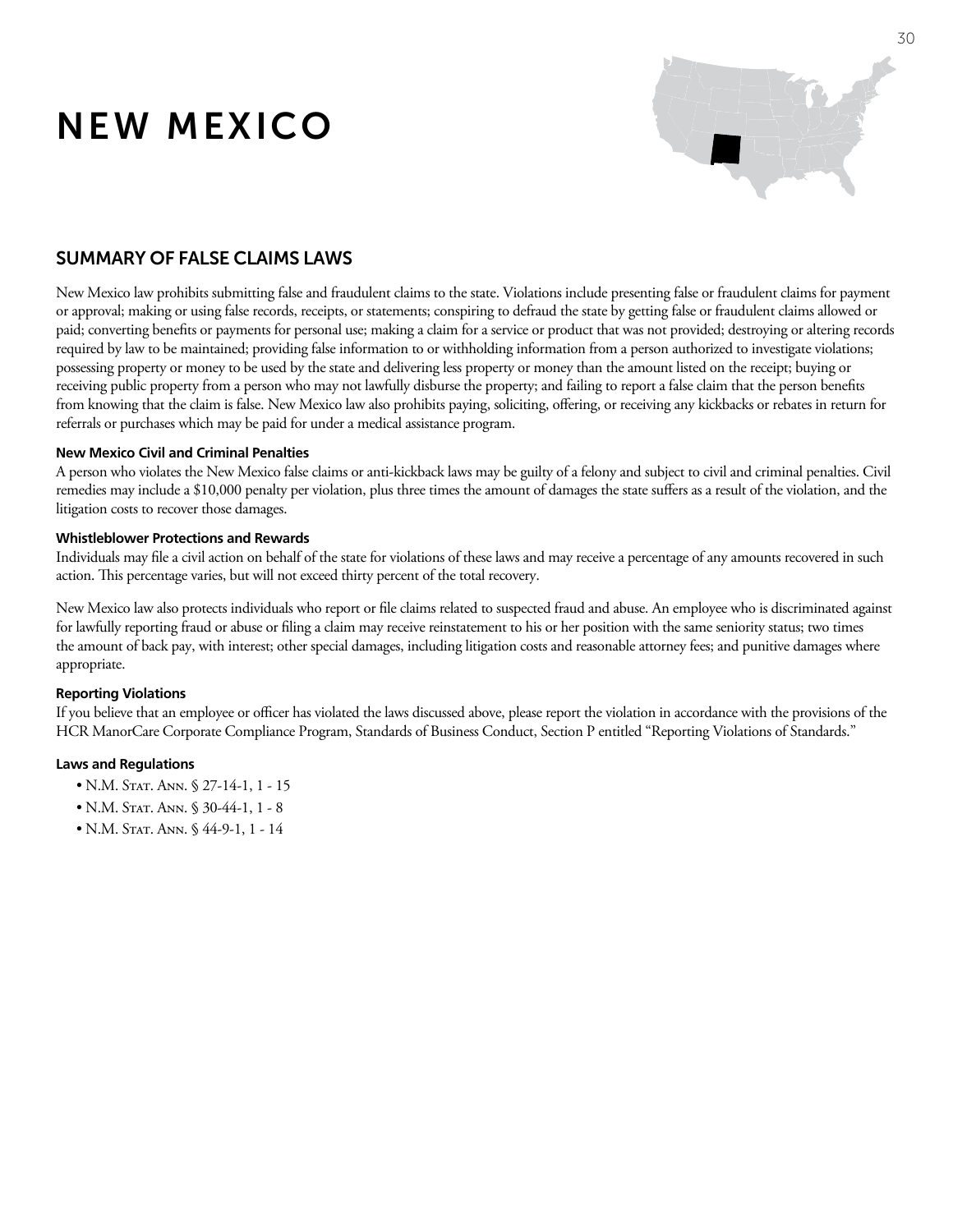# NORTH CAROLINA



### SUMMARY OF False ClaimS LAWS

North Carolina law prohibits submitting false and fraudulent claims to the state. Violations include presenting false or fraudulent claims for payment or approval; making or using false records, receipts, or statements; possessing property or money used or to be used by the state and delivering less than all of that property or money; buying or receiving public property from a state officer or employee who may not lawfully disburse the property; concealing or improperly avoiding or decreasing an obligation to pay or transmit money or property to the state; and conspiring to commit any of these acts. North Carolina law also prohibits compensating a person, firm, or corporation for recommending or securing the health care provider's employment by a patient.

#### **North Carolina Civil and Criminal Penalties**

A person who violates the North Carolina false claims or anti-kickback laws may be guilty of a felony and subject to civil and criminal penalties. Civil remedies may include an \$11,000 penalty per violation, plus three times the amount of damages the state suffers as a result of the violation, and the litigation costs to recover those damages.

#### **Whistleblower Protections and Rewards**

Individuals may file a civil action on behalf of the state for certain violations of these laws and may receive a percentage of any amounts recovered in such action. This percentage varies, but will not exceed thirty percent of the total recovery.

North Carolina law also protects individuals who report or file claims related to suspected fraud and abuse. An employee who is discriminated against for lawfully reporting fraud or abuse or filing a claim may receive reinstatement to his or her position with the same seniority status; two times the amount of back pay, with interest; and other special damages, including litigation costs and reasonable attorney fees.

#### **Reporting Violations**

If you believe that an employee or officer has violated the laws discussed above, please report the violation in accordance with the provisions of the HCR ManorCare Corporate Compliance Program, Standards of Business Conduct, Section P entitled "Reporting Violations of Standards."

- N.C. GEN. STAT. § 108A-70.10, .10 .17
- N.C. GEN. STAT. § 1-605, 605 618
- N.C. GEN. STAT. § 90-401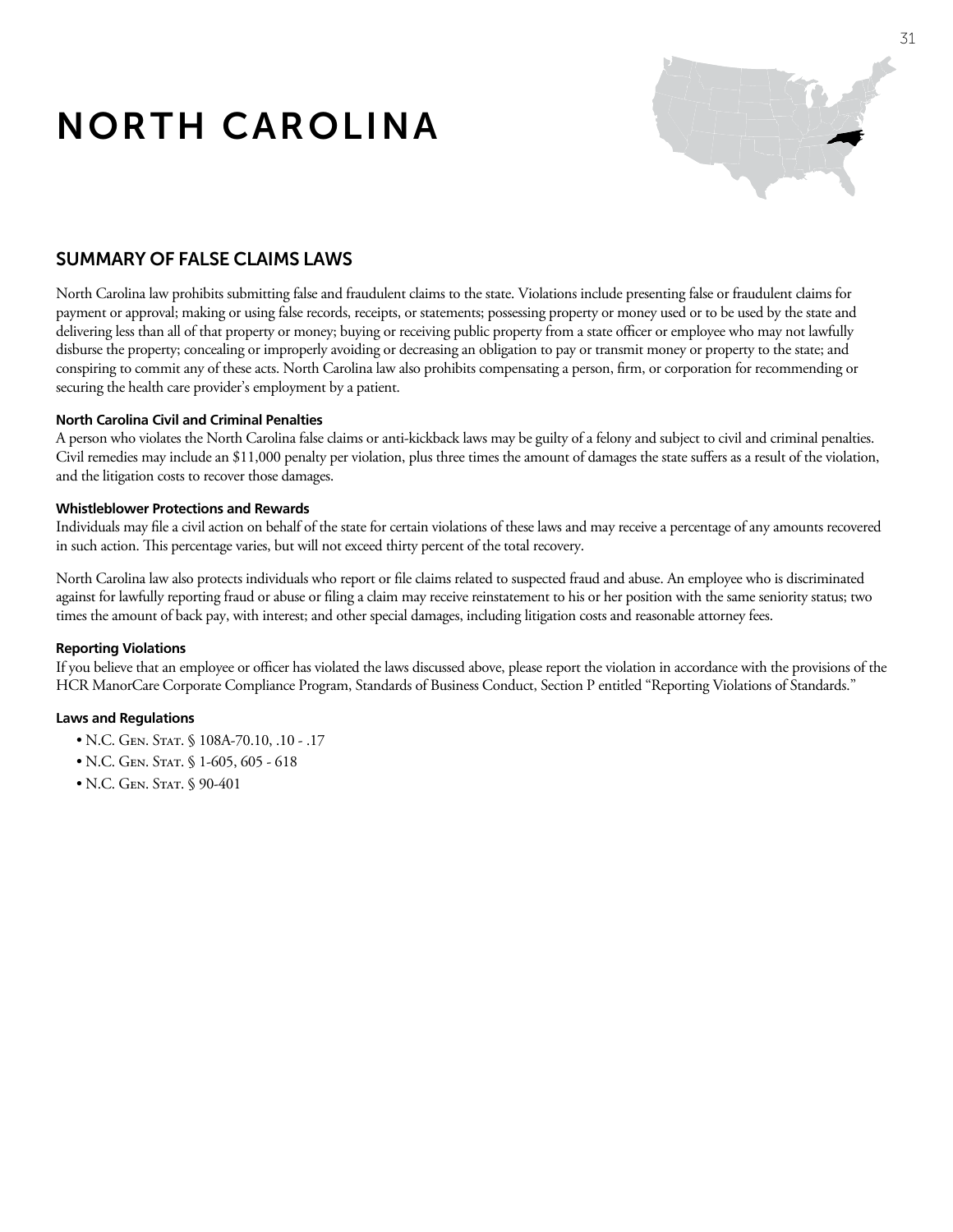# NORTH DAKOTA



### SUMMARY OF False ClaimS LAWS

Although North Dakota has not enacted a state false claims act, the state Medicaid provider integrity laws prohibit submitting false or fraudulent claims to the state. Violations include presenting any false or fraudulent claim for care or services; submitting false information for the purpose of obtaining greater compensation than that to which a provider is entitled; submitting false information for the purpose of meeting prior authorization requirements; submitting a false or fraudulent application to obtain provider status; failing to comply with the terms of the Medicaid provider agreement or provider certification; overutilizing the Medicaid program by inducing, furnishing or otherwise causing a recipient to receive care and services that are not medically necessary; rebating or accepting a fee for a Medicaid patient referral; or defrauding any health care benefit program.

#### **North Dakota Civil and Criminal Penalties**

A person who violates the North Dakota Medicaid provider integrity laws may be subject to civil sanctions. Sanctions may include termination from the Medicaid program, monetary penalties and repayment of the state's costs associated with an investigation.

#### **Whistleblower Protections and Rewards**

Only state officials can bring actions under the state's Medicaid provider integrity laws; individuals may not file a civil action on behalf of the state for violations of these laws.

North Dakota has enacted only limited statutory whistleblower protections in certain contexts, such as protection for individuals filing a complaint or providing information to a long-term care ombudsman relating to a complaint. An employee who is discriminated against for lawfully reporting fraud or abuse or filing a claim may receive reinstatement to his or her position, backpay, reinstatement of fringe benefits, injunctive relief and reasonable attorney fees.

#### **Reporting Violations**

If you believe that an employee or officer has violated laws described above, please report the violation in accordance with the provisions of the HCR ManorCare Corporate Compliance Program, Standards of Business Conduct, Section P entitled "Reporting of Violations of Standards.""

- N.D. CENT. CODE. § 34-01-20
- N.D. CENT. CODE. § 50-10.1-05
- N.D. Admin. Code. § 75-02-05-05
- N.D. Admin. Code. § 75-02-05-07
- N.D. Admin. Code. § 75-02-06-02
- N.D. Admin. Code. § 75-02-07.1-02
- N.D. Admin. Code. § 75-03-25-13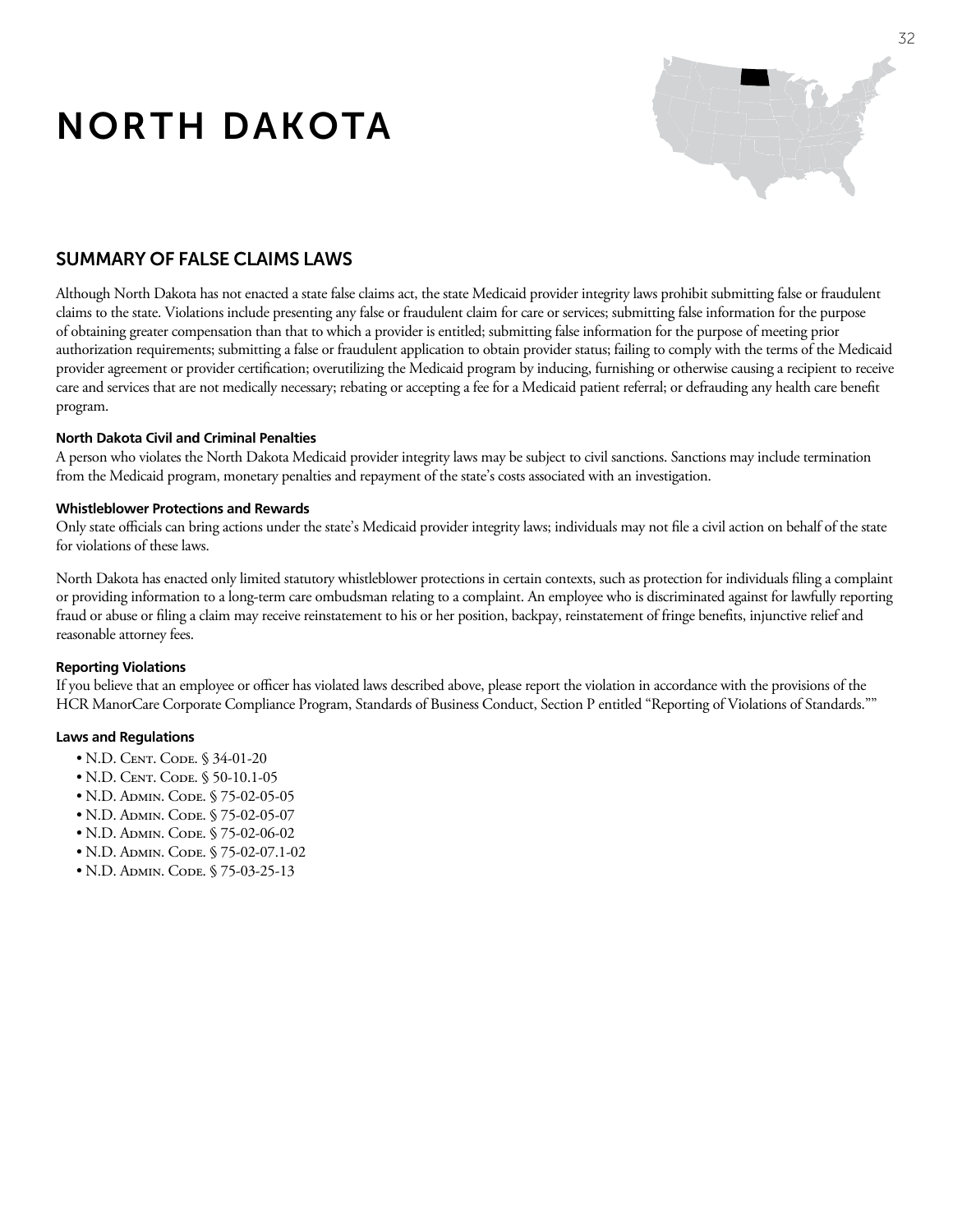# OHIO



### SUMMARY OF False ClaimS LAWS

Ohio law prohibits making false and fraudulent claims to the Medicaid program or a governmental agency. Violations include using fraud or deception to obtain benefits or payments to which one is not entitled or in an amount greater than that to which one is entitled; making false reports, statements, or representations; falsifying, concealing, altering, or destroying records; concealing an interest in property to qualify for benefits; and failing to disclose a transfer of property in an application for benefits. Ohio law also prohibits soliciting, receiving, offering, or paying any kickbacks, bribes, or rebates in return for referrals or purchases which may be paid for under a public assistance program.

#### **Ohio Civil and Criminal Penalties**

A person who violates the Ohio false claims or anti-kickback laws may be guilty of a felony and subject to civil and criminal penalties. Civil remedies may include a \$10,000 penalty per violation, plus three times the amount of damages the state suffers as a result of the violation, and the litigation costs to recover those damages. That person's provider license may also be suspended or terminated.

#### **Whistleblower Protections**

Ohio law protects individuals who report or file claims related to suspected fraud and abuse. Employees should report suspected violations internally pursuant to company policy as soon as possible. An employee who is discriminated against for lawfully reporting fraud or abuse or filing a claim may receive reinstatement to his or her position with the same seniority status and fringe benefits; payment of back wages; and litigation costs and attorney fees.

#### **Reporting Violations**

If you believe that an employee or officer has violated the laws discussed above, please report the violation in accordance with the provisions of the HCR ManorCare Corporate Compliance Program, Standards of Business Conduct, Section P entitled "Reporting Violations of Standards."

- Ohio Rev. Code Ann. § 5164.35
- Ohio Rev. Code Ann. § 5162.15
- Ohio Rev. Code Ann. § 2913.40, .40 .401
- Ohio Rev. Code Ann. § 2921.13
- Ohio Rev. Code Ann. § 4113.52
- Ohio Rev. Code Ann. § 124.341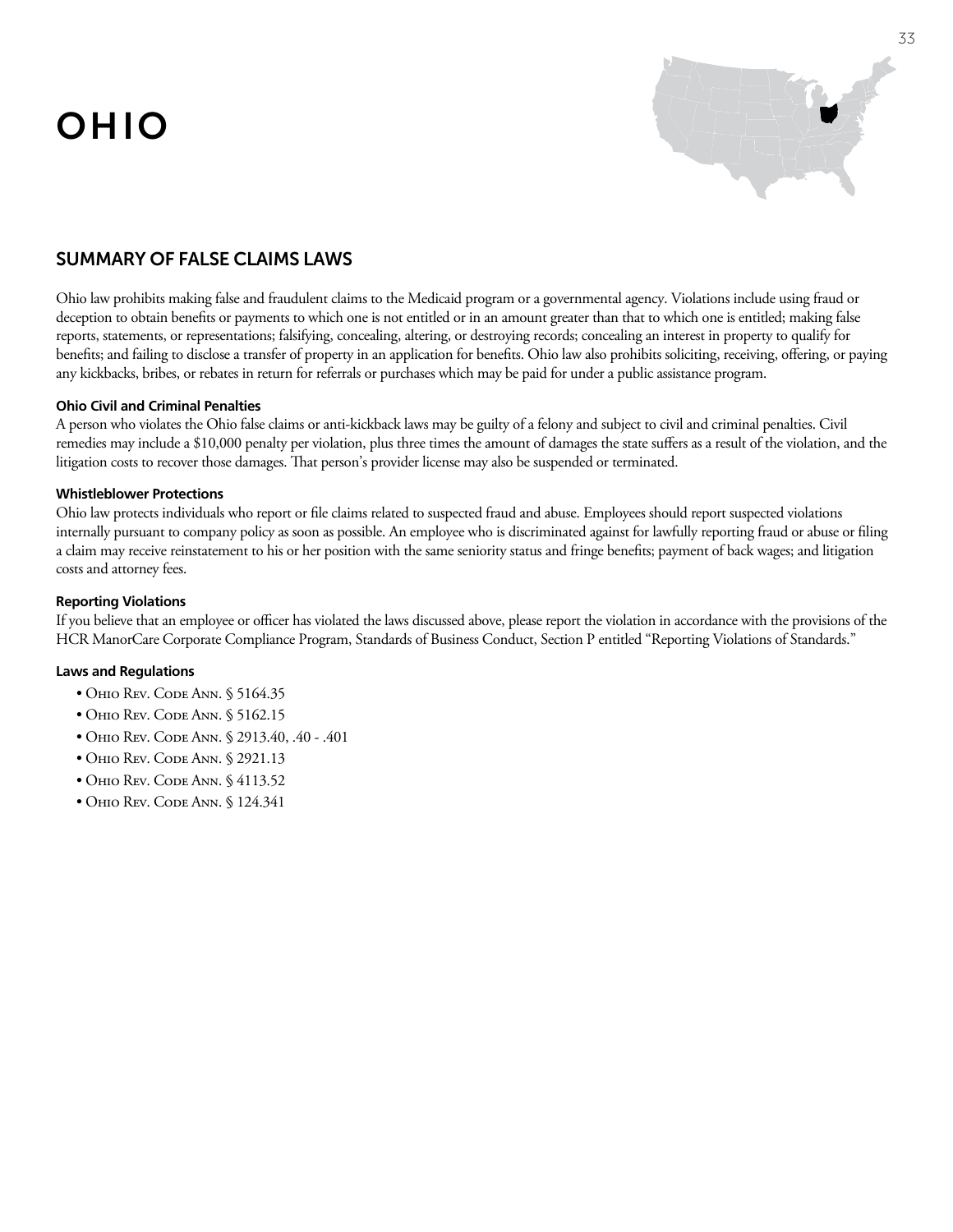# OKLAHOMA



### SUMMARY OF False ClaimS LAWS

Oklahoma law prohibits submitting false and fraudulent claims to the state. Violations include presenting false or fraudulent claims for payment or approval; making or using false records, receipts, or statements; conspiring to defraud the state by getting a false claim allowed or paid; possessing public property or state money and delivering less property than the amount originally possessed; buying or receiving public property from a state officer or employee who may not lawfully disburse the property; failing to make known an event that affects one's right to receive public assistance benefits; charging any recipient money or other consideration in excess of the rates established under a medical assistance program; failing to maintain records required by law to be maintained; and using a medical identification card to obtain assistance to which one is not entitled. Oklahoma law also prohibits soliciting or accepting any kickbacks in return for referrals or purchases which may be paid for under a medical assistance program.

#### **Oklahoma Civil and Criminal Penalties**

A person who violates the Oklahoma false claims or anti-kickback laws may be guilty of a felony and subject to civil and criminal penalties. Civil remedies may include a \$10,000 penalty per violation, plus three times the amount of damages the state suffers as a result of the violation, and the litigation costs to recover those damages. A violator's provider agreement may also be suspended for up to five years.

#### **Whistleblower Protections and Rewards**

Individuals may file a civil action on behalf of the state for violations of these laws and may receive a percentage of any amounts recovered in such action. This percentage varies, but will not exceed thirty percent of the total recovery.

Oklahoma law also protects individuals who report or file claims related to suspected fraud and abuse. An employee who is discriminated against for lawfully reporting fraud or abuse or filing a claim may receive reinstatement to his or her position with the same seniority status; two times the amount of back pay, with interest; and other special damages, including litigation costs and reasonable attorney fees.

#### **Reporting Violations**

If you believe that an employee or officer has violated the laws discussed above, please report the violation in accordance with the provisions of the HCR ManorCare Corporate Compliance Program, Standards of Business Conduct, Section P entitled "Reporting Violations of Standards."

- 56 Okl St. Ann. § 1001, 1001 1008
- 63 Okl St. Ann. § 5053.1, 1 5054
- 21 Okl St. Ann. § 358, 358 359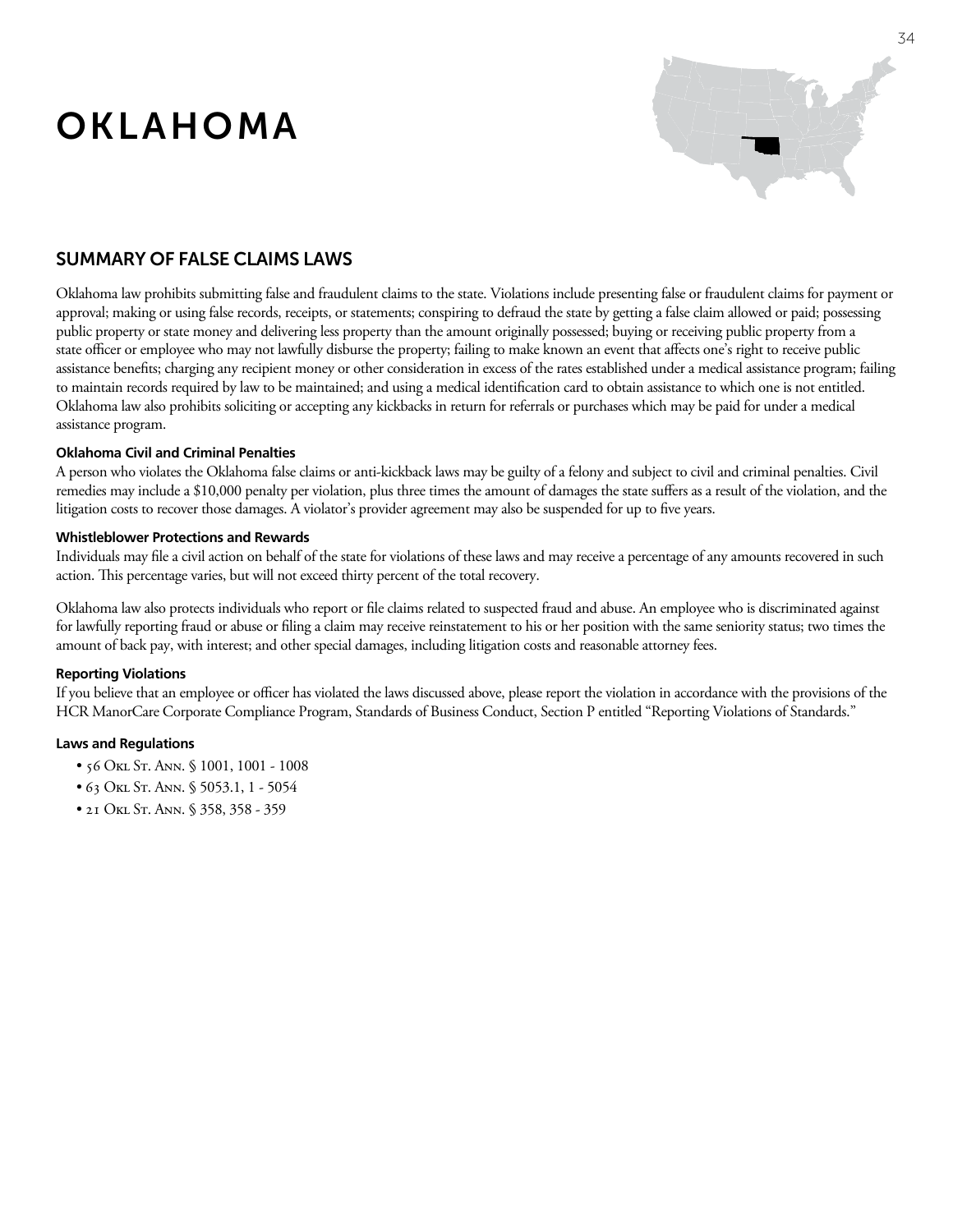# PENNSYLVANIA



### SUMMARY OF False ClaimS LAWS

Pennsylvania has adopted Medicaid anti-fraud statutes that are intended to prevent the submission of false or fraudulent claims to the Pennsylvania Medicaid program. Pennsylvania law prohibits the knowing or intentional submission of false or fraudulent claims or cost reports for payment of funds by or receipt of benefits from the state's Medicaid program. More specifically, it prohibits the knowing or intentional presentation of a false or fraudulent claim or cost report; the knowing presentation of a claim or cost report for medically unnecessary services or merchandise; the knowing submission of false information to obtain a payment in excess of the legally permissible amount; and the knowing submission of false information to obtain authorization to provide such services or merchandise under the state's Medicaid program. Pennsylvania law also prohibits the submission of a duplicate claim for services, supplies or equipment for which the provider has already received or claimed reimbursement from any source, the submission of a claim for services, supplies or equipment which were not rendered to a Medicaid recipient, and making a false statement in the application for enrollment as a provider, among other activities. The Pennsylvania statute also includes an anti-kickback provision, prohibiting the solicitation, receipt, or offering to pay any remuneration, including any kickback, bribe or rebate, directly or indirectly, in connection with the furnishing of, referring an individual to a person for the furnishing of, or arranging for the furnishing of any services or merchandise paid for in whole or in part by the Medicaid program.

#### **Pennsylvania Civil and Criminal Penalties**

State officials may seek criminal penalties for violations of these laws, and may be found guilty of a felony. In addition, upon conviction, the trial court must order repayment of the excessive payments or improperly obtained benefits plus interest. A provider convicted of submitting false claims must also pay an amount of up to three times the amount of excessive benefits or payments and is ineligible to participate in the state's medical assistance program for five years. A person improperly obtaining Medicaid benefits is subject to a civil suit brought by state officials, termination or restriction of the individual's Medicaid benefits, and a \$1,000 penalty for each violation.

#### **Whistleblower Protections and Rewards**

Only state officials can bring actions under the state's Medicaid anti-fraud provisions; individuals may not file a civil action on behalf of the state for violations of these laws.

Pennsylvania has enacted a state whistleblower law that generally prohibits an employer from discharging, threatening, or otherwise discriminating or retaliating against an employee who makes a good faith report about an instance of wrongdoing or waste, or an employee who participates in an investigation,hearing,or inquiry. The remedies for violating the whistleblower law may include a civil action by the whistleblower for injunctive relief and/or damages, and the penalties for violating the whistleblower law may include: reinstatement of the employee; payment of back wages; full reinstatement of fringe benefits and seniority rights; actual damages; and payment of the whistleblower's attorney fees and witness fees.

#### **Reporting Violations**

If you believe that an employee or officer has violated the laws described above, please report the violation in accordance with the provisions of the HCR ManorCare Corporate Compliance Program, Standards of Business Conduct, Section P entitled "Reporting of Violations of Standards.

- 62 PA. CONS. STAT. § 1407, 1407 1408
- 43 PA. CONS. STAT. § 1421, 1421 1428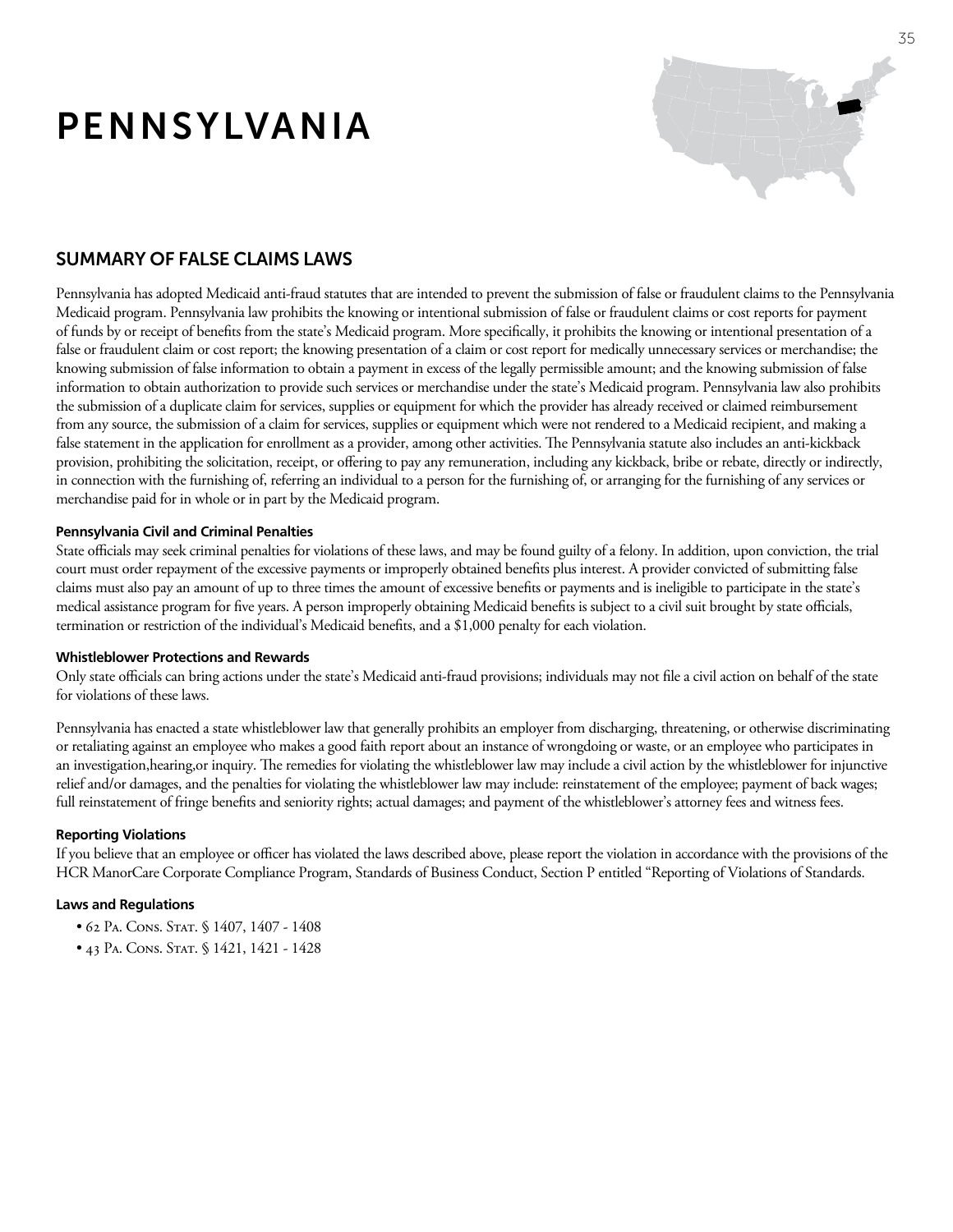# SOUTH CAROLINA



### SUMMARY OF False ClaimS LAWS

South Carolina law prohibits submitting false and fraudulent claims for medical assistance. Violations include making false claims, reports, statements, or representations in applying for benefits or payments; concealing or failing to disclose facts and events regarding the entitlement to receive assistance, payments, or services from the Medicaid program; maintaining fraudulent records; and exchanging Medicaid rights and benefits with another person. South Carolina law also prohibits presenting false claims to an insurer and assiting, soliciting, or conspiring with another person to submit such claims. Additionally, South Carolina law prohibits offering, paying, soliciting, or receiving any kickbacks or rebates in return for referring or soliciting patients.

#### **South Carolina Civil and Criminal Penalties**

A person who violates the South Carolina false claims or anti-kickback laws may be guilty of a felony and subject to civil and criminal penalties. Civil remedies may include a \$5,000 penalty per violation, plus three times the amount of damages the state suffers as a result of the violation. That person may also face administrative sanctions, such as a suspension of the right to participate in the Medicaid program.

#### **Reporting Violations**

If you believe that an employee or officer has violated the laws discussed above, please report the violation in accordance with the provisions of the HCR ManorCare Corporate Compliance Program, Standards of Business Conduct, Section P entitled "Reporting Violations of Standards." The Insurance Fraud Division of the Office of The Attorney General must also be notified.

- S.C. CODE ANN. § 43-7-60, 60 90
- S.C. CODE ANN. § 44-113-60
- S.C. CODE ANN. § 38-55-170
- S.C. Code Ann. § 38-55-510, 510 590
- $\bullet$  S.C. CODE ANN.  $\$16-16-10, 10-25$
- S.C. Code Regs. § 126-403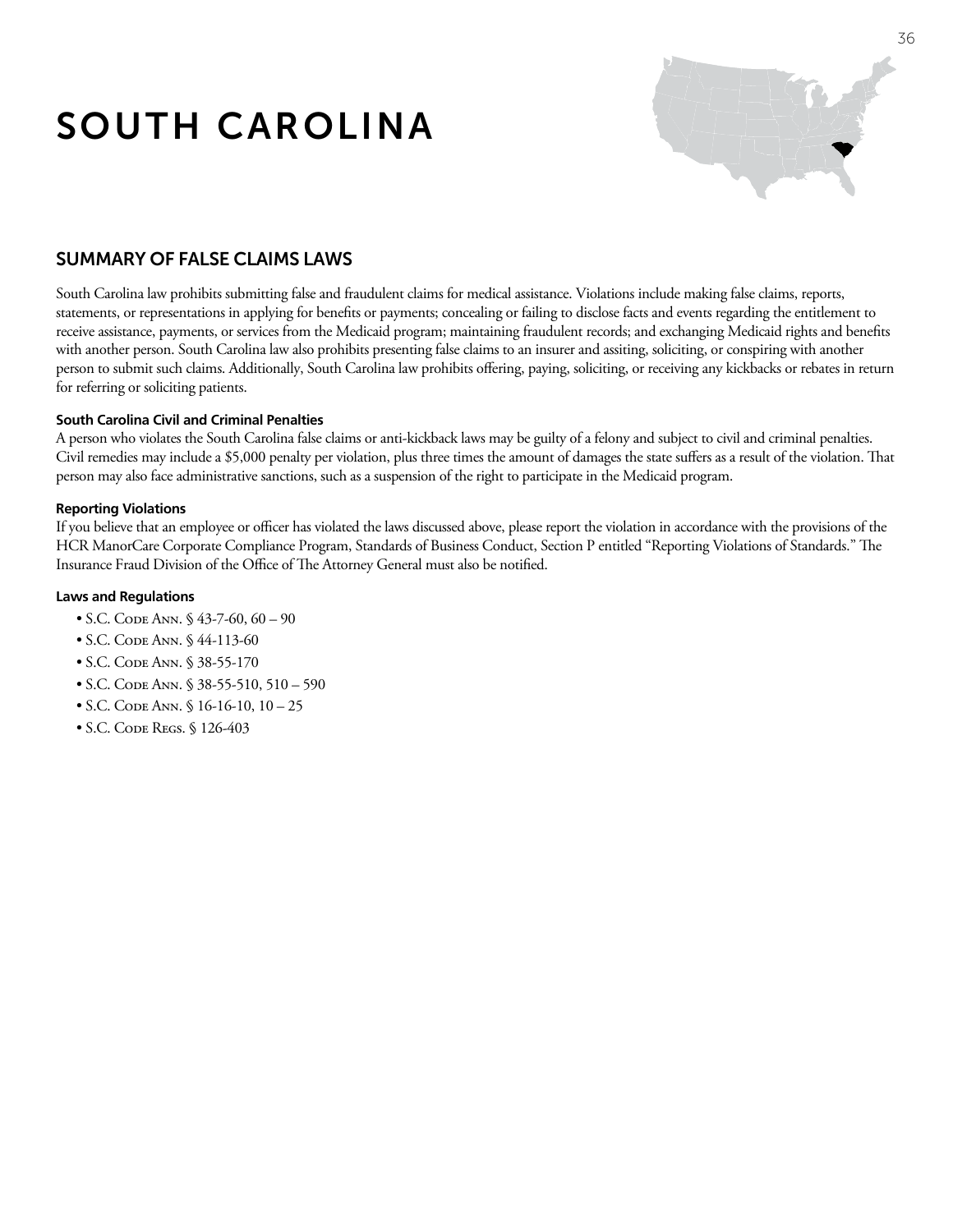# SOUTH DAKOTA



### SUMMARY OF False ClaimS LAWS

South Dakota law prohibits: knowingly making or causing to be made a false claim; knowingly making or causing to be made a false statement or representation for use in obtaining or seeking to obtain authorization to provide a good or a service; knowingly making or causing to be made a false statement or representation for use by another in obtaining a good or a service under the Medicaid program; making or causing to be made a false statement or representation to qualify as a Medicaid provider; submitting any Medicaid enrollment application, cost report or invoice for payment that contains false information; participating in, offering, transferring, soliciting or accepting kickbacks or rebates; charging, soliciting, accepting or receiving anything of additional value in addition to the amount legally payable under the Medicaid program; and intentionally failing to maintain necessary records for six years following the date on which the provider received Medicaid payment or knowingly destroying such records within six years from the date on which the provider received Medicaid payment.

#### **South Dakota Civil and Criminal Penalties**

A civil action for a violation of the South Dakota Medicaid anti-fraud provisions must be brought within six years from the cause of action accruing. Violations of the South Dakota Medicaid anti-fraud provisions are punishable as a Class 5 felony, except the intentional failure to retain the necessary records or knowingly destroying such records, which is punishable as a Class 1 misdemeanor.

Civil penalties under the South Dakota Medicaid anti-fraud provisions include payment of interest on the amount of the excess payment, payment of up to three times the amount of damages sustained, including the cost of investigation and litigation, and a civil penalty of \$2,000 for each false or fraudulent claim, statement or representation. In addition, providers who have been determined to have committed an offense under the Medicaid anti-fraud provisions may be suspended or excluded from participation in the Medicaid program.

#### **Whistleblower Protections and Rewards**

Only state officials can bring actions under the state's Medicaid anti-fraud provisions; individuals may not file a civil action on behalf of the state for violations of these laws.

South Dakota has enacted only limited statutory whistleblower protections in certain contexts, such as protection for individuals reporting the abuse and neglect of an individual with a disablility.

#### **Reporting Violations**

If you believe that an employee or officer has violated the laws described above, please report the violation in accordance with the provisions of the HCR ManorCare Corporate Compliance Program, Standards of Business Conduct, Section P entitled "Reporting of Violations of Standards."

```
	 • S.D. Codified Laws § 22-45-1, 22-45-1 - 22-45-11
```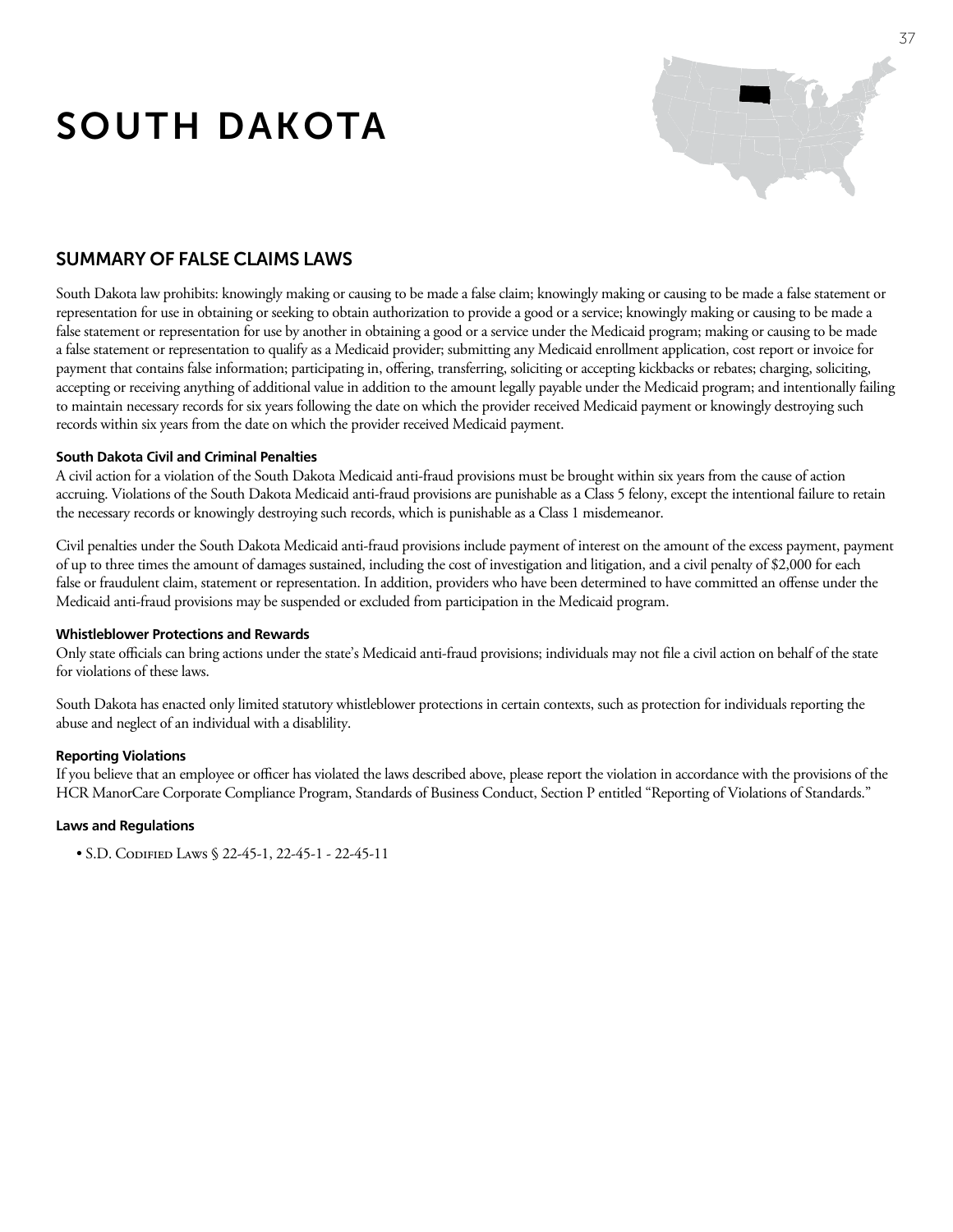# TEXAS



### SUMMARY OF False ClaimS LAWS

Texas law prohibits submitting false and fraudulent claims to the state. Violations include making or using false statements, records, or representations; failing to maintain records required by law to be maintained; concealing or failing to disclose information that permits a person to receive assistance, payments, or services from the Medicaid program to which he or she is not entitled; converting benefits or payments for a use other than that for which they are intended; charging, soliciting, or accepting gifts or payments as a condition of continued service to a Medicaid recipient; presenting claims for goods or services provided by an unlicensed person; aiding another in obtaining unauthorized payments or benefits; and obstructing an investigation by the attorney general. Texas law also prohibits soliciting, receiving, offering, or paying any kickbacks, bribes, or rebates in return for referrals or purchases which may be paid for under the medical assistance program.

#### **Texas Civil and Criminal Penalties**

A person who violates the Texas false claims or anti-kickback laws may be guilty of a felony and subject to civil and criminal penalties. Civil remedies may include a \$15,000 penalty per violation, or more if authorized by federal law, and two times the amount of damages the state suffers as a result of the violation. A violator may also have his or her occupational license or provider agreement revoked or suspended.

#### **Whistleblower Protections and Rewards**

Individuals may file a civil action on behalf of the state for violations of these laws and may receive a percentage of any amounts recovered in such action. This percentage varies, but will not exceed thirty percent of the total recovery. Individuals who report fraud and abuse of state Medicaid funds may receive an award of up to five percent of any administrative penalty imposed as a result of the individual's report.

Texas law also protects individuals who report or file claims related to suspected fraud and abuse. An employee who is discriminated against for lawfully reporting fraud or abuse or filing a claim may receive reinstatement to his or her position with the same seniority status; two or more times the amount of back pay, with interest; and other special damages, including litigation costs and reasonable attorney fees.

#### **Reporting Violations**

If you believe that an employee or officer has violated the laws discussed above, please report the violation in accordance with the provisions of the HCR ManorCare Corporate Compliance Program, Standards of Business Conduct, Section P entitled "Reporting Violations of Standards."

- Texas Code Ann. Human Resources § 32.039, .039 .0391
- Texas Code Ann. Human Resources § 36.001, .001 .132
- Texas Code Ann. Government § 531.101, .1011, .102, .1031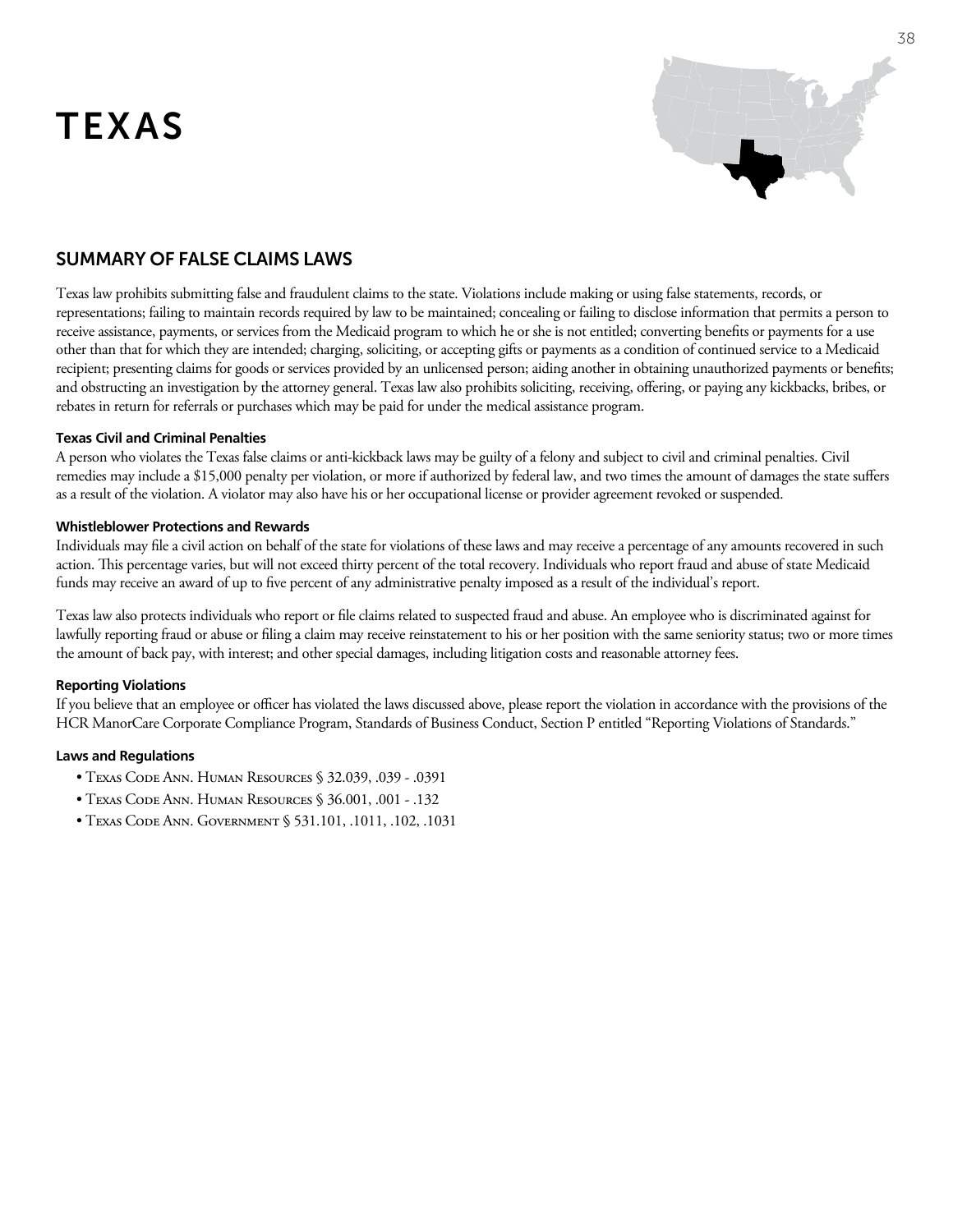# VIRGINIA



### SUMMARY OF False ClaimS LAWS

Virginia law prohibits submitting false and fraudulent claims to the state. Violations include presenting false or fraudulent claims for payment or approval; making or using false records, receipts, or statements; possessing public property or state money and delivering less than all such money or property; buying or receiving public property from a state officer or employee who may not lawfully disburse the property; concealing, avoiding, or improperly decreasing an obligation to pay or transmit money or property to the state; conspiring to commit any of these acts; submitting claims for services that were not furnished; failing to disclose an event that affects one's right to continued benefits or payments; and collecting payments at rates in excess of those authorized under the medical assistance program. Virginia law also prohibits soliciting, receiving, offering, or paying any kickbacks, bribes, or rebates in return for referrals or purchases which may be paid for under a public assistance program.

#### **Virginia Civil and Criminal Penalties**

A person who violates the Virginia false claims or anti-kickback laws may be guilty of a felony and subject to civil and criminal penalties. Civil remedies may include an \$11,000 penalty per violation, plus three times the amount of damages the state suffers as a result of the violation, and the litigation costs to recover such damages. That person may also be excluded from participating in the medical assistance program.

#### **Whistleblower Protections and Rewards**

Individuals may file a civil action on behalf of the state for violations of these laws and may receive a percentage of any amounts recovered in such action. This percentage varies, but will not exceed thirty percent of the total recovery.

Virginia law also protects individuals who report or file claims related to suspected fraud and abuse. An employee who is discriminated against for lawfully reporting fraud or abuse or filing a claim may receive reinstatement to his or her position with the same seniority status; two times the amount of back pay, with interest; and other special damages, including litigation costs and reasonable attorney fees.

#### **Reporting Violations**

If you believe that an employee or officer has violated the laws discussed above, please report the violation in accordance with the provisions of the HCR ManorCare Corporate Compliance Program, Standards of Business Conduct, Section P entitled "Reporting Violations of Standards."

- Va. Code Ann. § 8.01-216.1, .1-.19
- Va. Code Ann. § 32.1-312, 312–321.4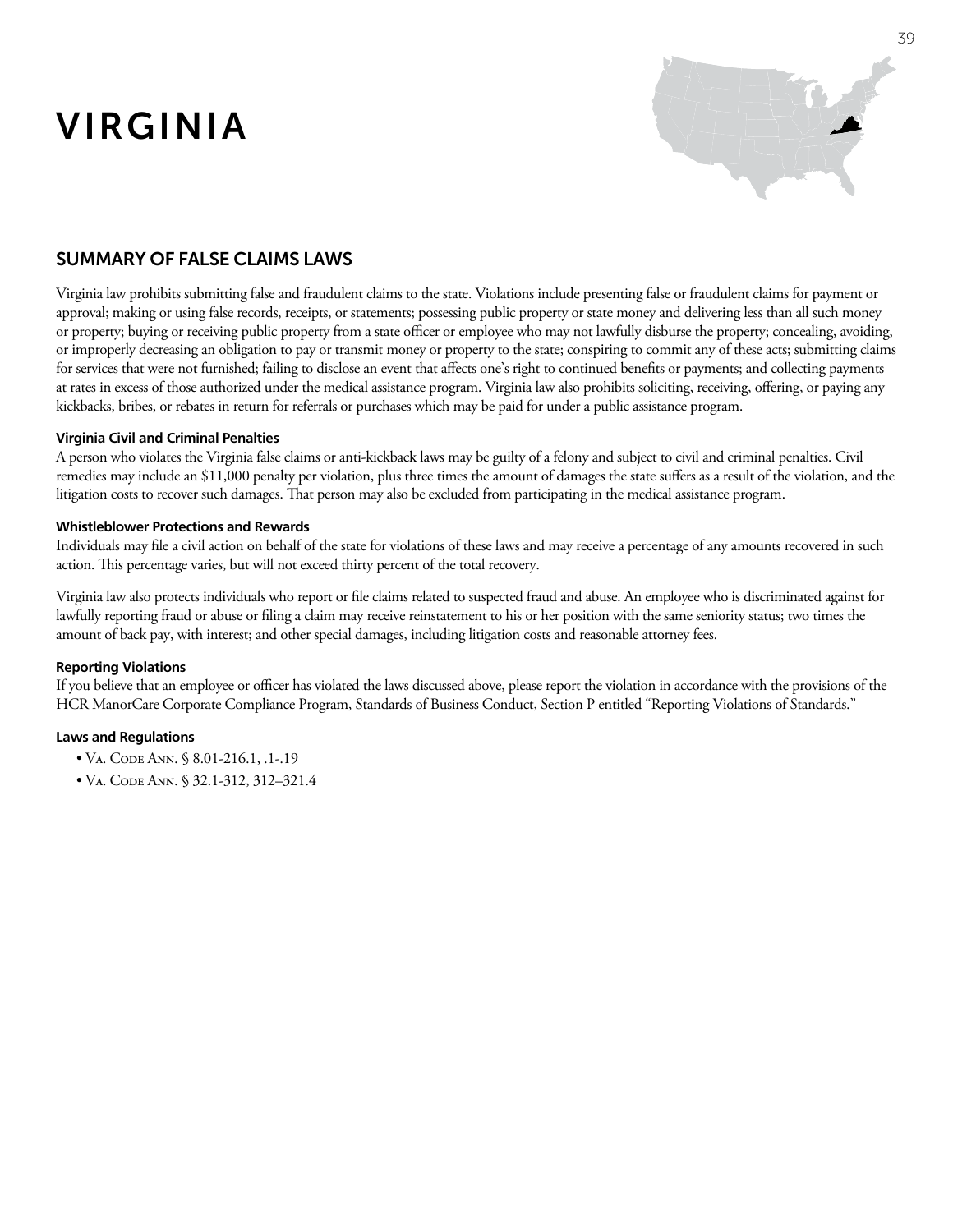# WASHINGTON



### SUMMARY OF False ClaimS LAWS

Washington law prohibits submitting false and fraudulent claims to health care payers. Violations include making false statements or representations in applying for benefits or payments; falsifying documents to obtain benefits or payments; concealing an event that affects a person's health care eligibility; and collecting amounts from an insured person that violate an agreement with a health care payer. Washington law also prohibits paying, offering to pay, allowing, or receiving any kickbacks or rebates in return for referrals of patients or purchases of medical goods, services, or supplies.

#### **Washington Civil and Criminal Penalties**

A person who violates the Washington false claims or anti-kickback laws may be guilty of a felony and subject to other criminal penalties. That person may also be liable in a civil action for damages.

#### **Reporting Violations**

If you believe that an employee or officer has violated the laws discussed above, please report the violation in accordance with the provisions of the HCR ManorCare Corporate Compliance Program, Standards of Business Conduct, Section P entitled "Reporting Violations of Standards."

- Wash. Rev. Code Ann. § 48.80.010, .010 .900
- WASH. REV. CODE ANN. § 19.68.010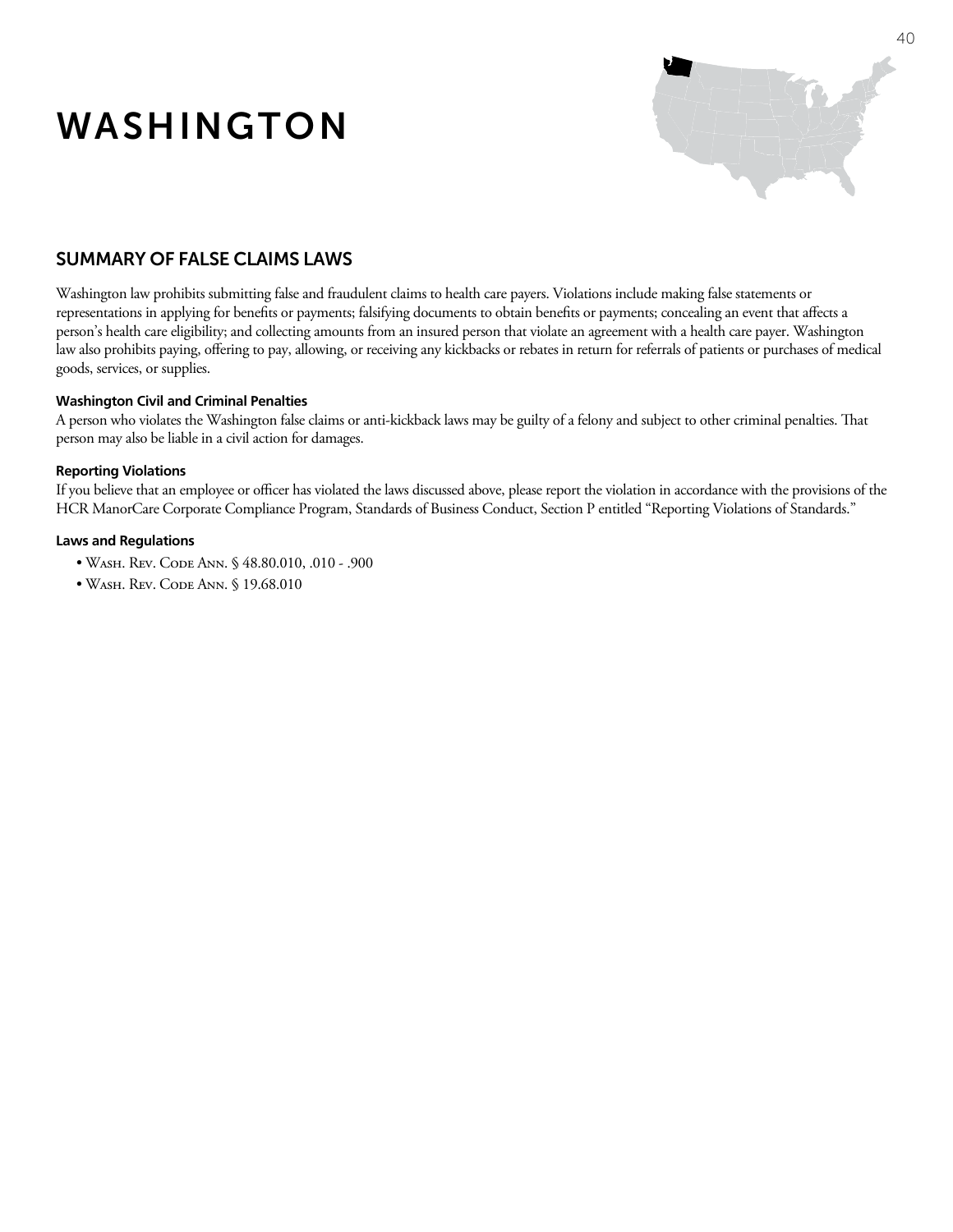# WISCONSIN



### SUMMARY OF False ClaimS LAWS

Wisconsin law prohibits submitting false and fraudulent claims for medical assistance. Violations include presenting false claims; making or using false records and statements; benefiting from a false claim and failing to disclose the claim to the state within a reasonable time; failing to disclose or concealing an event that affects one's continued right to receive benefits or payments; converting benefits or payments for a use other than the intended use; and imposing upon a recipient of benefits under the medical assistance program charges in addition to those allowed by law. Wisconsin law also prohibits soliciting, receiving, offering, or paying any kickbacks, bribes, or rebates in return for referrals or purchases which may be paid for under the medical assistance program.

#### **Wisconsin Civil and Criminal Penalties**

A person who violates the Wisconsin false claims or anti-kickback laws may be guilty of a felony and subject to civil and criminal penalties. Civil remedies may include a \$10,000 penalty per violation, plus three times the amount of damages the state suffers as a result of the violation.

#### **Reporting Violations**

If you believe that an employee or officer has violated the Act discussed above, please report the violation in accordance with the provision of the HCR ManorCare Corporate Compliance Program, Standards of Business Conduct, Section P entitled "Reporting Violations of Standards."

- Wis. Stat. Ann. § 49.485, .485 .49
- WIS. STAT. ANN. § 146.997
- WIS. STAT. ANN. § 946.91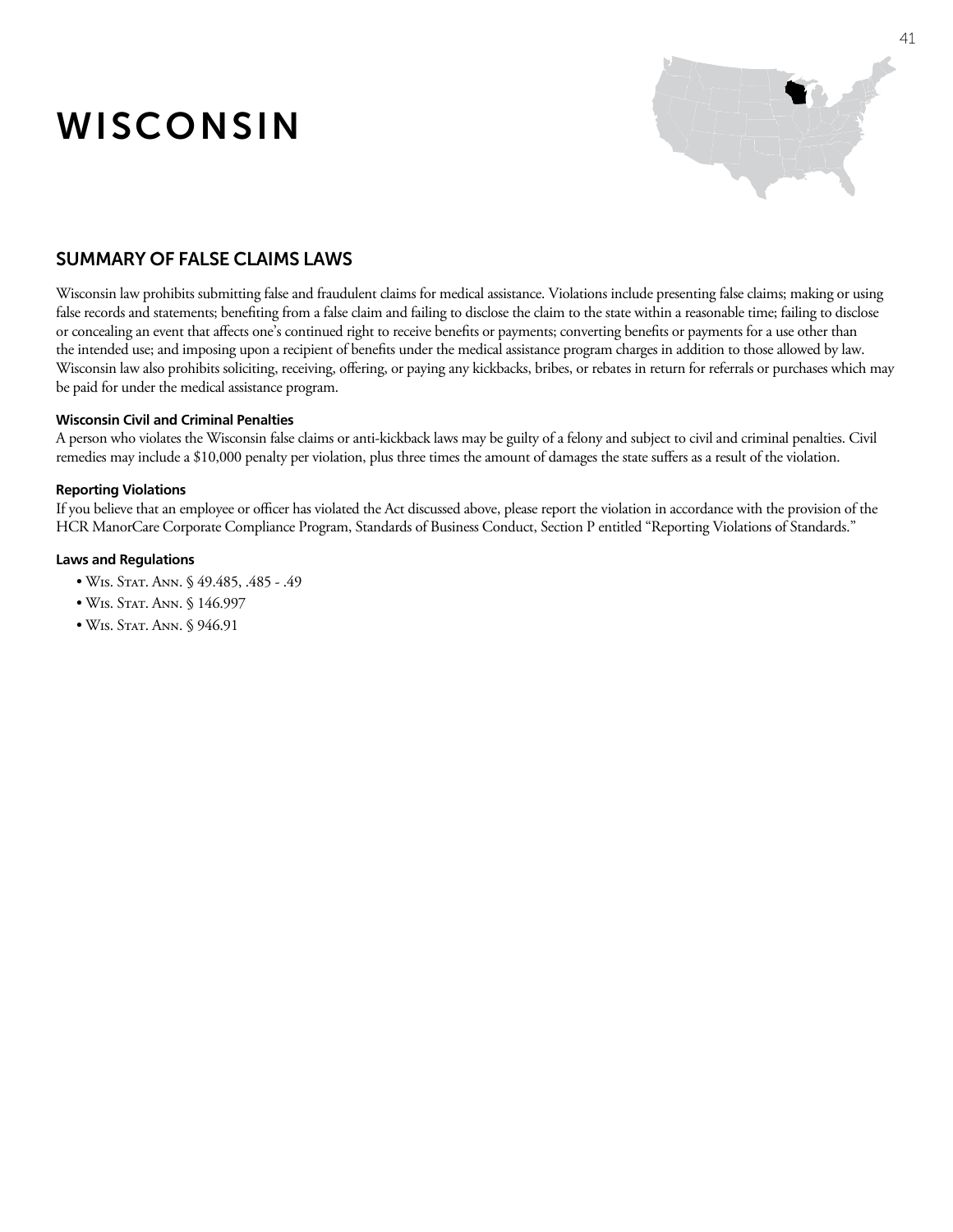### HCR ManorCare VERIFICATION OF RECEIPT AND UNDERSTANDING

As of this date, I have received a copy of the HCR ManorCare Standards of Business Conduct ("Standards"). I understand how the Standards apply to me and acknowledge my obligation to follow them. I further acknowledge my obligation to report violations of the Standards or requests that would result in violations of the Standards to appropriate Company officers. My signature below indicates that I have reported all violations known to me as required by the Standards. Any conflicts of interest or other matters for which the Standards require written disclosure to the Company have been so disclosed by me. Further, I understand and acknowledge that to the extent I am an at-will employee, the Standards do not affect the at-will nature of my employment relationship with the Company.

\_\_\_\_\_\_\_\_\_\_\_\_\_\_\_\_\_\_\_\_\_\_\_\_\_\_\_\_\_\_\_\_\_\_\_\_\_\_\_ \_\_\_\_\_\_\_\_\_\_\_\_\_\_\_\_\_\_\_\_\_\_\_\_\_\_\_\_\_\_\_\_\_\_\_\_\_\_\_\_\_\_\_\_\_\_\_\_\_\_\_\_\_\_\_\_\_\_\_\_\_\_

Date:\_\_\_\_\_\_\_\_\_\_\_\_\_\_\_\_\_\_\_\_\_\_\_\_\_\_\_\_\_\_\_\_\_\_ Name:\_\_\_\_\_\_\_\_\_\_\_\_\_\_\_\_\_\_\_\_\_\_\_\_\_\_\_\_\_\_\_\_\_\_\_\_\_\_\_\_\_\_\_\_\_\_\_\_\_\_\_\_\_\_\_\_\_

(Please Print)

Department Signature